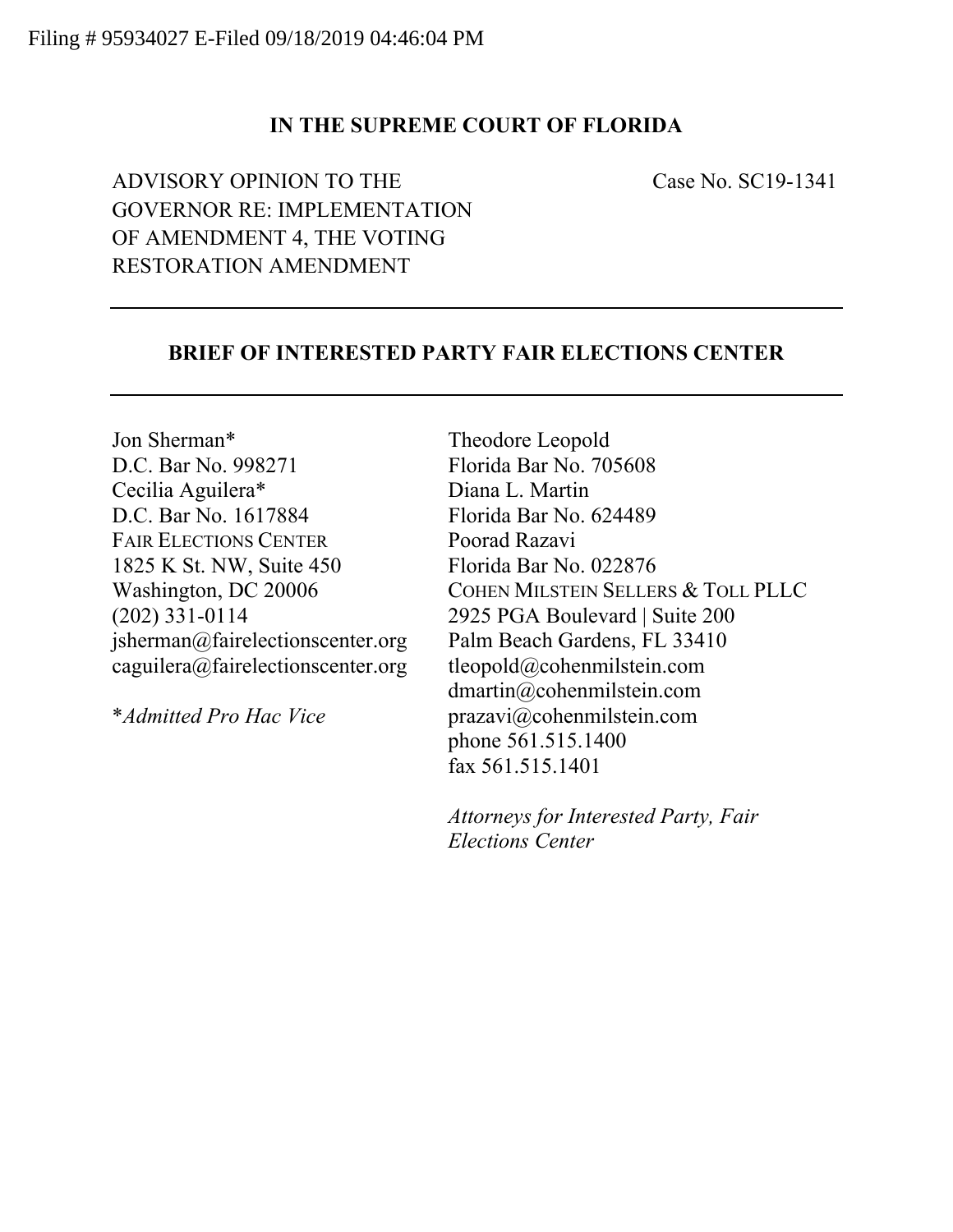# **TABLE OF CONTENTS**

| $\mathbf{I}$ . | SB 7066 requires felons who seek voting rights restoration to pay                                                                                  |
|----------------|----------------------------------------------------------------------------------------------------------------------------------------------------|
| П.             | The history and original intent of costs and fees compel the conclusion<br>that costs and fees are non-punitive and not part of criminal           |
| Ш.             | Costs and fees are not terms of a criminal sentence12                                                                                              |
|                | A. Florida law, including the decisions of this Court, and federal law set<br>forth several hallmarks of criminal sentences, and costs and fees do |
|                | 1. Sentences are intrinsically punitive, while costs and fees are                                                                                  |
|                | 2. Sentences vary proportionately with the seriousness of the offense<br>or the offender's criminal history, while almost all costs and fees do    |
|                | 3. Sentences in all their constituent parts are triggered and supported<br>by findings of fact, while costs and fees are not20                     |
|                | 1. Florida Costs and Fees Applicable to Felony<br><b>Table</b>                                                                                     |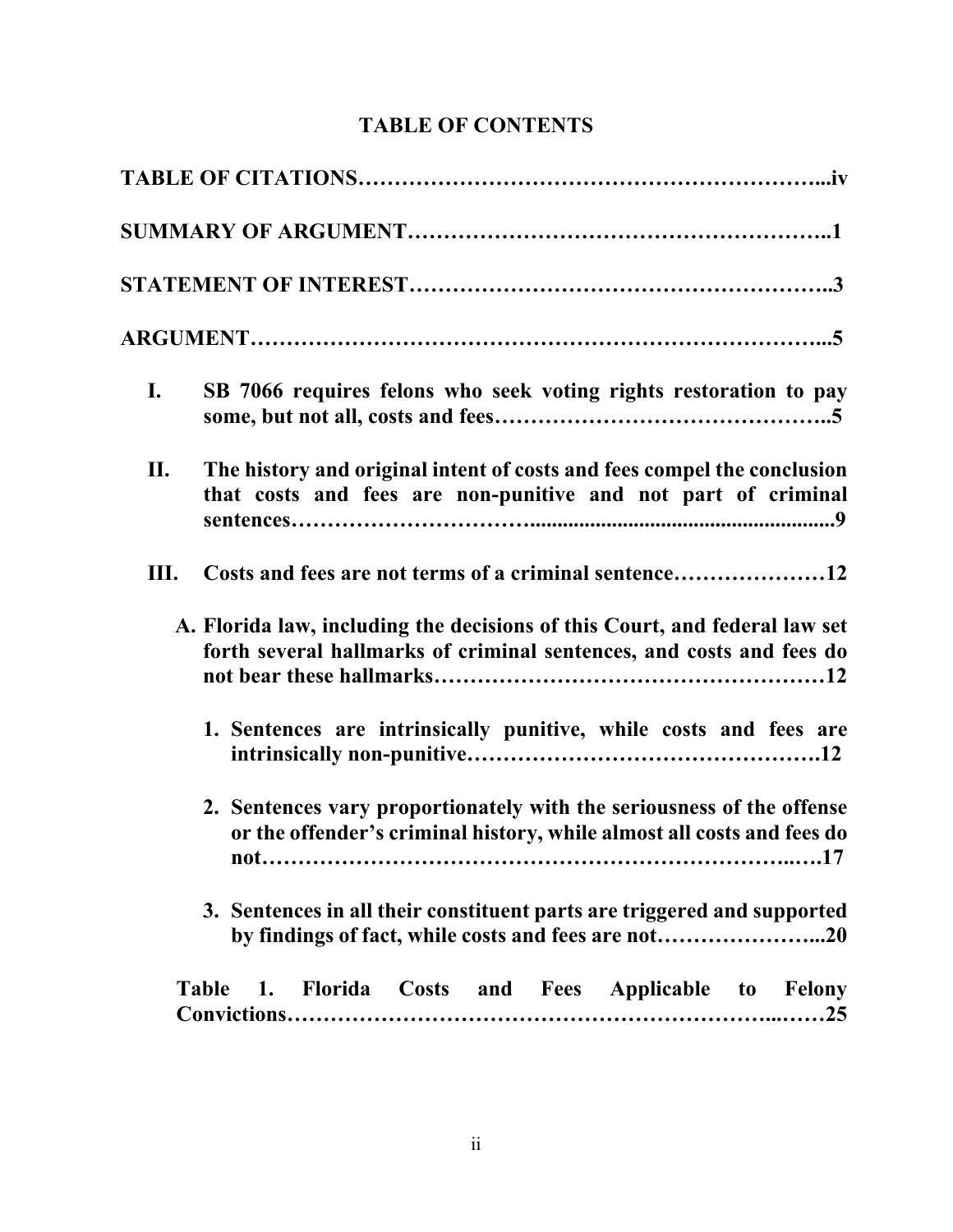- **B. Costs and fees that have been made conditions of supervision, including parole, probation, and community control, are also not terms of sentence, notwithstanding the requirement in Article VI, Section 4 to complete parole and probation………………………….34**
- **IV. If this Court decides that costs and fees are "terms of sentence" within the meaning of Article VI, Section 4 and that therefore SB 7066 could require the payment of costs and fees, such a ruling would open a Pandora's box of constitutional challenges…………………….…….38** 
	- **A. If costs and fees are terms of sentence intended to punish the convicted, then the federal and state Ex Post Facto Clauses prohibit the retroactive application of new costs and fees and prohibit retroactive increases in costs and fees……………….………………38**
	- **B. Challenges to costs and fees under the state and federal Excessive Fines Clauses may and will be brought as well……………………....41**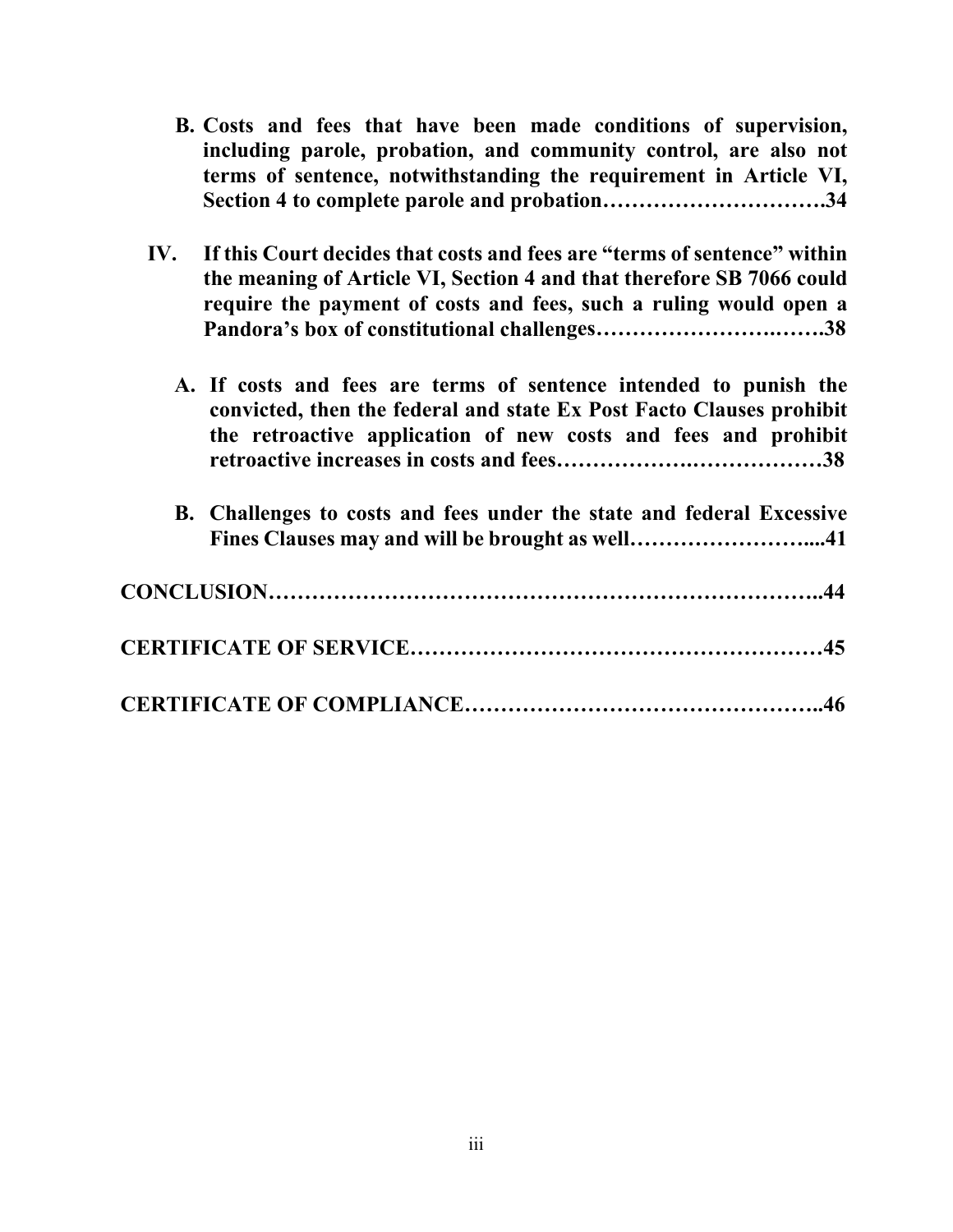# **TABLE OF CITATIONS**

| <b>Cases</b>                                                                          |
|---------------------------------------------------------------------------------------|
| Advisory Opinion to Governor - 1996 Amendment 5 (Everglades), 706 So. 2d 278          |
|                                                                                       |
|                                                                                       |
|                                                                                       |
|                                                                                       |
|                                                                                       |
|                                                                                       |
|                                                                                       |
|                                                                                       |
|                                                                                       |
| City of St. Petersburg v. Briley, Wild & Assocs., Inc., 239 So. 2d 817 (Fla. 1970) 15 |
|                                                                                       |
|                                                                                       |
|                                                                                       |
|                                                                                       |
|                                                                                       |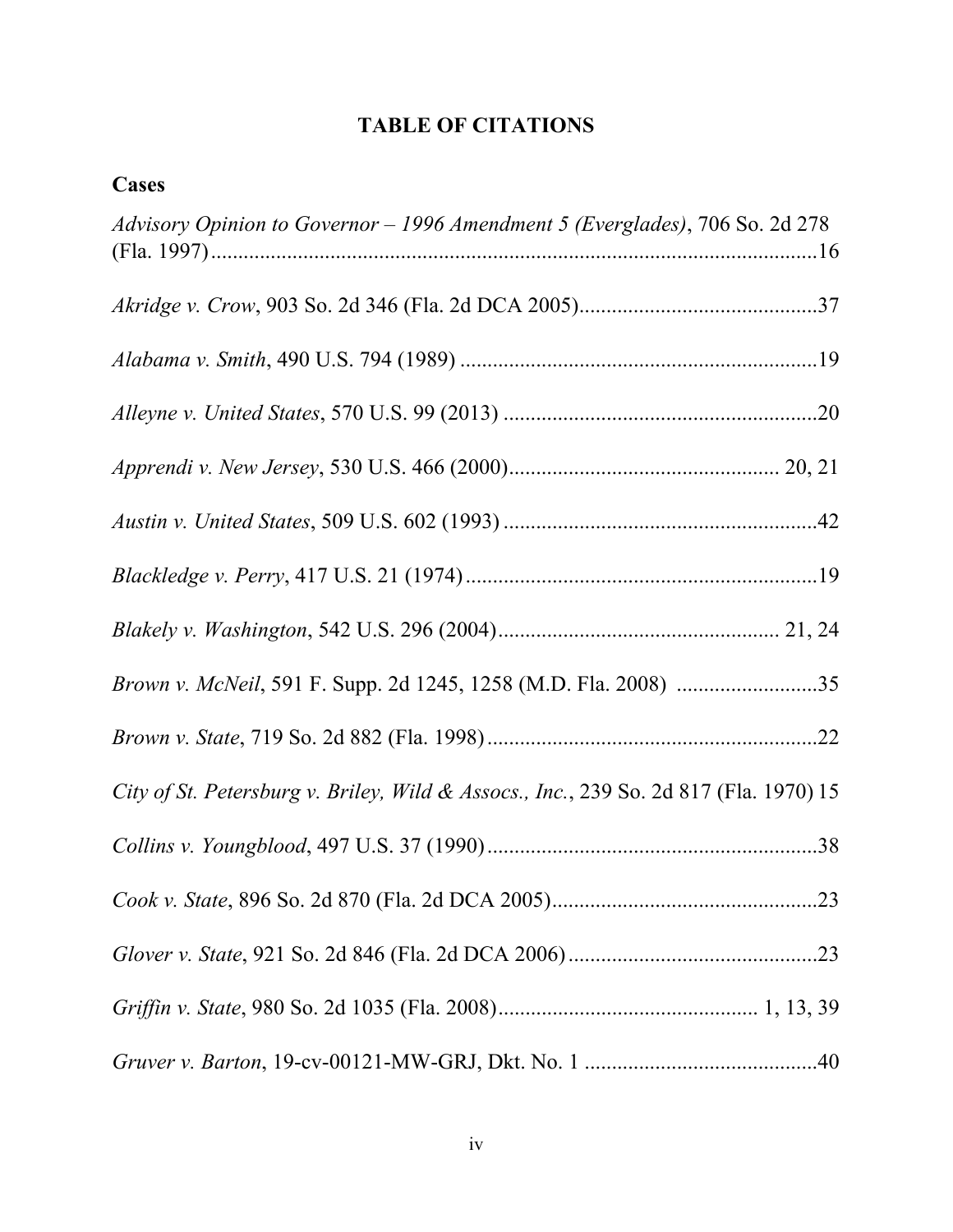| In re Forfeiture of: 2006 Chrysler 4-door, Identification No. 2c3ka53gx6h258059, |
|----------------------------------------------------------------------------------|
|                                                                                  |
|                                                                                  |
|                                                                                  |
|                                                                                  |
|                                                                                  |
|                                                                                  |
|                                                                                  |
|                                                                                  |
|                                                                                  |
|                                                                                  |
|                                                                                  |
|                                                                                  |
|                                                                                  |
| United States v. Muir, No. 1:03CR162DAK, 2006 WL 288419 (D. Utah Feb. 6,<br>.22  |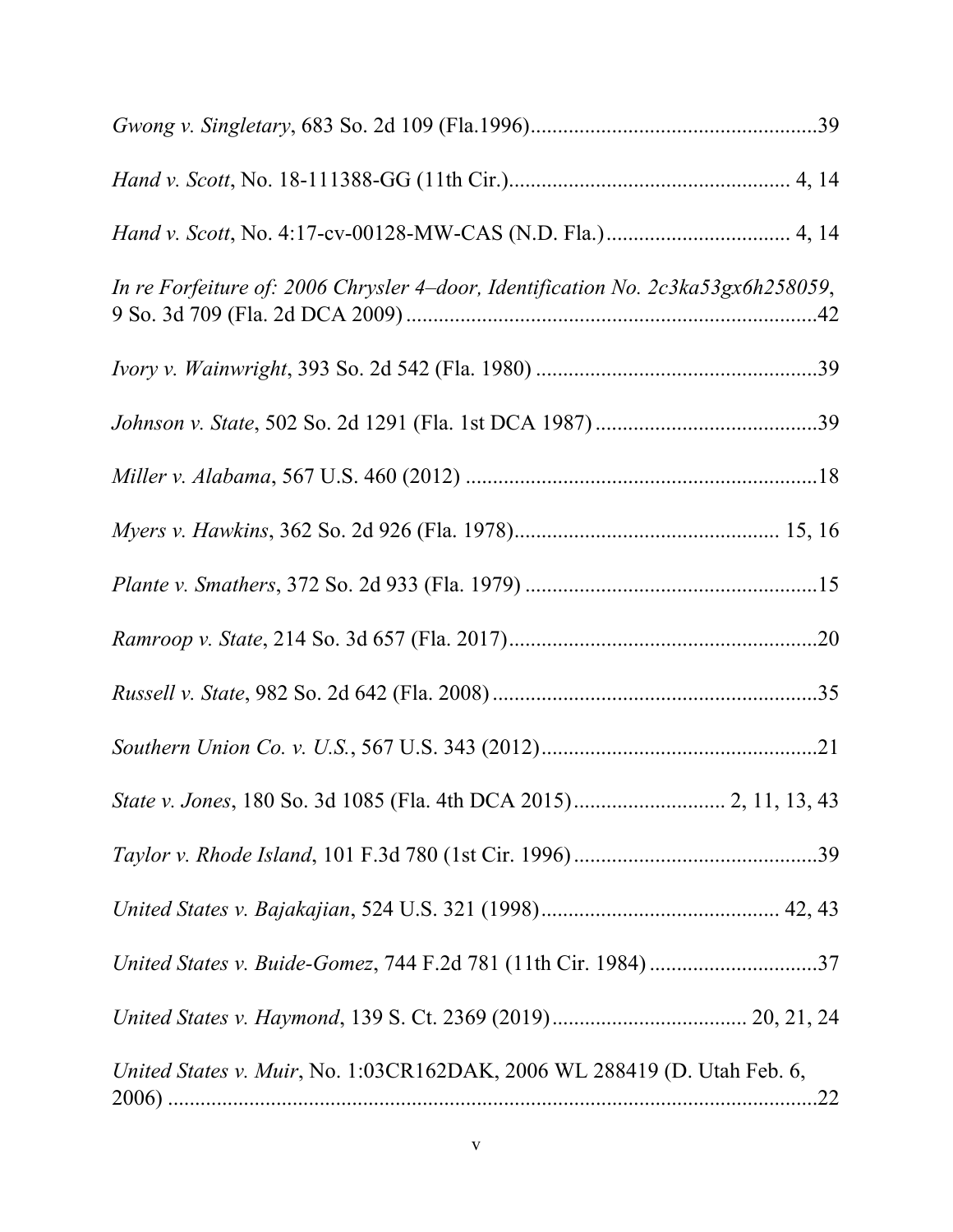| Wilson v. Corelogic SafeRent LLC, No. 14-CV-2477 (JPO), 2017 WL 4357568 |  |
|-------------------------------------------------------------------------|--|
| <b>Statutes</b>                                                         |  |
|                                                                         |  |
|                                                                         |  |
|                                                                         |  |
|                                                                         |  |
|                                                                         |  |
|                                                                         |  |
|                                                                         |  |
|                                                                         |  |
|                                                                         |  |
|                                                                         |  |
|                                                                         |  |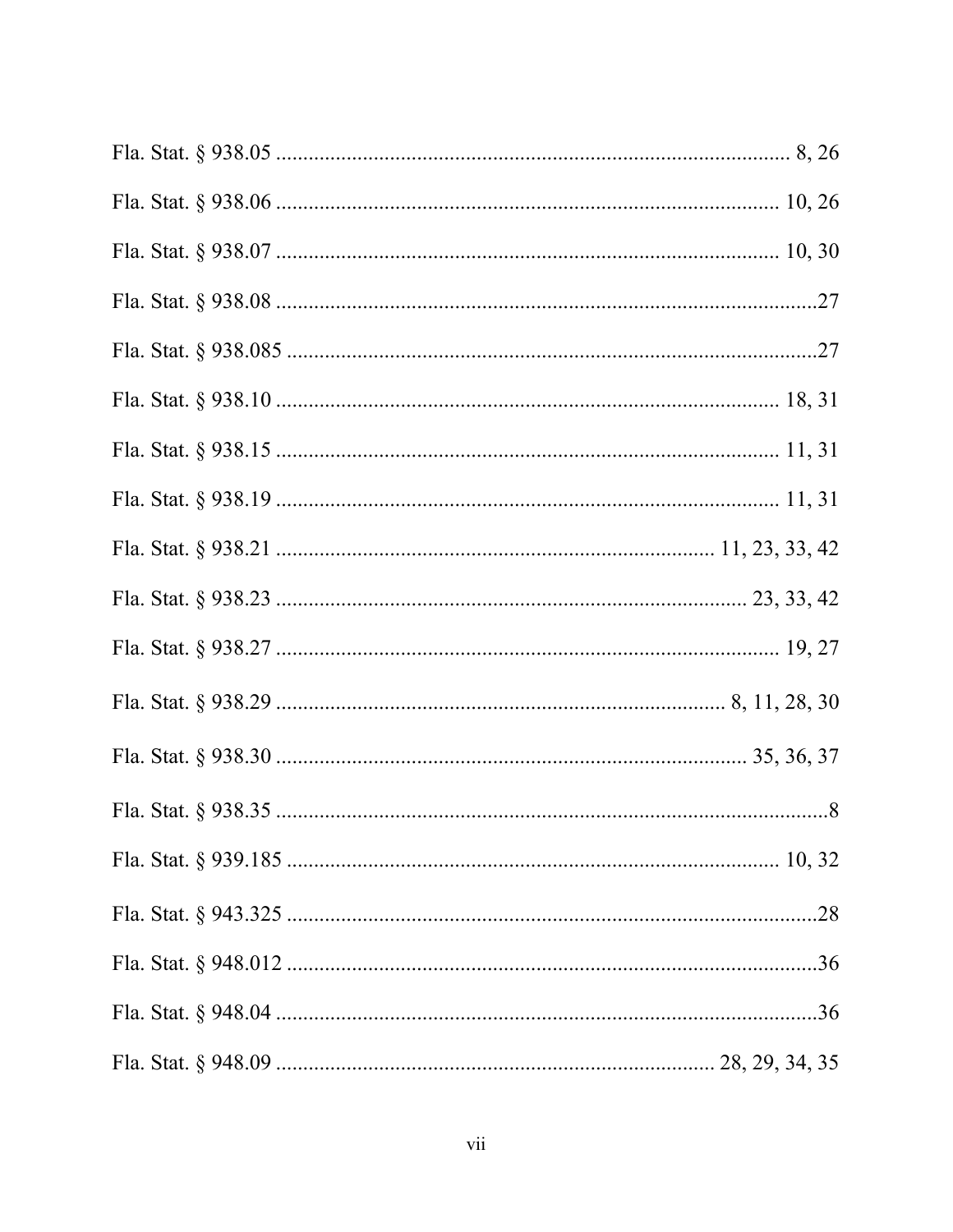| <b>Other Authorities</b>                                                                                                                                         |
|------------------------------------------------------------------------------------------------------------------------------------------------------------------|
|                                                                                                                                                                  |
|                                                                                                                                                                  |
|                                                                                                                                                                  |
|                                                                                                                                                                  |
|                                                                                                                                                                  |
|                                                                                                                                                                  |
| Fla. Const. Revision Comm'n., Meeting Proceedings for May 5, 1998 10                                                                                             |
| Merriam-Webster Dictionary, <i>available at</i> https://www.merriam-                                                                                             |
| Beth A. Colgan, The Excessive Fines Clause: Challenging the Modern Debtors'                                                                                      |
| Daphne Duret, 'Checkbook justice'? Why Palm Beach County prosecutors are<br>doubling fees in some plea deals, THE PALM BEACH POST (Feb. 2, 2019)41               |
| David Angley, Modern Debtors' Prison in the State of Florida: How the State's<br>Brand of Cash Register Justice Leads to Imprisonment for Debt, 21 BARRY L. REV. |
| <b>Rules</b>                                                                                                                                                     |
|                                                                                                                                                                  |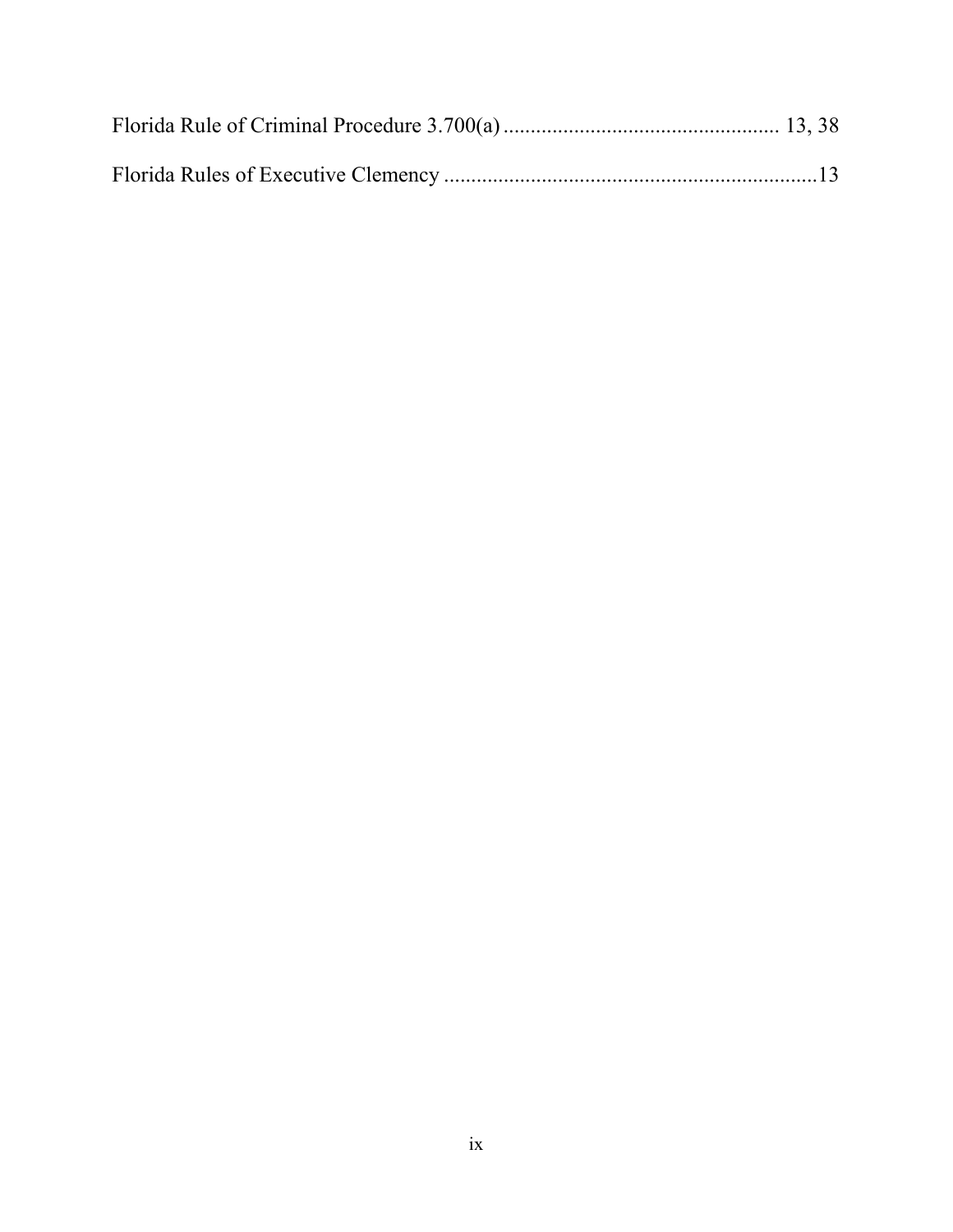#### **SUMMARY OF ARGUMENT**

 Amendment 4, the voting rights restoration amendment approved last year, was not adopted in a vacuum. Its terms, and the preexisting laws and procedures to which they refer, had concrete meaning at the time Florida's voters overwhelmingly endorsed the restoration of voting rights to felons who had completed "all terms of sentence."<sup>1</sup> Accordingly, when SB 7066 was enacted, the Florida Legislature did not—and *could not*—write on a blank slate, because the phrase "terms of sentence" in Article VI, Section 4 of the Florida Constitution is not merely a placeholder wholly without definition or boundaries.

SB 7066 requires the payment of some, but not all, costs and fees that are assessed against a convicted felon and used to fund various aspects of Florida's criminal justice system (hereinafter, "costs and fees"). But costs and fees bear none of the hallmarks of sentencing: (1) they are non-punitive and simply serve to compensate the government for the costs of administering criminal justice; (2) they do not vary proportionately with the seriousness of the offense or the offender's criminal history; and (3) they are neither triggered nor supported by findings of fact. Florida law, including the decisions of this Court, clearly establish that costs and fees are "mandatory, non-punitive civil remed[ies]." *Griffin v. State*, 980 So. 2d 1035, 1037 (Fla. 2008) (adopting *Ridgeway v. State*, 892 So. 2d 538 (Fla. 1st DCA

 <sup>1</sup> FLA. CONST. art. VI,  $\S$  4.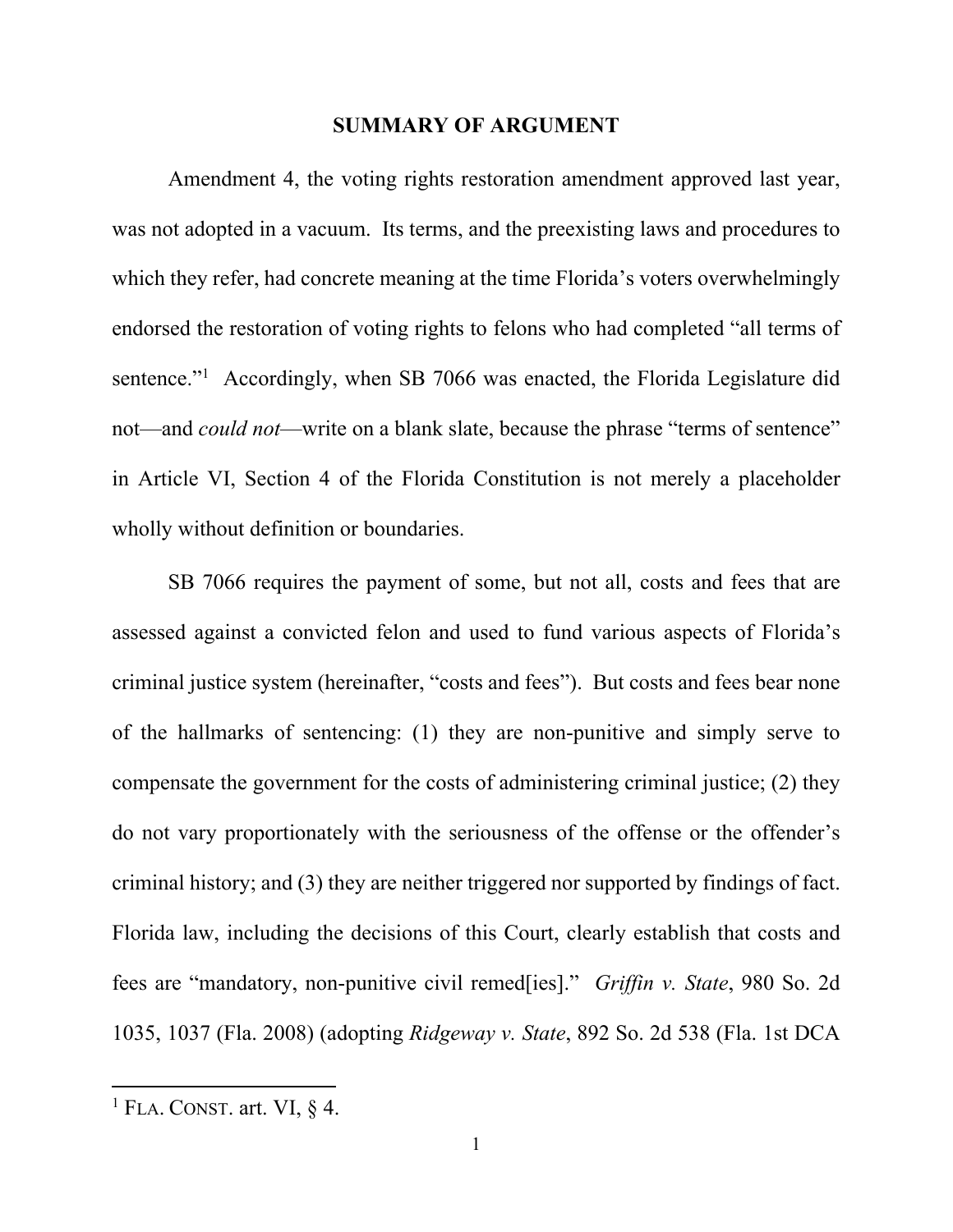2005)). "Costs and fees" constitute "payment [that] is remedial, and not punitive" because they "compensate[ ] the government for a loss." *State v. Jones*, 180 So. 3d 1085, 1088 (Fla. 4th DCA 2015) (citing *United States v. Bajakajian*, 524 U.S. 321, 329 (1998)). The history, original intent, enabling statutes, and past and current implementation of Florida's costs and fees all compel the conclusion that these assessed costs and fees have been designed to fund the administration of criminal justice at the state and local levels, or to increase the prosecution's leverage in plea bargaining, but do not serve as punishment for convicted felons as part of the criminal sentence.

 Furthermore, if this Court were to conclude that costs and fees are punitive "terms of sentence" within the meaning of Article VI, Section 4 and that, therefore, SB 7066 can lawfully require the payment of costs and fees, that decision would open a Pandora's box of constitutional challenges. If costs and fees were found to be terms of sentence intended to punish the convicted, then the federal and state Ex Post Facto Clauses would prohibit the retroactive application of new costs and fees and the retroactive increase of costs and fees. Such a decision would work to the detriment of Florida's ability to finance the administration of criminal justice in the long term, as only the costs and fees in existence at the time of the defendant's crime could be applied and only in the amounts then in effect. Additionally, Eighth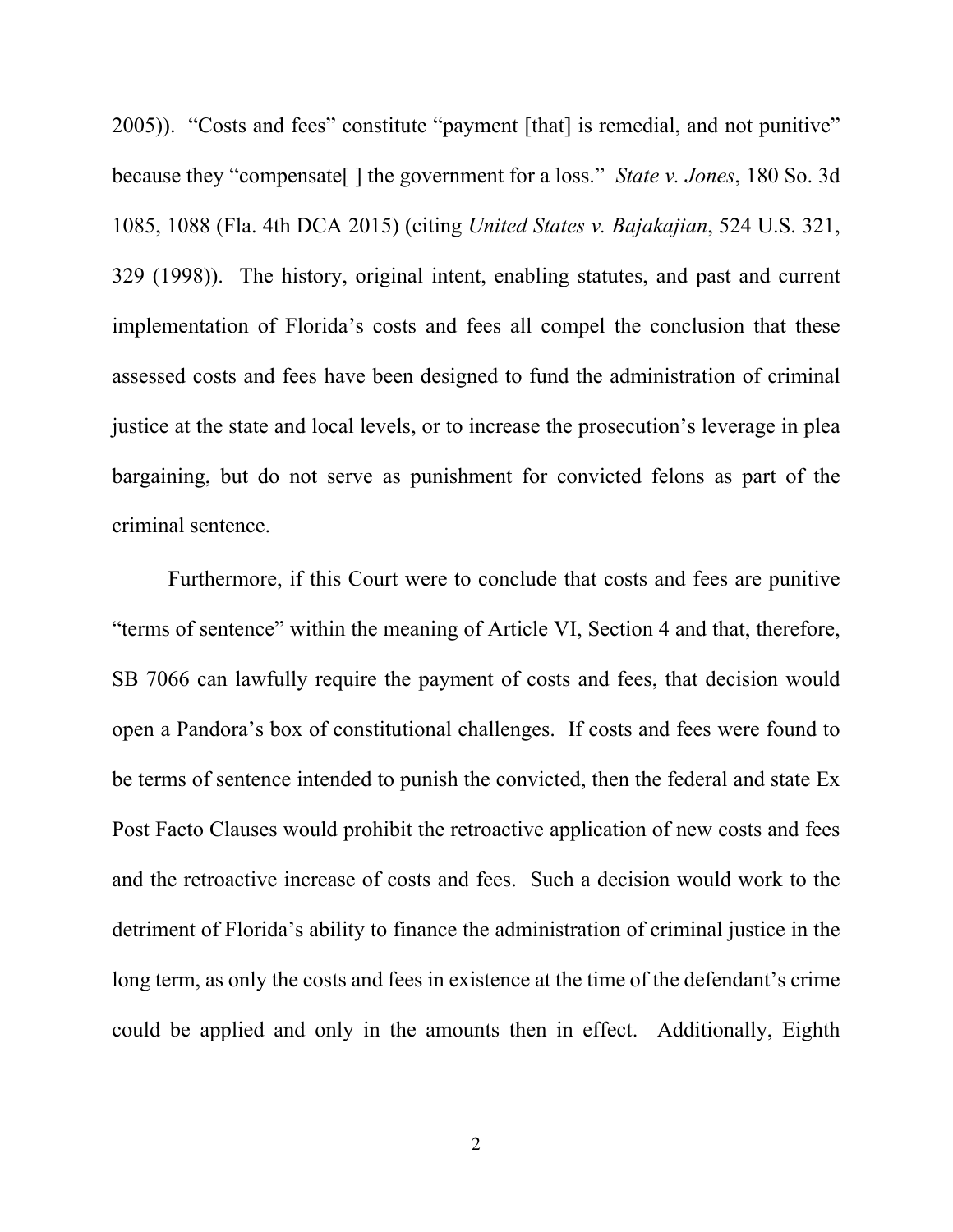Amendment challenges under the Excessive Fines Clause may and will be raised, particularly on behalf of indigent defendants.

#### **STATEMENT OF INTEREST**

 Pursuant to Rule 9.500 of the Florida Rules of Appellate Procedure, interested party Fair Elections Center respectfully files this brief on the pending advisory question before this Court. Fair Elections Center is a non-partisan 501(c)(3) voting rights and election reform organization based in Washington, D.C. Fair Elections Center works to challenge unlawful barriers to casting a ballot that counts. Working alongside other national and state partners, the Center works to make the processes of voter registration, voting, and election administration as accessible as possible for every eligible American. To that end, Fair Elections Center engages in a wide variety of advocacy efforts, including producing reports, talking points and fact sheets, providing state voter guides, providing testimony to legislatures, conducting trainings and seminars for organizations and their supporters, litigating voting rights cases in state and federal court, and working directly with local election officials and Secretaries of State to ensure that the right to vote is protected and expanded.

Since 2006, Fair Elections Center<sup>2</sup> has provided legal and technical assistance and informational materials on registration and voting requirements to Florida-based

<sup>&</sup>lt;sup>2</sup> Fair Elections Center continues the work of its predecessor, Fair Elections Legal Network.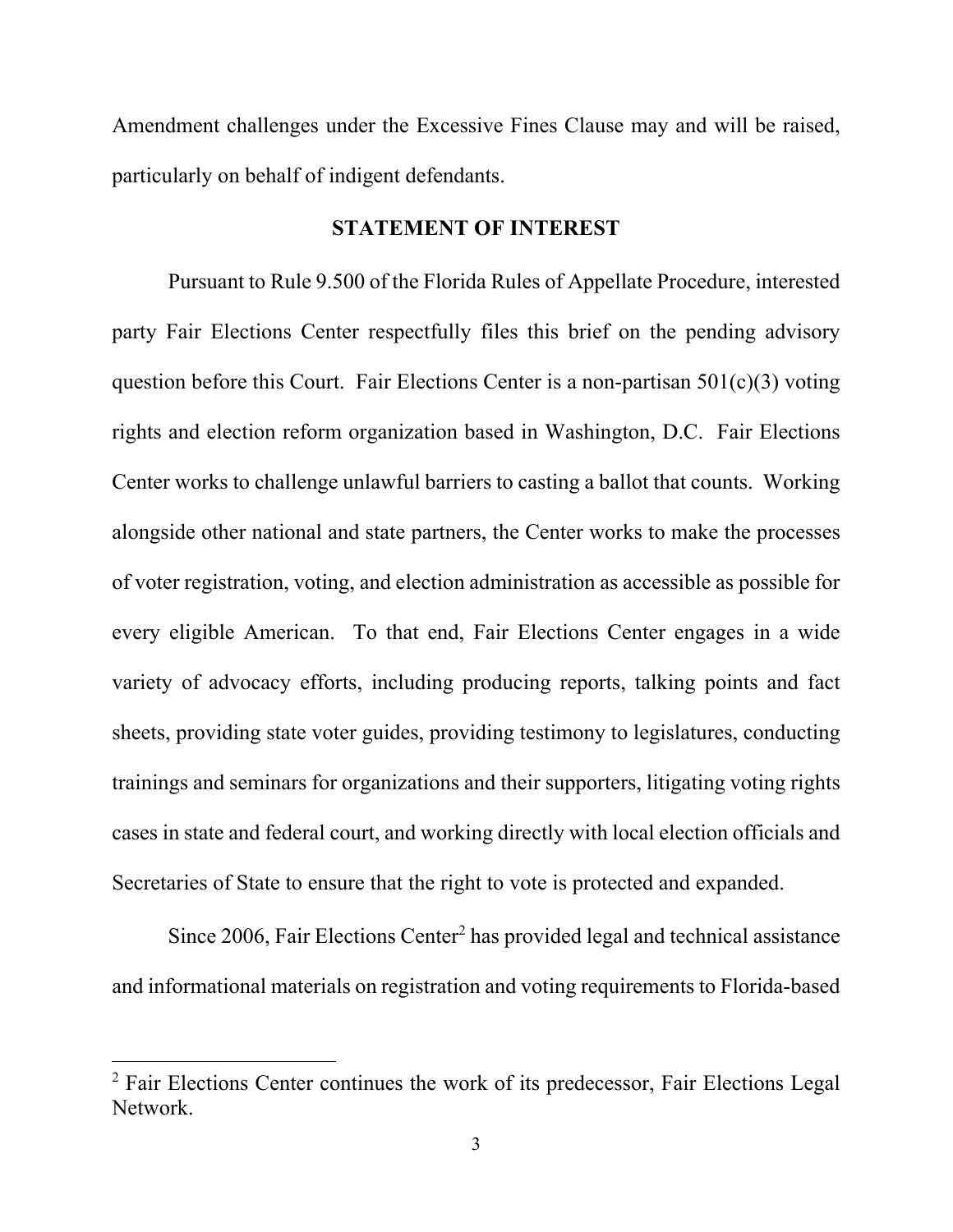civic engagement coalitions and organizations and direct assistance to organizations representing various constituencies that need help as they plan their voter mobilization programs, encounter problems, or need assistance engaging election officials. Additionally, since 2012, Fair Elections Center's Campus Vote Project has been working with institutions of higher education to integrate voter education into the academic mission of schools across the state. The organization expends resources in the State of Florida and since 2006 has encouraged various state and local government entities and officials to create an election administration system that is accessible, equitable, efficient, and secure.

Fair Elections Center has a strong interest in this case, as a leading advocate on felon disenfranchisement and reenfranchisement issues. Over the last two and a half years, Fair Elections Center and their co-counsel at Cohen Milstein Sellers & Toll PLLC have litigated a federal court challenge to Florida's arbitrary voting rights restoration system under the First and Fourteenth Amendments, *Hand v. Scott*, No. 4:17-cv-00128-MW-CAS (N.D. Fla.) & No. 18-111388-GG (11th Cir.). In addition to that lawsuit, Fair Elections Center is challenging arbitrary voting rights restoration to felons in Kentucky on First Amendment grounds.

Fair Elections Center submits this brief for the specific purpose of assisting this Court in construing the language Amendment 4 inserted in Article VI, Section 4, its interaction with preexisting laws and procedures, and whether and to what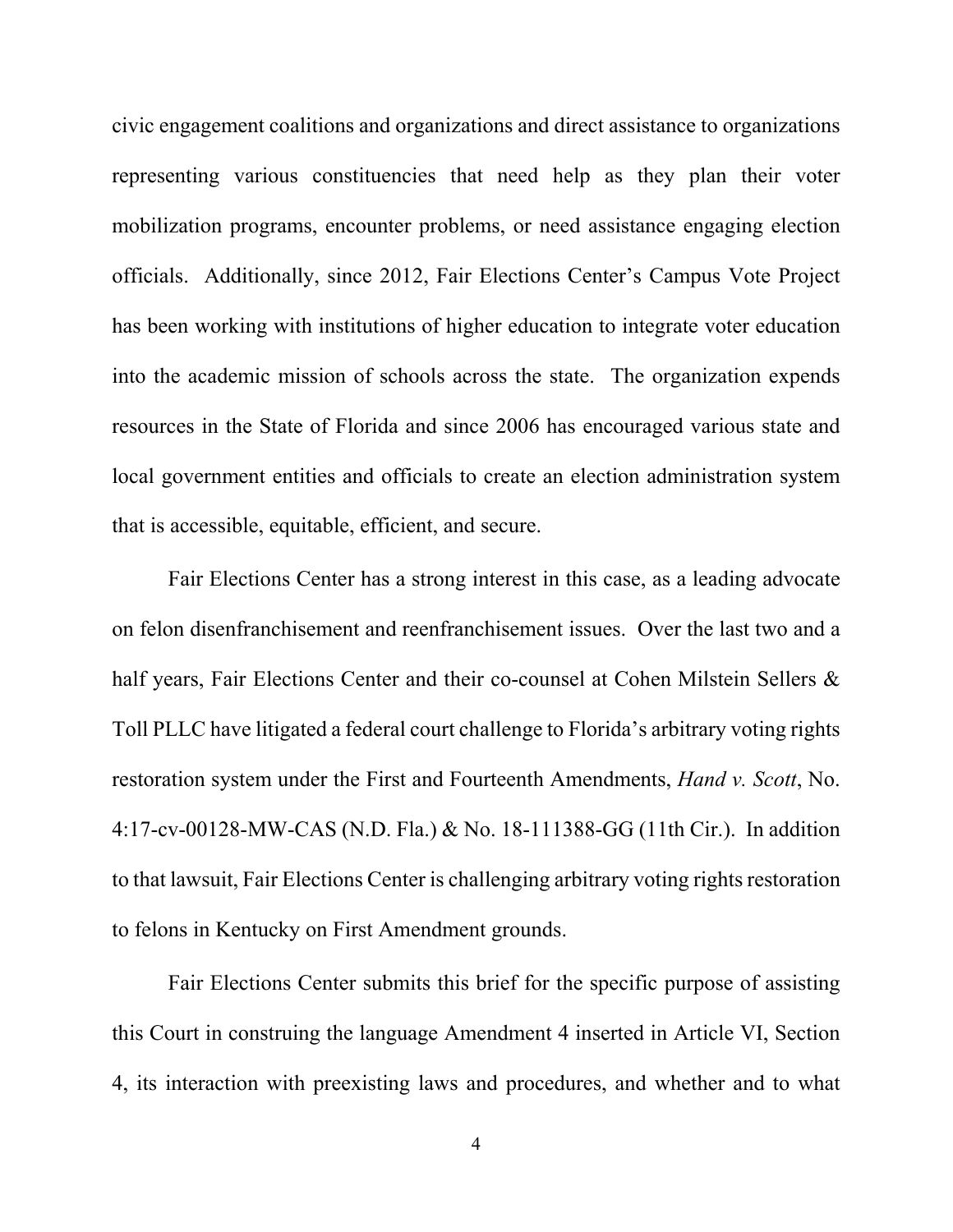extent the new legislation, SB 7066, which makes the payment of some costs and fees a prerequisite for voting rights restoration, goes beyond what is permissible under Article VI, Section 4.

#### **ARGUMENT**

# **I. SB 7066 requires felons who seek voting rights restoration to pay some, but not all, costs and fees.**

Following the passage of Amendment 4, Article VI, Section 4 of the Florida Constitution now states that "any disqualification from voting arising from a felony conviction shall terminate and voting rights shall be restored upon completion of all terms of sentence including parole or probation."3 The constitutional amendment did not define or enumerate "terms of sentence," and Governor of Florida Ron DeSantis has asked this Court to answer whether that phrase embraces all the legal financial obligations that SB 7066 made prerequisites to voting rights restoration to felons.

 SB 7066 sought to enumerate the requirements of completing "all terms of sentence."<sup>4</sup> In relevant part, the statute sets out the following requirements for completing "all terms of sentence":

(2) For purposes of this section, the term:

  $3$  FLA. CONST. art. VI,  $\S$  4.

 $4$  FLA. STAT. § 98.0751(2)(a).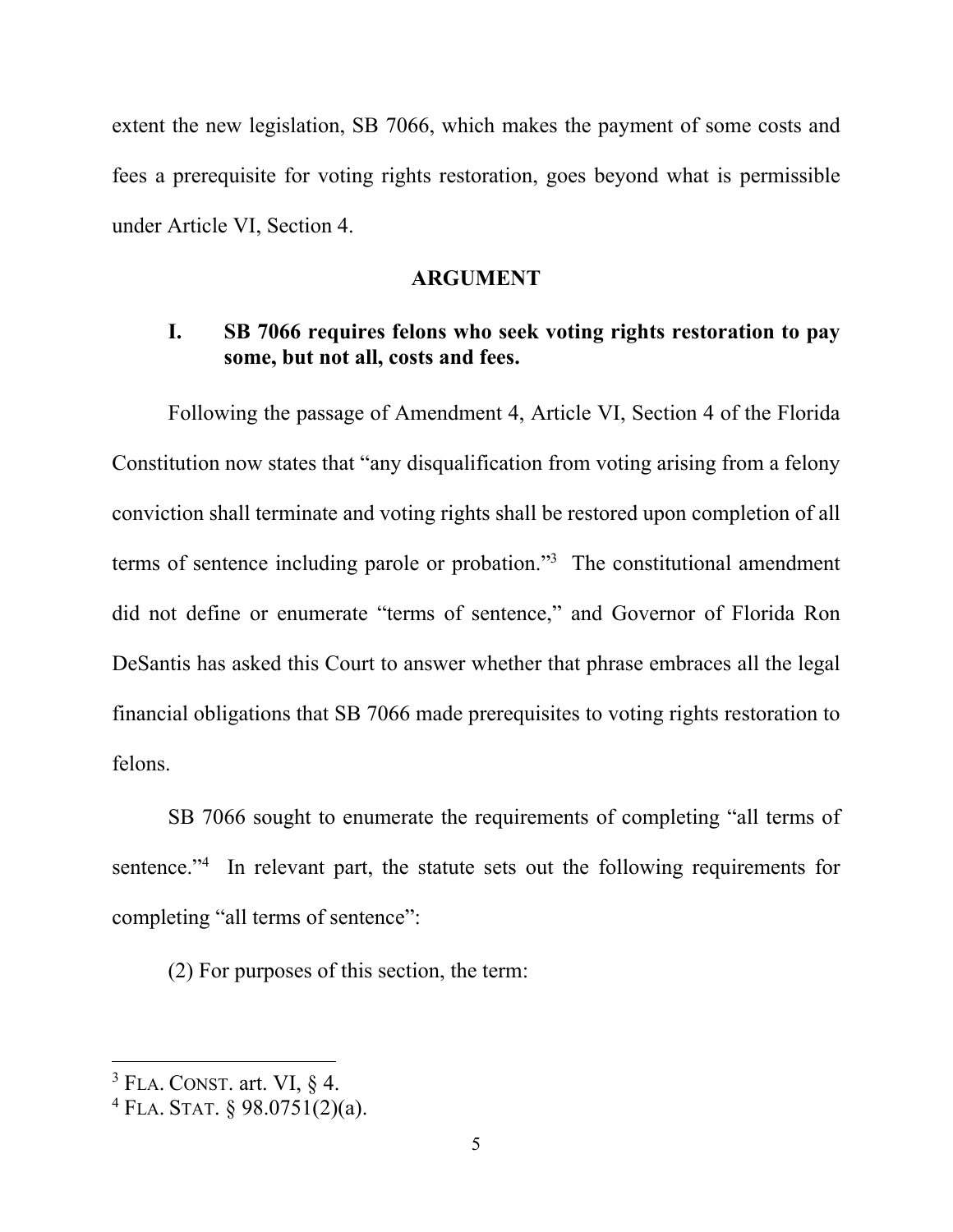(a) "Completion of all terms of sentence" means any portion of a sentence that is contained in the four corners of the sentencing document, including, but not limited to:

1. Release from any term of imprisonment ordered by the court as a part of the sentence;

2. Termination from any term of probation or community control ordered by the court as a part of the sentence;

3. Fulfillment of any term ordered by the court as a part of the sentence;

4. Termination from any term of any supervision, which is monitored by the Florida Commission on Offender Review, including, but not limited to, parole; and

5. a. Full payment of restitution ordered to a victim by the court as a part of the sentence. A victim includes, but is not limited to, a person or persons, the estate or estates thereof, an entity, the state, or the Federal Government.

*b. Full payment of fines or fees ordered by the court as a part of the sentence or that are ordered by the court as a condition of any form of supervision, including, but not limited to, probation, community control, or parole.* 

*c. The financial obligations required under sub-subparagraph a. or subsubparagraph b. include only the amount specifically ordered by the court as part of the sentence and do not include any fines, fees, or costs that accrue after the date the obligation is ordered as a part of the sentence.* 

d. For the limited purpose of addressing a plea for relief pursuant to subsubparagraph e. and notwithstanding any other statute, rule, or provision of law, a court may not be prohibited from modifying the financial obligations of an original sentence required under sub-subparagraph a. or subsubparagraph b. Such modification shall not infringe on a defendant's or a victim's rights provided in the United States Constitution or the State Constitution.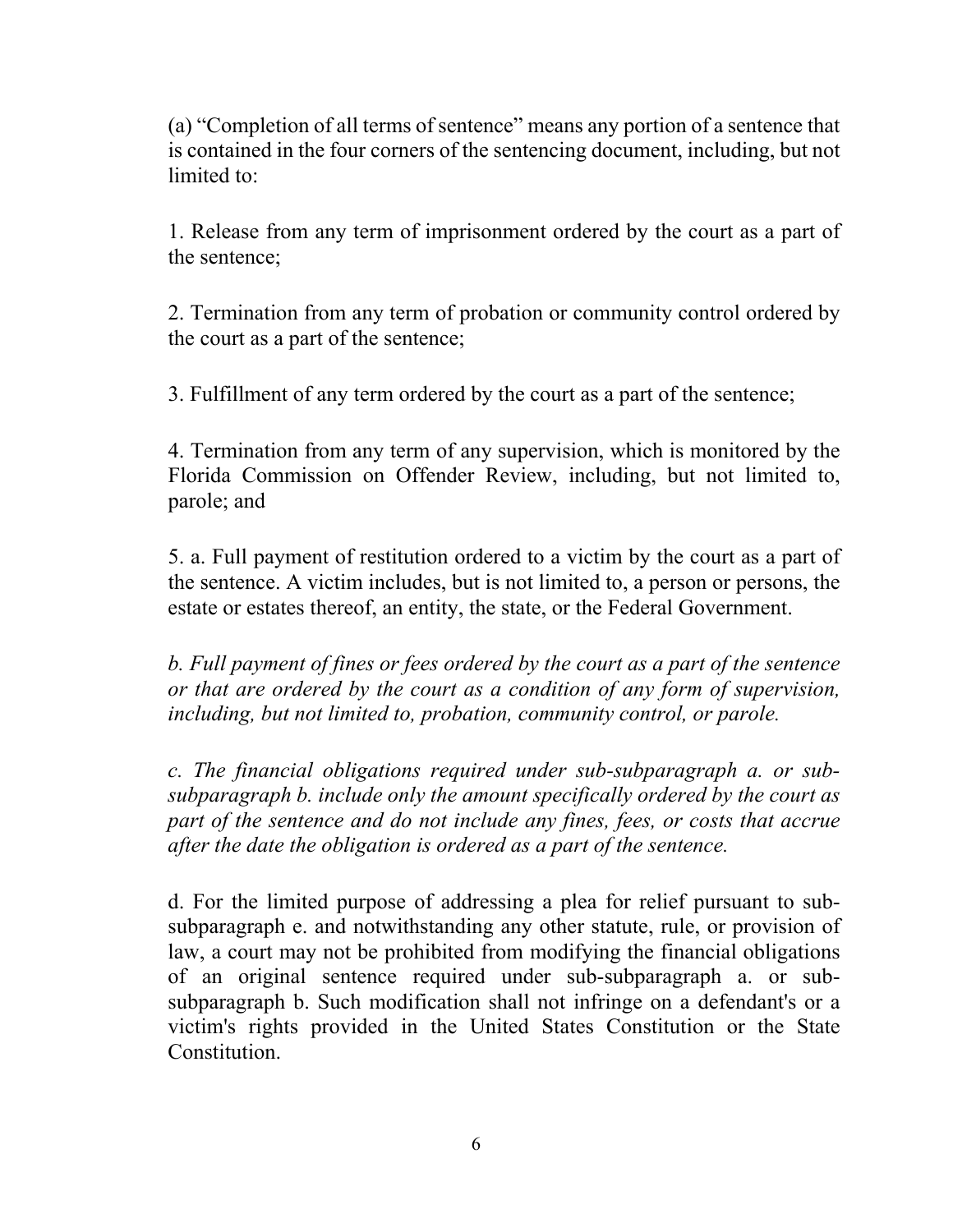e. Financial obligations required under sub-subparagraph a. or subsubparagraph b. are considered completed in the following manner or in any combination thereof:

(I) Actual payment of the obligation in full.

(II) Upon the payee's approval, either through appearance in open court or through the production of a notarized consent by the payee, the termination by the court of any financial obligation to a payee, including, but not limited to, a victim, or the court.

(III) Completion of all community service hours, if the court, unless otherwise prohibited by law or the State Constitution, converts the financial obligation to community service.

A term required to be completed in accordance with this paragraph shall be deemed completed if the court modifies the original sentencing order to no longer require completion of such term. The requirement to pay any financial obligation specified in this paragraph is not deemed completed upon conversion to a civil lien.

FLA. STAT. § 98.0751(2)(a) (emphases added). Despite the considerable ambiguity in much of this statutory language (ambiguity so severe that it surely raises due process concerns for lay voters seeking to ascertain the voting eligibility requirements), it is at least clear that *not all* costs and fees need be paid in order to regain voting rights under SB 7066.<sup>5</sup> By only requiring the payment of "fees ordered

<sup>&</sup>lt;sup>5</sup> There is considerable confusion surrounding the terminology. FLA. STAT.  $\S$  $98.0751(2)(a)(5.b)$  requires the payment of "fees" and "fines," but omits any mention of "costs." But subsection (5.c) then mentions both "fees" *and* "costs" in excluding later-accrued legal financial obligations. Only a very few provisions in Chapter 938 of the Florida Statutes refer to "fees." While some statutes in Table 1, *see infra* at 25-34, appear to refer separately to "costs" and "fees," *see, e.g*.*,* FLA.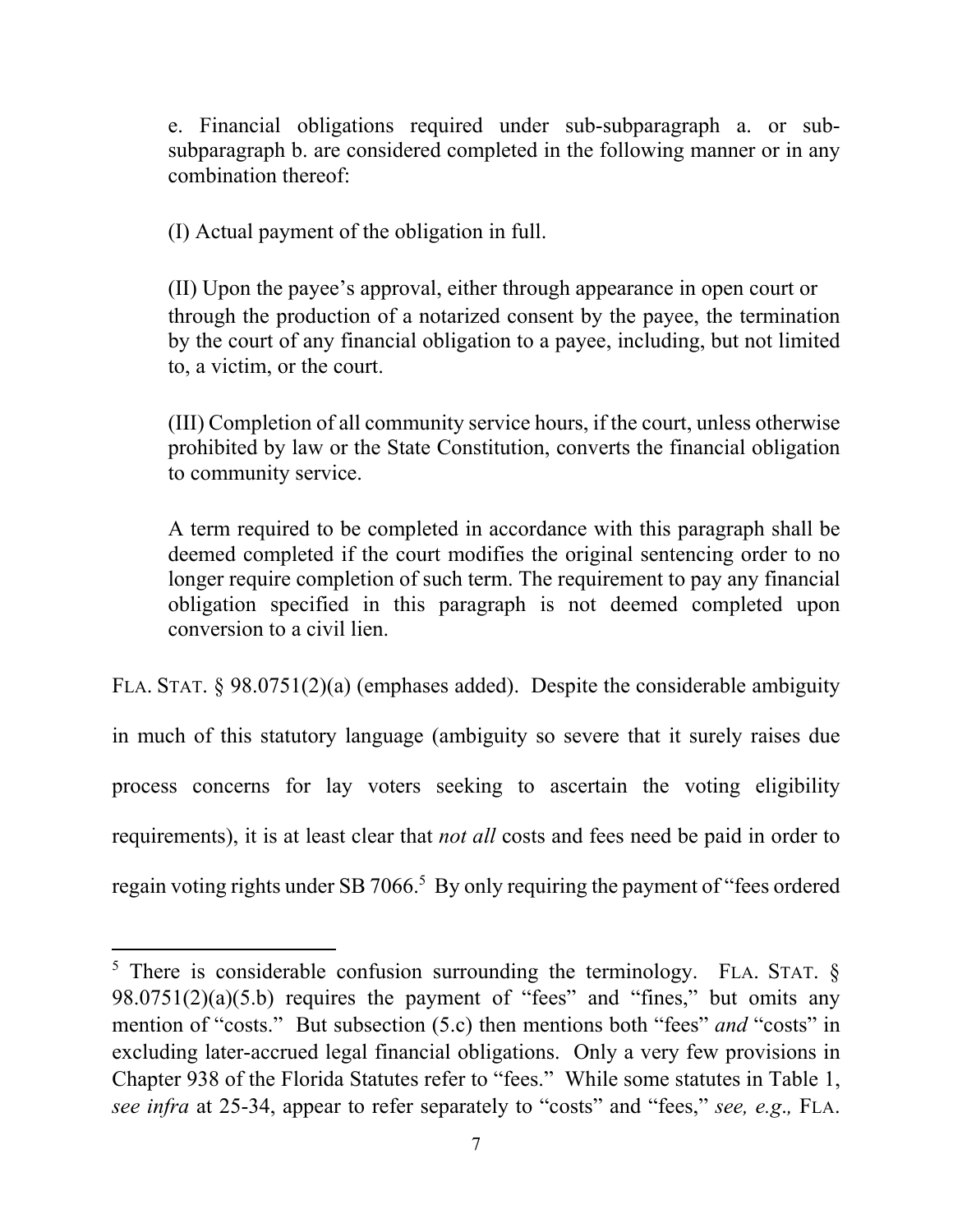by the court as a part of the sentence or that are ordered by the court as a condition of any form of supervision, including, but not limited to, probation, community control, or parole," the Florida Legislature has implicitly affirmed that the default rule is that costs and fees are *not* part of a sentence or punitive, *except* where (1) explicitly ordered by the court or (2) explicitly incorporated into parole, probation, or community control. By the plain terms of SB 7066, all costs and fees that have not been so ordered or incorporated need not be paid for purposes of voting rights restoration.

Below we further argue that costs and fees are categorically not terms of sentence because they bear none of the hallmarks of sentencing, and that Florida courts may not incorporate them into sentences consistent with the Florida Constitution. Though the analysis below takes Florida costs and fees as its focal point, SB 7066 of course requires the payment of costs and fees assessed upon conviction for a felony in any state or federal court in the country. The same arguments and reasoning apply to all costs and fees assessed against convicted felons

STAT. §§ 938.29, 938.35, at least one statute uses these terms interchangeably. FLA. STAT. § 938.05(3). Obviously, if "costs" were completely excluded from SB 7066's coverage and need not be paid, that would narrow the dispute at issue. But given the possibility that this Court may interpret "fees" in SB 7066 to embrace both costs and fees, Fair Elections Center direct all of its arguments below to both costs and fees.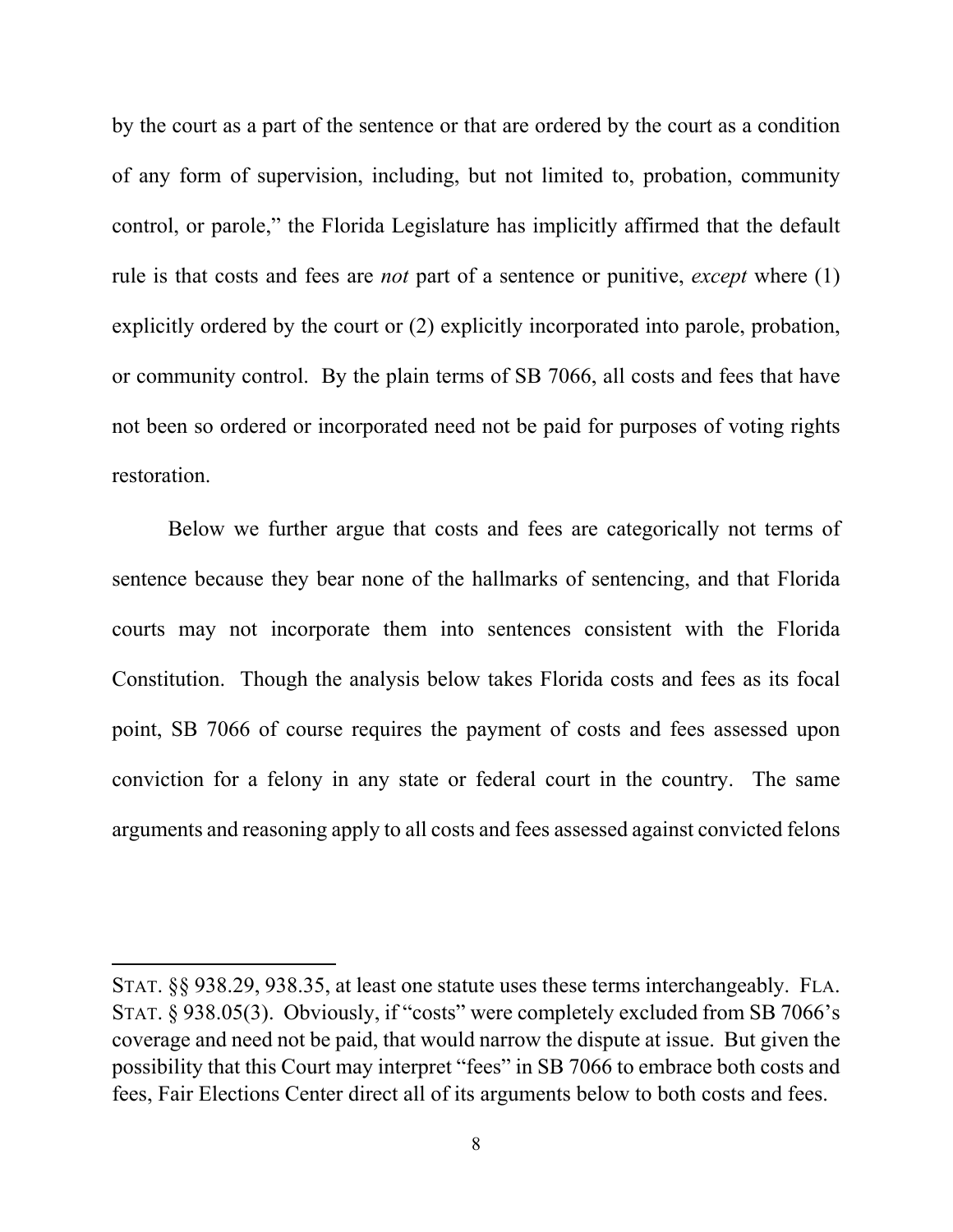in any court to compensate governments for the costs of administering the criminal justice system.

# **II. The history and original intent of costs and fees compel the conclusion that costs and fees are non-punitive and not part of criminal sentences.**

Since their inception, costs and fees have had a singularly pecuniary purpose.

In 1998, Florida voters amended the state constitution to shift funding responsibilities for the state court system from counties to the state. Among other functions, the state became responsible for judicial salaries, the "state courts system, state attorneys' offices, public defenders' offices, and court-appointed counsel[.]" FLA. CONST. art. V, § 14(a); *see also* FLA. STAT. § 29.004. Counties remained responsible for funding:

the cost of communications services, existing radio systems, existing multiagency criminal justice information systems, and the cost of construction or lease, maintenance, utilities, and security of facilities for the trial courts, public defenders' offices, state attorneys' offices, and the offices of the clerks of the circuit and county courts performing court-related functions. Counties shall also pay reasonable and necessary salaries, costs, and expenses of the state courts system to meet local requirements as determined by general law.

FLA. CONST. art. V,  $\S$  14(c). To fund clerks' offices, the amendment required the establishment of "adequate and appropriate filing fees for judicial proceedings and service charges and costs for performing court-related functions." *Id.* § 14(b). It further provided that "[s]elected salaries, costs, and expenses of the state courts system may be funded from appropriate filing fees for judicial proceedings and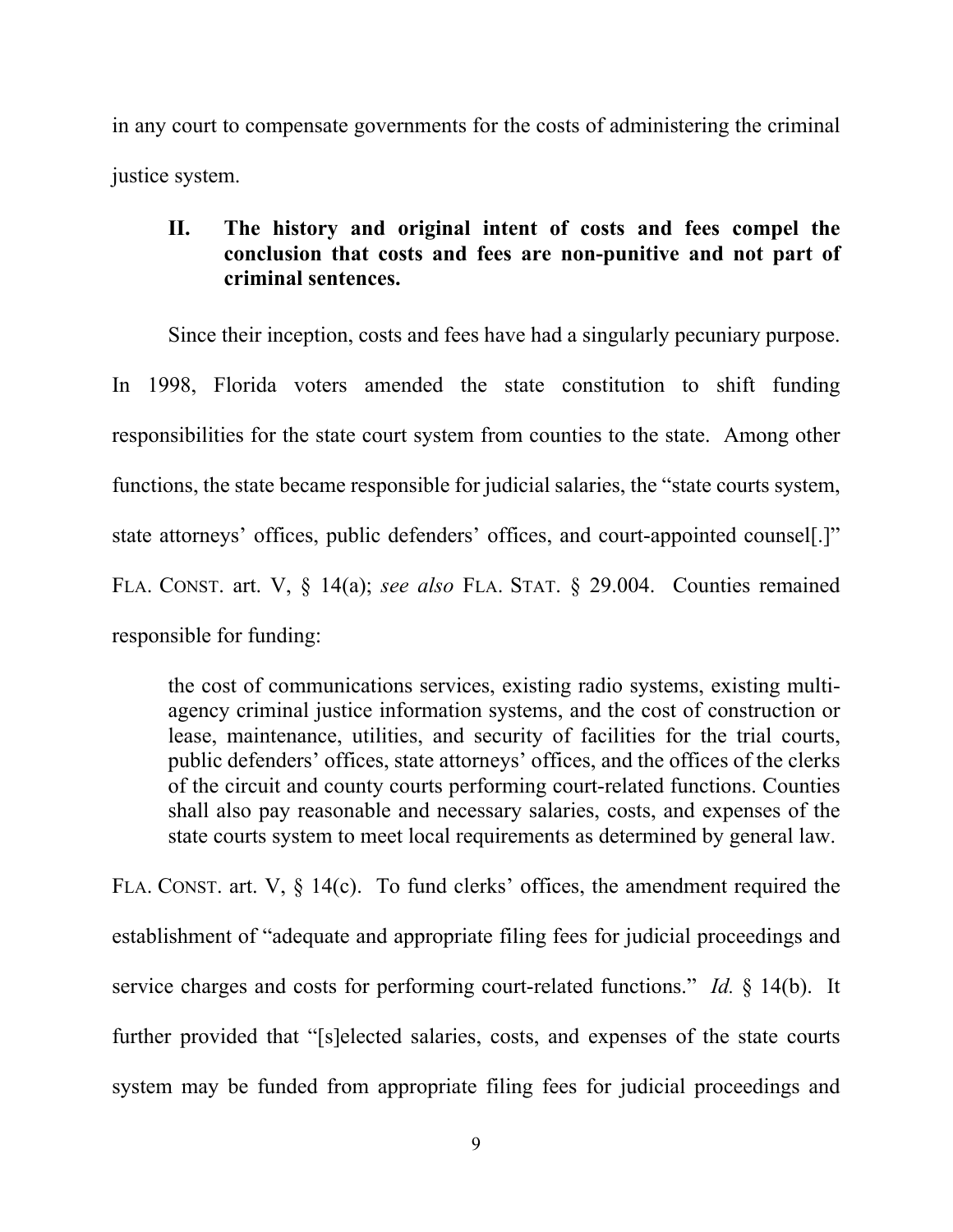service charges and costs for performing court-related functions[.]" *Id*. According to the amendment's proponents, these changes were necessary because

over the years the counties ha[d] borne an increasingly large proportion of the costs of the state courts system as well as other costs such as court-appointed counsel, witness fees and court reporting services because of, among other reasons, shortfalls in revenue at the state level. It is the intent of the proposers that local needs which are caused by reduced or inadequate allocations by the state for the state courts system, either as a result of a decrease in the dollars allocated, an insufficient increase in the dollars allocated or a percentage reduction relative to other statewide allocations, do not create local requirements.

Fla. Const. Revision Comm'n., Meeting Proceedings for May 5, 1998, at 260,

http://edocs.dlis.state.fl.us/fldocs/crc/1997-1998/journal1997.pdf (Statement of

Intent Regarding Art. V  $\S$  14).<sup>6</sup>

Following the amendment's adoption, most of the existing statutes providing for such costs were relocated to Chapter 938 of the Florida Statutes, though some continue to appear under other chapters. *See* 1997 Fla. Laws Ch. 97-271, at 2; *see, e.g.*, FLA. STAT. §§ 27.52, 28.246, 775.083, 939.185 & 951.033. Sections 938.01 through 938.06 address mandatory costs in all criminal offenses; Sections 938.07

<sup>&</sup>lt;sup>6</sup> Scholars have noted that legislators often use costs and fees "to avoid increasing taxes while maintaining governmental services . . . ." Beth A. Colgan, *The Excessive Fines Clause: Challenging the Modern Debtors' Prison*, 65 U.C.LA. L. REV. 2, 22 (2018). Statistics bear out this assessment. Florida has no personal income tax, and between October 2013 and September 2014, 16.4% of revenue collected by county clerks came from criminal cases. *See* David Angley, *Modern Debtors' Prison in the State of Florida: How the State's Brand of Cash Register Justice Leads to Imprisonment for Debt*, 21 BARRY L. REV. 179, 186 (2016). This fact serves as further confirmation that costs and fees are non-punitive.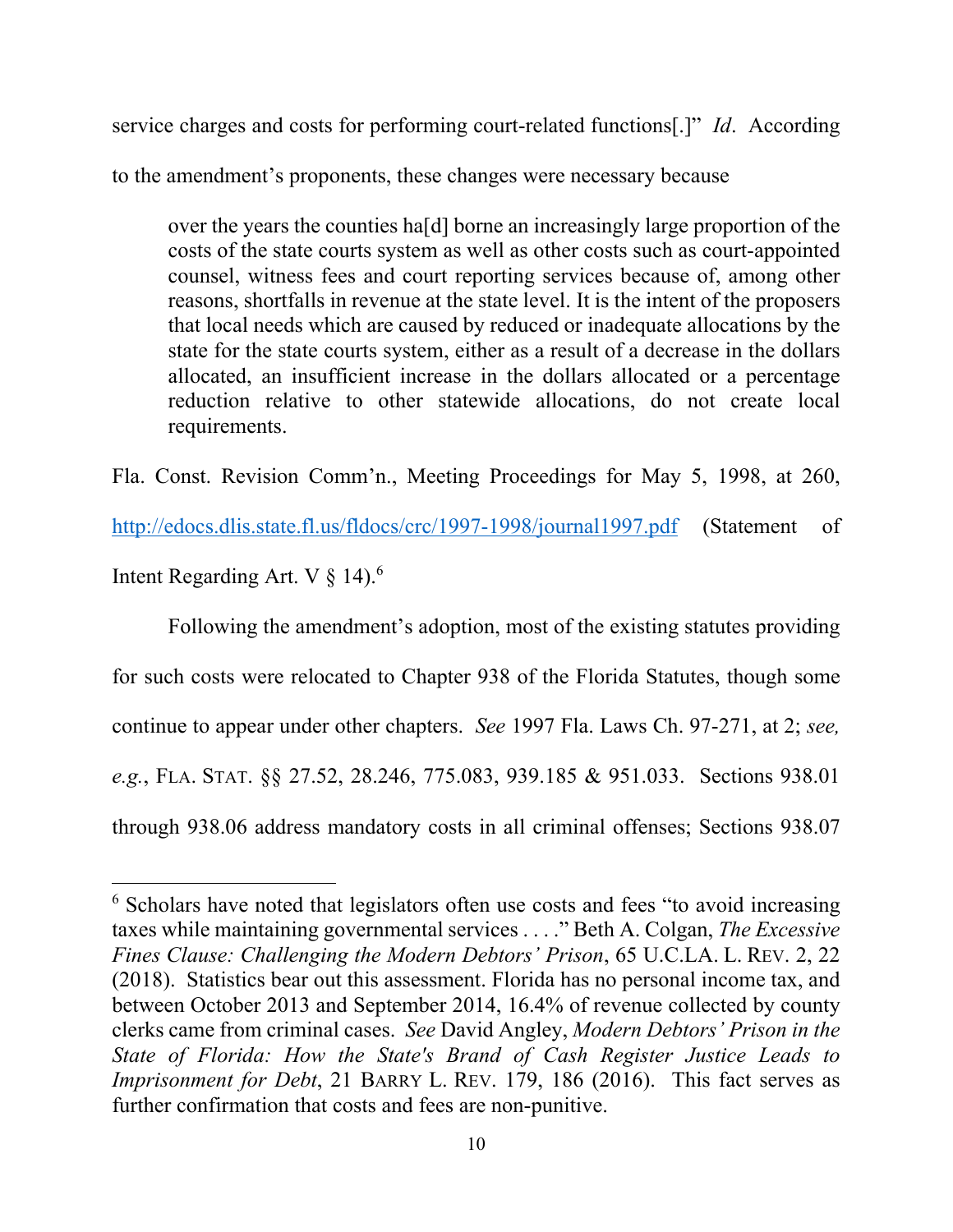through 938.13 provide for mandatory costs in specific types of cases; Sections 938.15 through 938.19 establish mandatory costs that local governments may impose; and Sections 938.21 through 938.29 create discretionary costs in specific cases. The revenues raised pursuant to these provisions and other statutes fund prosecution, incarceration, community supervision, programs that attempt to prevent certain crimes and address the impact of those crimes, clerks' offices, and criminal justice-related initiatives.

"A payment is remedial, and not punitive, if it compensates the government for a loss . . . ." *Jones*, 180 So. 3d at 1088. That is precisely what these costs do. Although some of these costs may be made part of a judgment or a condition of supervised release, including parole, probation, and community control, all of them share common features that render them non-punitive. First and most importantly, these costs and fees compensate the state and counties for monetary expenses incurred as a result of prosecution, incarceration, or community supervision, or fund programs that attempt to prevent certain crimes and address the impact of those crimes. Second, the language of many of these statutes identifies these costs as additional to—that is, distinct from—any traditional financial penalties like fines. Third, several apply to persons convicted of felonies, misdemeanors, and traffic violations alike, or, if applicable only to specific offenses, apply the same cost regardless of the nature of the offense. Even where there is little relationship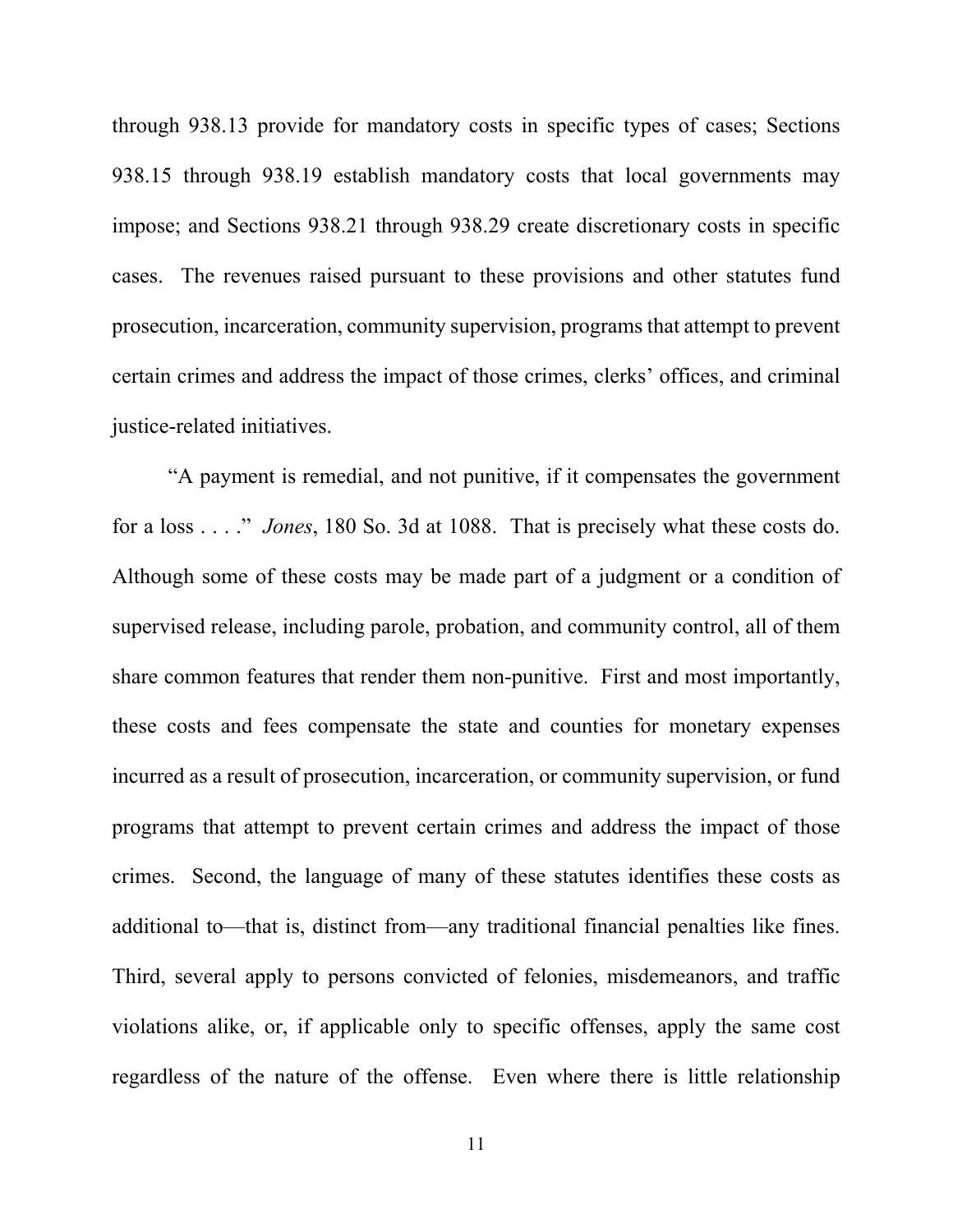between an offense and the programs funded by a resulting cost or fee, their sole purpose remains raising revenue for a county's financial obligations under Article V, Section 14.

### **III. Costs and fees are not terms of a criminal sentence.**

**A. Florida law, including the decisions of this Court, and federal law set forth several hallmarks of criminal sentences, and costs and fees do not bear these hallmarks.** 

## **1. Sentences are intrinsically punitive, while costs and fees are intrinsically non-punitive.**

Sentences and all their constituent parts are intrinsically punitive under Florida law, but costs and fees are non-punitive in nature and therefore can never be made "terms of sentence" within the meaning of Article VI, Section 4 of the Florida Constitution, even if ordered by the court.

In construing Article VI, Section 4's phrase "terms of sentence," this Court must ascertain the meaning of the word "sentence" as invoked in Amendment 4, as developed in the surrounding legal context, and as understood by voters. Under Florida law, sentencing is synonymous with punishment: a sentence is the means by which punishment is imposed. The Florida Criminal Punishment Code states that "[t]he primary purpose of sentencing is *to punish the offender*. Rehabilitation is a desired goal of the criminal justice system but is subordinate to the goal of punishment." FLA. STAT. § 921.002(b) (emphasis added). Similarly, Florida Rule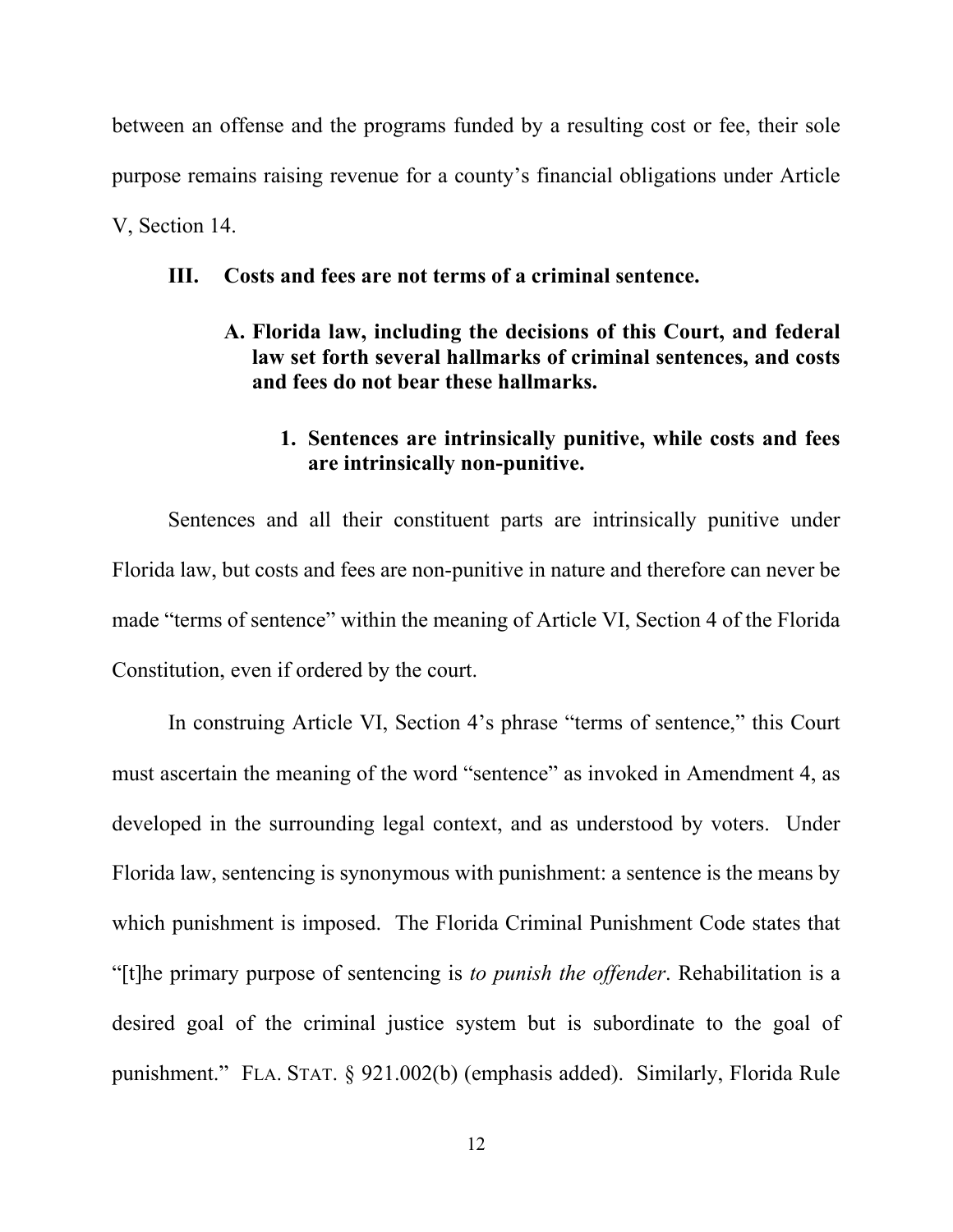of Criminal Procedure 3.700(a) defines "sentence" as "the pronouncement by the court of *the penalty imposed* on a defendant for the offense of which the defendant has been adjudged guilty." FLA. R. CRIM. P. 3.700(a) (emphasis added). Likewise, in *Wike v. State*, this Court stated that "[t]he basic premise of sentencing . . . is that the sentencer is to consider all relevant evidence regarding the nature of the crime and the character of the defendant to determine appropriate *punishment*." 698 So. 2d 817, 821 (Fla. 1997) (emphasis added).

Because sentencing and punishment are coextensive, which is to say that all terms of a sentence are punitive, if a requirement is *non-punitive* in nature then it is categorically not a term of the sentence. And this Court has made clear that costs and fees are indeed non-punitive. In *Griffin v. State*, this Court considered an Ex Post Facto Clause challenge to assessed court costs and stated that a cost or fee is a "mandatory, non-punitive civil remedy." 980 So. 2d 1035, 1037 (Fla. 2008). As a civil remedy, it was not part of the criminal sentence. Similarly, in *Jones*, the Florida District Court of Appeal stated that, "A payment is remedial, and not punitive, if it compensates the government for a loss . . . ." 180 So. 3d at 1088. Costs and fees are not punitive because they essentially reimburse state and local governments for the costs of administering the criminal justice system and related initiatives.

Moreover, the current Rules of Executive Clemency in Florida, which have been in effect since 2011 and still govern the restoration of voting rights to those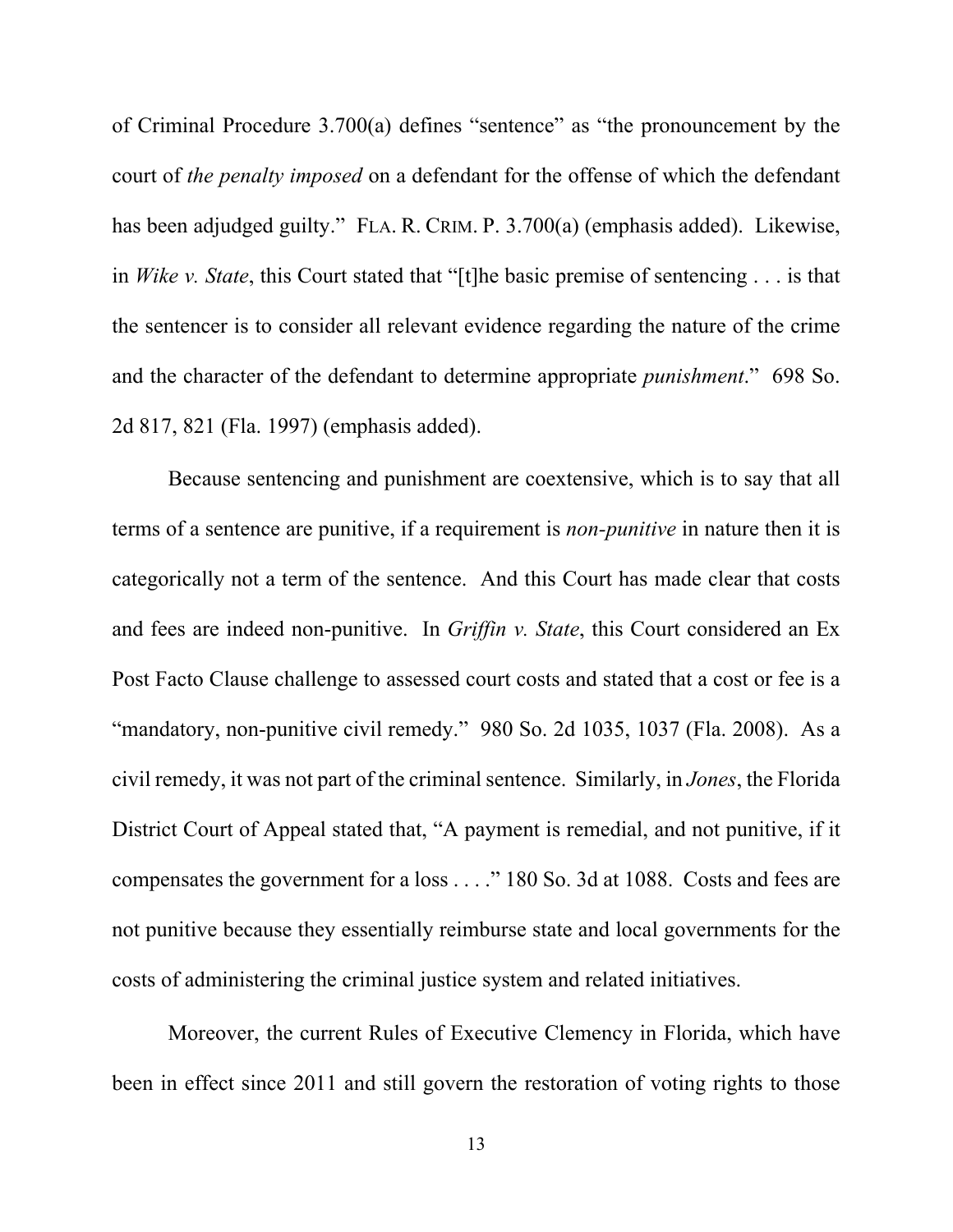convicted of murder and sex offenses given their exclusion from Amendment 4's coverage, are also part of the legal background against which Amendment 4 was adopted. It is striking that the terms "costs" and "fees" do not appear at all, even though Rules 9 and 10 require the completion of a full sentence before a felon is even eligible for restoration of their voting rights.<sup>7</sup> For example, even though two of the plaintiffs/appellees in *Hand v. Scott*, No. 4:17-cv-00128-MW-CAS (N.D. Fla.) & No. 18-111388-GG (11th Cir.), had outstanding costs and fees on their records, they were still eligible for restoration of civil rights under the Rules of Executive Clemency, submitted applications to the Executive Clemency Board, attended hearings before the Board, and were denied civil rights restoration.<sup>8</sup> Indeed, in all the decades that Florida's Executive Clemency Board has reviewed applications for clemency, including pardons, commutations of sentence, and the restoration of civil rights, which includes voting rights, and promulgated and revised eligibility and

<sup>7</sup> Florida Rules of Executive Clemency, *available at*  https://www.fcor.state.fl.us/docs/clemency/clemency\_rules.pdf (last visited Sept. 6, 2019).

<sup>8</sup> *See Hand v. Scott*, No. 18-111388-GG (11th Cir.), Defendants'/Appellants' Supplemental Brief, at 8 ("As part of the clemency investigation process, staff interview the applicants and notify them of any outstanding fines, fees, court costs, and restitution reported by the applicable clerks of court. Two of the Plaintiffs were found to have outstanding fees and costs at the time their CCAs [confidential cases analyses] were generated."). As counsel of record in *Hand v. Scott*, without revealing any confidential information and without identifying these two restoration applicants by name, the undersigned can confirm that these two Plaintiffs/Appellees did appear in person before the Executive Clemency Board and were denied restoration of civil rights.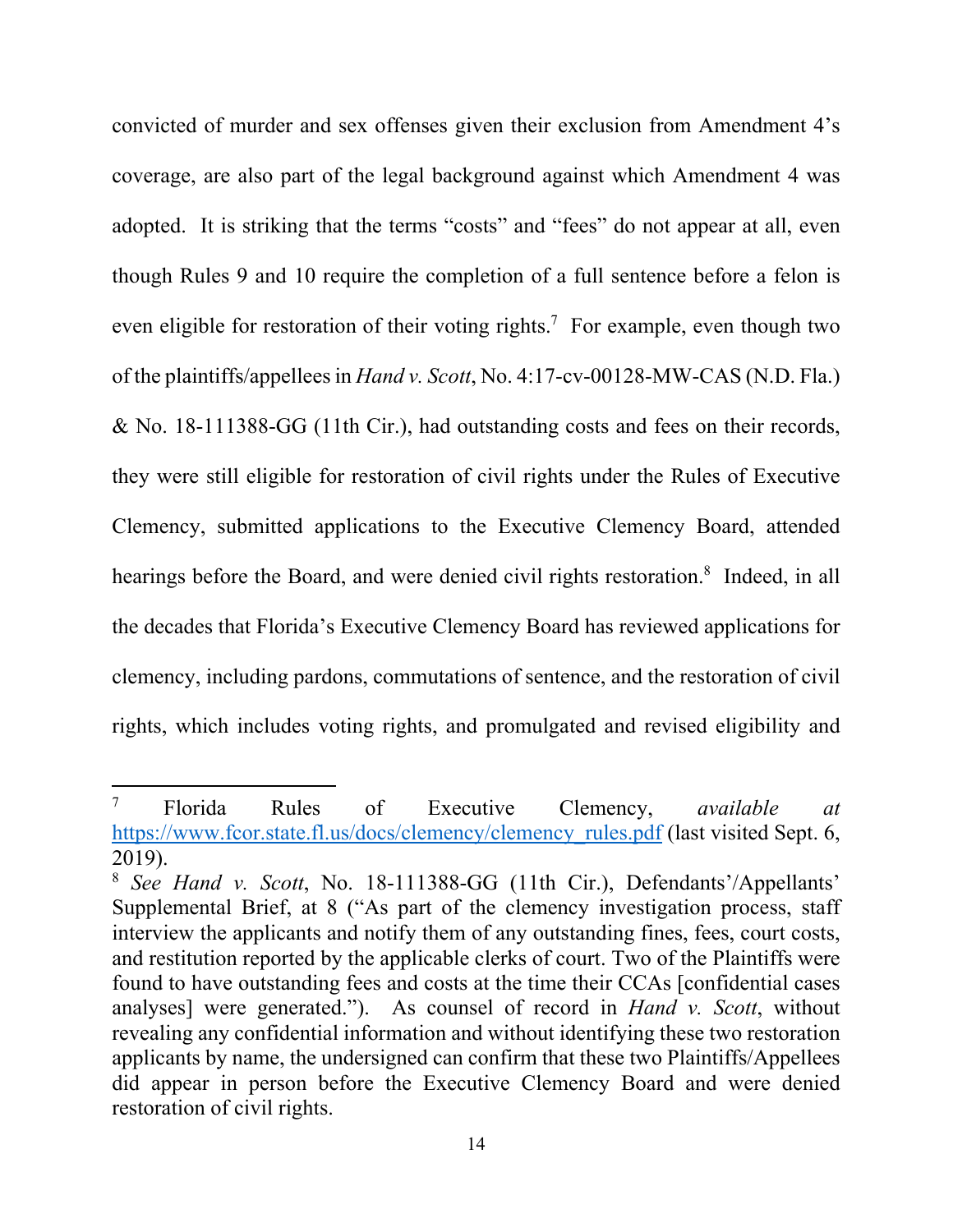procedural rules for clemency, it has never once required the payment of costs and fees as a prerequisite to the granting of *any* form of clemency.<sup>9</sup> In this respect, SB 7066's imposition of such a requirement to pay costs and fees is more punitive than even the current eligibility rules for a pardon or the restoration of civil rights to individuals convicted of murder and rape who are excluded from Amendment 4's coverage—an absurd result. *See Plante v. Smathers*, 372 So. 2d 933, 936 (Fla. 1979) ("[A]n interpretation of a constitutional provision which will lead to an absurd result will not be adopted when the provision is fairly subject to another construction which will accomplish the manifest intent and purpose of the people."); *City of St. Petersburg v. Briley, Wild & Assocs., Inc.*, 239 So. 2d 817, 822 (Fla. 1970) ("[C]onstitutional interpretation is actuated by the rule of reason, and unreasonable or absurd consequences should, if possible, be avoided."). The only way for SB 7066 to avoid such an absurd result is to construe the phrase "terms of sentence" to necessarily exclude costs and fees.

The above legal context in which Amendment 4 was adopted is entirely consistent with indicia of public understanding. In *Myers v. Hawkins*, this Court noted that it was charged with evaluating how terms in a particular constitutional amendment were "generally perceived by the voters of Florida." 362 So. 2d 926,

<sup>&</sup>lt;sup>9</sup> *Id.* at Dkt. No. 114-1 (filed Nov. 16, 2017), Florida Rules of Executive Clemency (from 1986 through the present). The Rules of Executive Clemency have not been revised since March 9, 2011.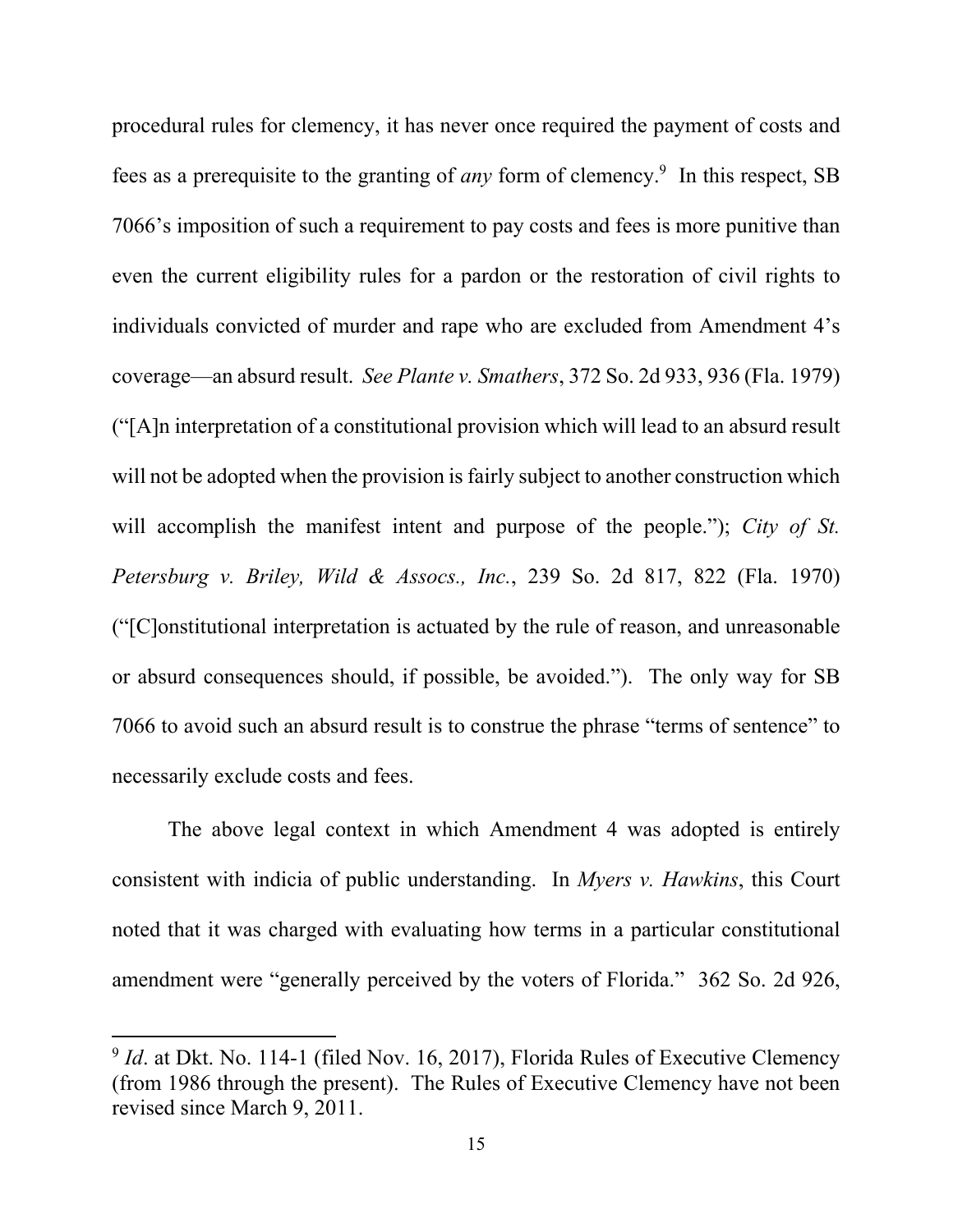930 (Fla. 1978). This Court has made clear that when the intent of the drafters of a citizen-initiated constitutional provision and the intent of the voters who adopted it diverge or conflict, the intent of the framers will be given less weight than the intent of the voters:

We have already held that the intent of the framer of a constitutional provision adopted by initiative petition will be given less weight in discerning the meaning of an ambiguous constitutional term tha[n] [*sic*] the probable intent of the people who reviewed the literature and the proposal submitted for their consideration.

*Id.* (citing *Williams v. Smith*, 360 So. 2d 417 (Fla. 1978)); *see also Advisory Opinion to Governor – 1996 Amendment 5 (Everglades)*, 706 So. 2d 278, 282 (Fla. 1997) (finding "the touchstone for determining the meaning of a constitutional amendment adopted by initiative is the intent of the voters who adopted it  $\dots$ .").

 In ascertaining the electorate's understanding of key terms in a constitutional amendment, this Court may refer to the plain language of the provision, widely circulated dictionaries, and the primary purpose of the provision to ascertain the intent and understanding of the voters. *Myers*, 362 So. 2d at 930. Dictionary definitions are one ready source of public understanding of terms in a constitutional amendment: "To perform this task we initially consult widely circulated dictionaries, to see if there exists some plain, obvious, and ordinary meaning for the words or phrases approved for placement in the Constitution." *Id*.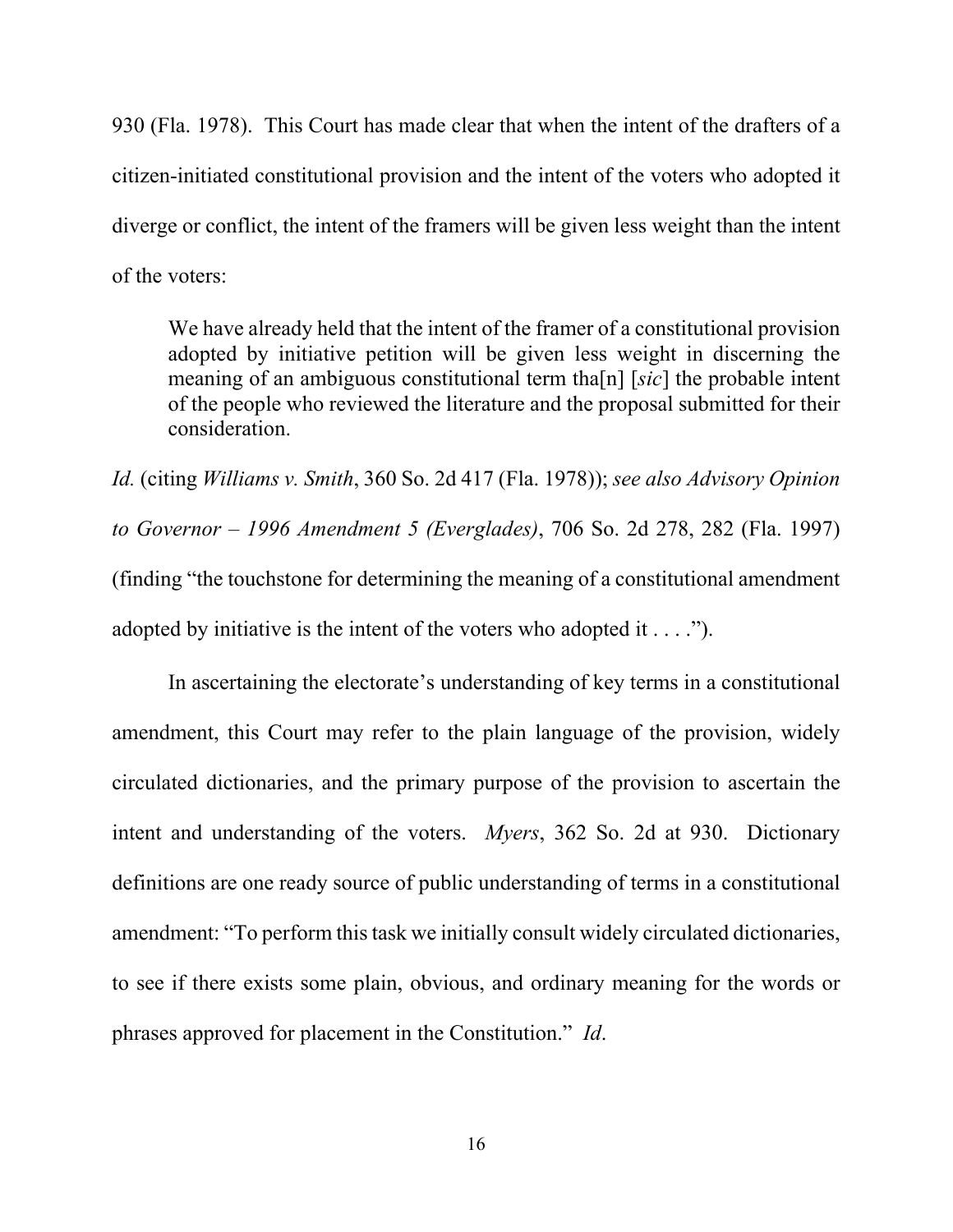Applying this analysis, it is clear that Florida's voters would not have understood administrative costs and fees that essentially reimburse the state and counties for the costs of criminal justice administration to be included within the "terms of sentence," *i.e.* the punishment. Merriam-Webster defines "sentence" as "JUDGMENT *specifically*: one formally pronounced by a court or judge in a criminal proceeding and specifying the punishment to be inflicted upon the convict" or "the punishment so imposed."10 This is further evidence that, leaving aside the legal sources, the lay public has also never understood administrative costs and fees to be embraced by the criminal sentence or punishment.

# **2. Sentences vary proportionately with the seriousness of the offense or the offender's criminal history, while almost all costs and fees do not.**

Costs and fees are also non-punitive, because they generally do not proportionately vary with the seriousness of the offense or the offender's criminal history.<sup>11</sup> The Florida Criminal Punishment Code states that "[t]he penalty imposed is commensurate with the severity of the primary offense and the circumstances surrounding the primary offense," *id*. § 921.002(c), and "[t]he severity of the sentence increases with the length and nature of the offender's prior record," *id*. §

<sup>10</sup> Merriam-Webster Dictionary, *available at* https://www.merriamwebster.com/dictionary/sentence (last visited Sept. 10, 2019).

 $11$  There are three costs that do not share this characteristic, which are discussed further in the next section, *see infra* Section III.A.3.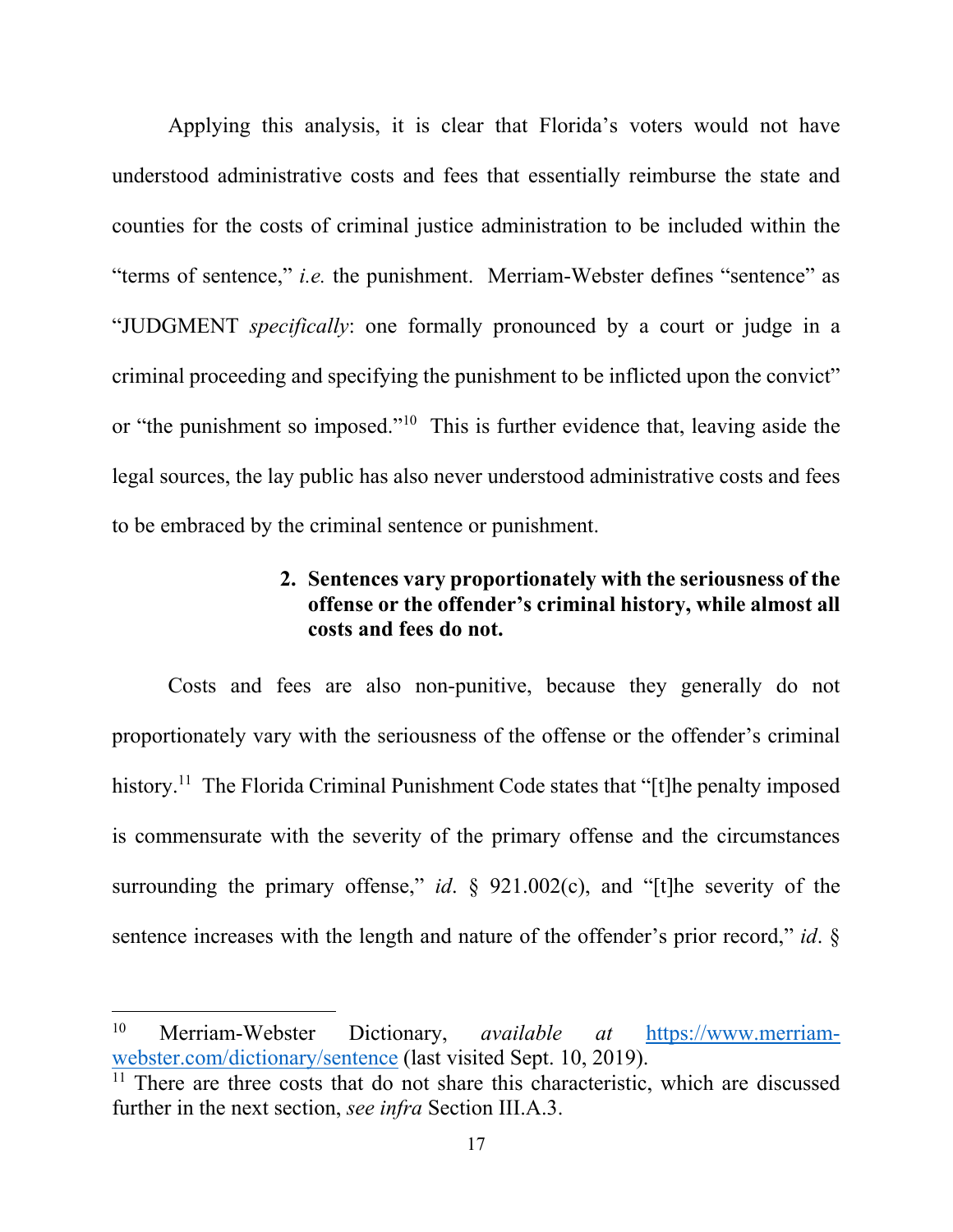921.002(d). This supports the reasonable conclusion that costs and fees are *not* part of the sentence, because they do not increase based on the nature or circumstances of the offense; nor do they take into account an offender's previous criminal history.

The U.S. Supreme Court reiterated in *Miller v. Alabama* that "punishment for crime should be graduated and proportioned to both the offender and the offense." 567 U.S. 460, 469 (2012) (quoting *Roper v. Simmons*, 543 U.S. 551 (2005)) (internal quotation marks omitted). Given that costs and fees are neither graduated nor proportioned to either the offense or the offender's record, they cannot really be said to be punitive or part of the sentence.

Table 1, *see infra* at 25-34, catalogues each of the costs and fees authorized under Florida law and illustrates this point. For example, Fla. Stat. § 775.083 imposes a \$50 mandatory cost in all felony convictions—a broad category of offenses that can encompass anything from murder to tampering with a licensed blue crab trap in violation of Fla. Stat. § 379.366. Some costs apply regardless of whether the offense at issue constituted a felony or simply a violation of a municipal ordinance. *See, e.g.*, FLA. STAT. § 938.01; *id.* § 938.10. If the state's goal in adopting these costs were to punish offenders (and it was not), then it would send a perverse message to the public: regardless of the harm a crime causes to victims or society, the same fee applies. Offenders whose conduct causes negligible harm will pay the same amount as violent criminals whose conduct shatters communities. Such an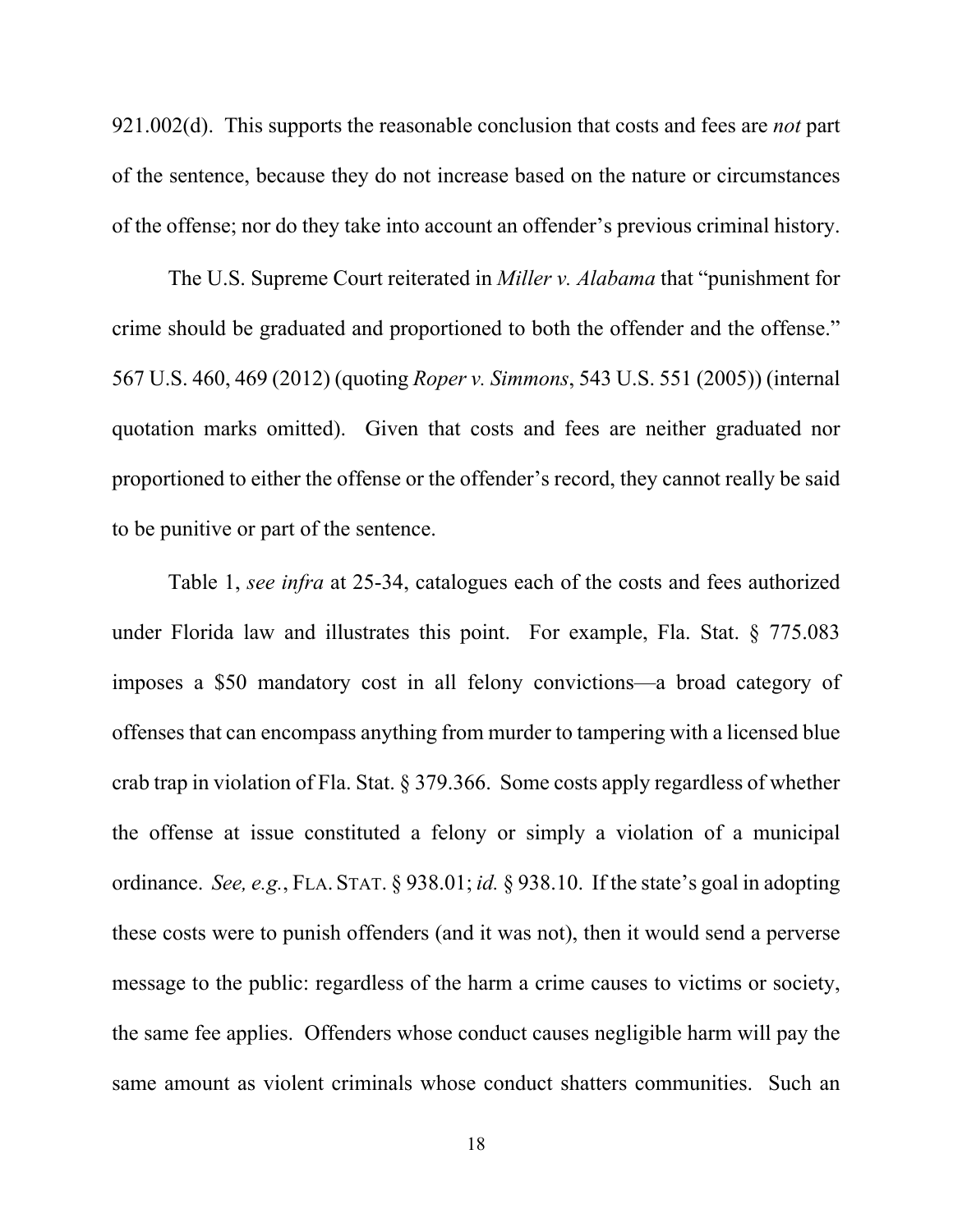approach to punishment would do nothing to ensure that offenders pay for their crimes in proportion to their harm to society—and, in many contexts, would be patently unconstitutional under the Eighth Amendment. *See infra* Section IV.B.

There are certain costs and fees, such as costs of prosecution under Fla. Stat. § 938.27, that vary based on whether the defendant takes his case to trial, instead of accepting a plea, but these too cannot be classified as punitive. These costs and fees merely increase the prosecution's leverage in reaching plea agreements and, like all costs and fees, are designed to reimburse the state's or county's losses, which necessarily increase the longer and more protracted a prosecution becomes. If these costs were indeed punitive, then they would per se constitute unlawful punishment of criminal defendants for exercising their Sixth Amendment right to trial. *Cf. Alabama v. Smith*, 490 U.S. 794, 798 (1989) (judicial vindictiveness prohibited by due process) ("'Due process of law, then, requires that vindictiveness against a defendant for having successfully attacked his first conviction must play no part in the sentence he receives after a new trial.'" (quoting *North Carolina v. Pearce*, 395 U.S. 711, 725 (1969)); *Blackledge v. Perry*, 417 U.S. 21, 25–29 (1974) (prosecutorial vindictiveness prohibited by due process) ("A person convicted of an offense is entitled to pursue his statutory right to a trial de novo, without apprehension that the State will retaliate by substituting a more serious charge for the original one, thus subjecting him to a significantly increased potential period of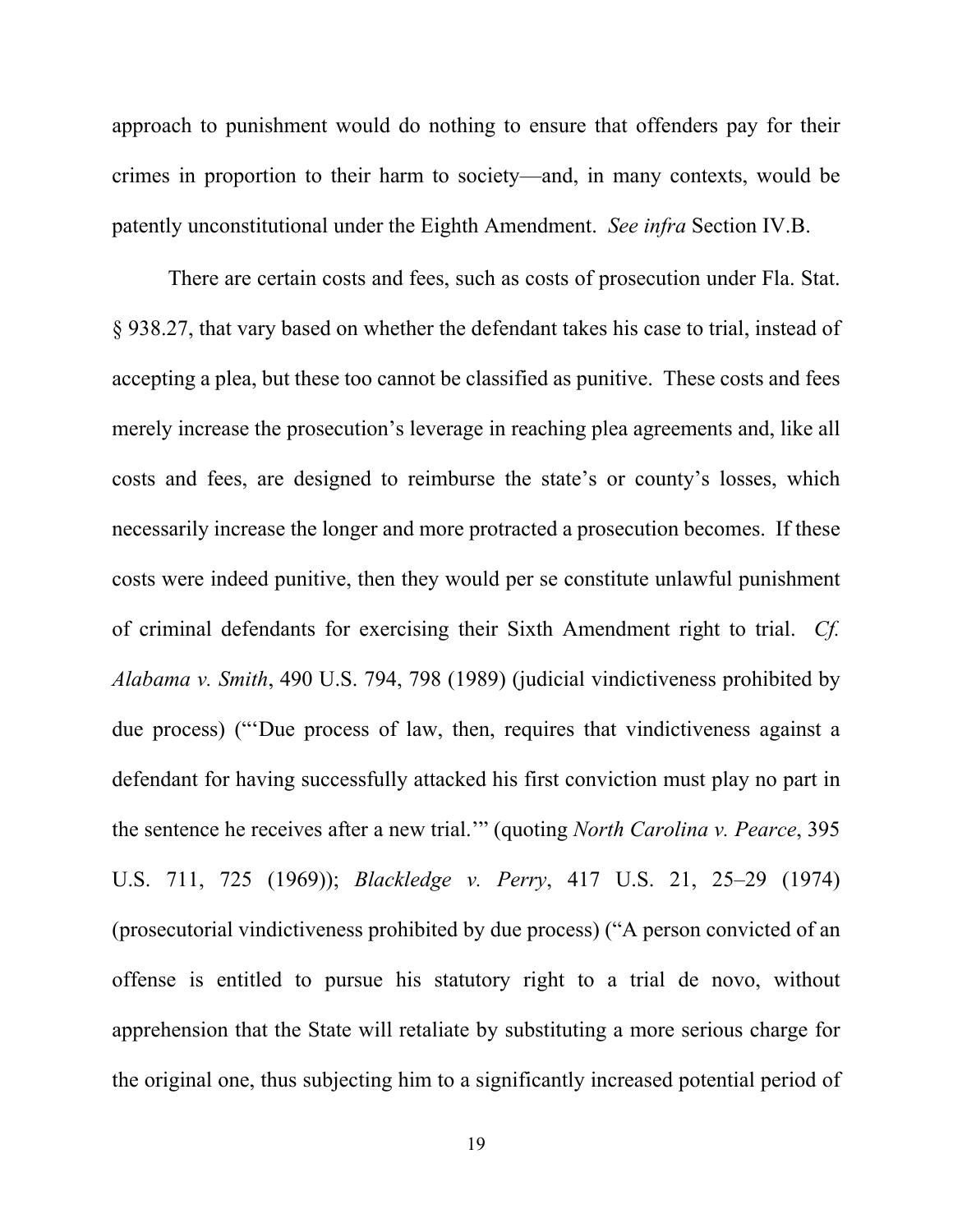incarceration."). In this way, these particular costs are neither graduated nor proportioned to a particular offense or a defendant's criminal history, but rather a mechanism to help prosecutors recover the expenditure of already limited resources, when possible.

# **3. Sentences in all their constituent parts are triggered and supported by findings of fact, while costs and fees are not.**

Factfinding is at the heart of criminal punishment and sentencing. As Justice Gorsuch wrote in the recently-decided case *United States v. Haymond*, "A judge's authority to issue a sentence derives from, and is limited by, the jury's factual findings of criminal conduct." 139 S. Ct. 2369, 2376 (2019). *Haymond* is the most recent in a line of cases that began with the landmark decision in *Apprendi v. New Jersey*, in which the Supreme Court concluded that "'[i]t is unconstitutional for a legislature to remove from the jury the assessment of facts that increase the prescribed range of penalties.'" 530 U.S. 466, 490 (2000). Given the Sixth Amendment right to a jury trial, the maximum and minimum punishments set by statute implicate and necessitate the jury's factfinding. *Id*. at 490 (applying Sixth Amendment to imposition of sentence higher than statutory maximum); *Alleyne v. United States*, 570 U.S. 99, 112 (2013) (applying Sixth Amendment to higher mandatory minimum) ("[T]he principle applied in *Apprendi* applies with equal force to facts increasing the mandatory minimum."); *Ramroop v. State*, 214 So. 3d 657,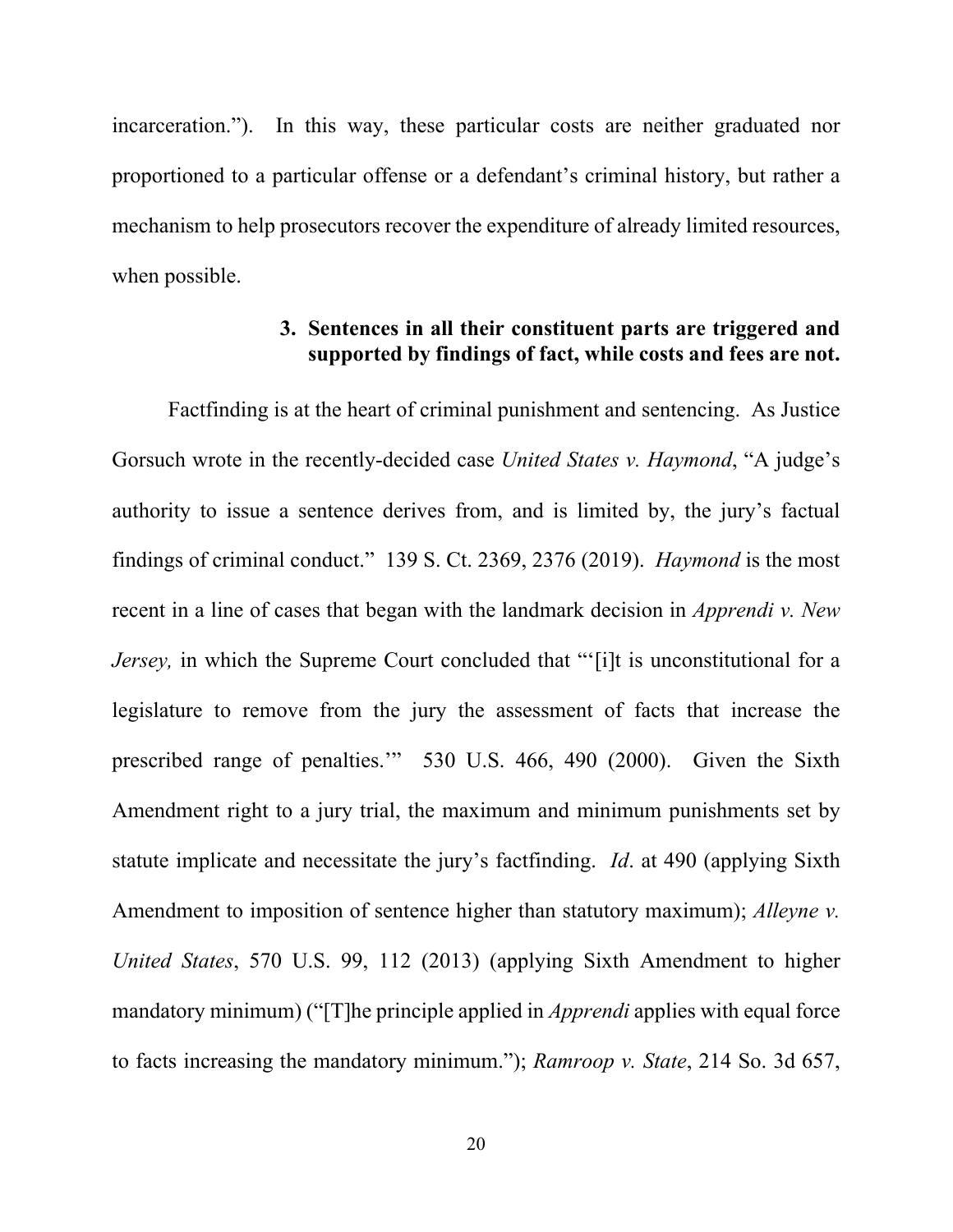664 (Fla. 2017). *Haymond* recently extended *Apprendi* to the context of impermissible judicial factfinding that causes the revocation of supervised release and the imposition of a new mandatory minimum sentence. 139 S. Ct. at 2378–79. And in 2012, the Supreme Court extended *Apprendi* to the imposition of criminal fines in *Southern Union Co. v. U.S.*, 567 U.S. 343 (2012), explaining that:

*Apprendi*'s core concern is to reserve to the jury "the determination of facts that warrant punishment for a specific statutory offense." That concern applies whether the sentence is a criminal fine or imprisonment or death. Criminal fines, like these other forms of punishment, are penalties inflicted by the sovereign for the commission of offenses . . . And the amount of a fine, like the maximum term of imprisonment or eligibility for the death penalty, is often calculated by reference to particular facts.

*Id*. at 349 (internal citations omitted).

The lesson for the instant matter is clear. While the imposition of a mandatory minimum sentence or a sentence exceeding the statutory maximum, or the revocation of supervised release and subsequent imposition of a mandatory minimum, are not automatic and a jury must find the triggering facts beyond a reasonable doubt, by contrast, a mandatory cost or fee is automatic and merely turns on a question of law—the legal status of conviction—and does not depend on the finding of any particular facts. "'*Other than the fact of a prior conviction*, any fact that increases the penalty for a crime beyond the prescribed statutory maximum must be submitted to a jury, and proved beyond a reasonable doubt.'" *Blakely v. Washington*, 542 U.S. 296, 301 (2004) (quoting *Apprendi*, 530 U.S. at 490)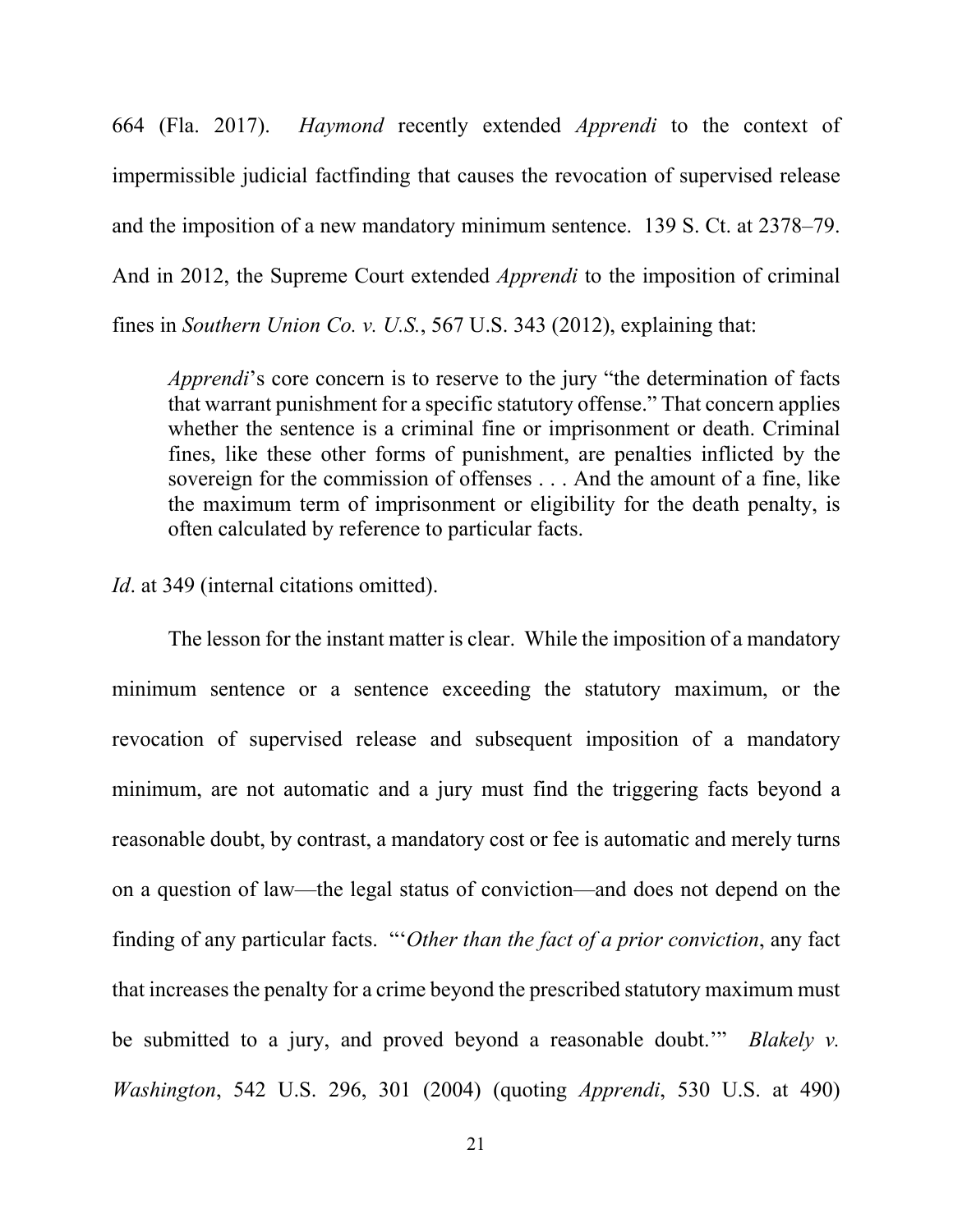(emphasis added); *see also Brown v. State*, 719 So. 2d 882, 889 (Fla. 1998) (quoting *Old Chief v. United States*, 519 U.S. 172 (1997)) ("Offering into evidence anything beyond what is necessary to establish *the defendant's legal status as a convicted felon* is irrelevant to the current proceeding, has 'discounted probative value,' and may needlessly risk a conviction on improper grounds.") (emphasis added); *United States v. Welshans*, 892 F.3d 566, 574 n.1 (3d Cir. 2018) (quoting *Old Chief v. United States*, 519 U.S. 172 (1997)) (holding that, in felon in possession of a firearm cases, a "felony conviction is relevant solely to 'a defendant's legal status, dependent on some judgment rendered wholly independently of the concrete events of later criminal behavior charged against him'"); *Wilson v. Corelogic SafeRent LLC*, No. 14-CV-2477 (JPO), 2017 WL 4357568, at \*5 (S.D.N.Y. Sept. 29, 2017) ("There is a difference between 'conviction' as historical fact—i.e., the end result of a criminal process—and 'conviction' as a legal status—i.e., whether we continue to endow that historical fact with legal significance."); *United States v. Muir*, No. 1:03CR162DAK, 2006 WL 288419, at \*2 (D. Utah Feb. 6, 2006) (citing *Lewis v. United States*, 445 U.S. 55 (1980)) (asserting that in felon in possession of a firearm cases, "[i]t makes no difference that a [predicate] conviction is eventually rendered void or null because the relevant issue is a defendant's legal status at the time of firearm possession").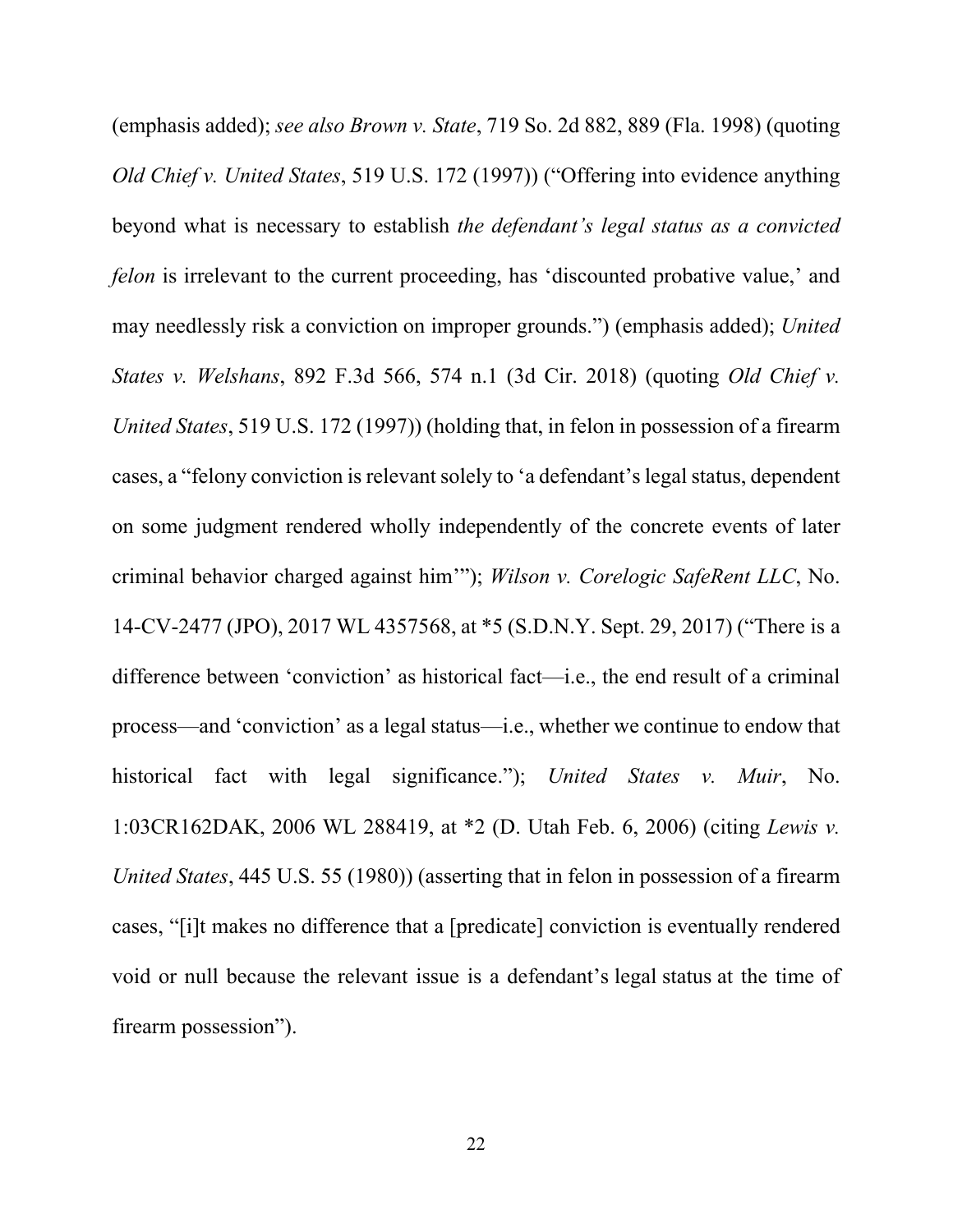At least one court has held that mandatory costs and fees "must be imposed in applicable cases as a matter of law and without consideration of any factual issues." *Cook v. State*, 896 So. 2d 870, 873 (Fla. 2d DCA 2005). Similarly, discretionary costs and fees also do not require findings of fact by the jury, and may be imposed once a judge has conducted any proceedings required under the authorizing statute, such as a hearing to determine whether the defendant has the ability to pay the costs. *See Glover v. State*, 921 So. 2d 846, 847 (Fla. 2d DCA 2006); *Waller v. State*, 911 So. 2d 226, 229 (Fla. 2d DCA 2005).

Three outlier costs merit discussion, but nonetheless do not constitute sentences. Section 938.04 requires a court to charge a defendant five percent of any fine imposed. FLA. STAT. § 938.04. Sections 938.21 and 938.23 permit courts to impose fees "in an amount up to the amount of the fine authorized for the offense." *Id.* § 938.21; *id.* § 938.23(1). Because the fees under these statutes are tied to any fines imposed, they incidentally increase according to the severity of a defendant's crime. However, this alone does not render the fees part of the defendant's sentence, because they do not require findings of fact by a jury. The five-percent surcharge provided under Section 938.04 is mandatory and automatically imposed without additional factfinding and without regard to whether the defendant has already been ordered to pay the statutory maximum in fines. Additionally, if a judge chooses to impose costs pursuant to Sections 938.21 and 938.23, the judge need only determine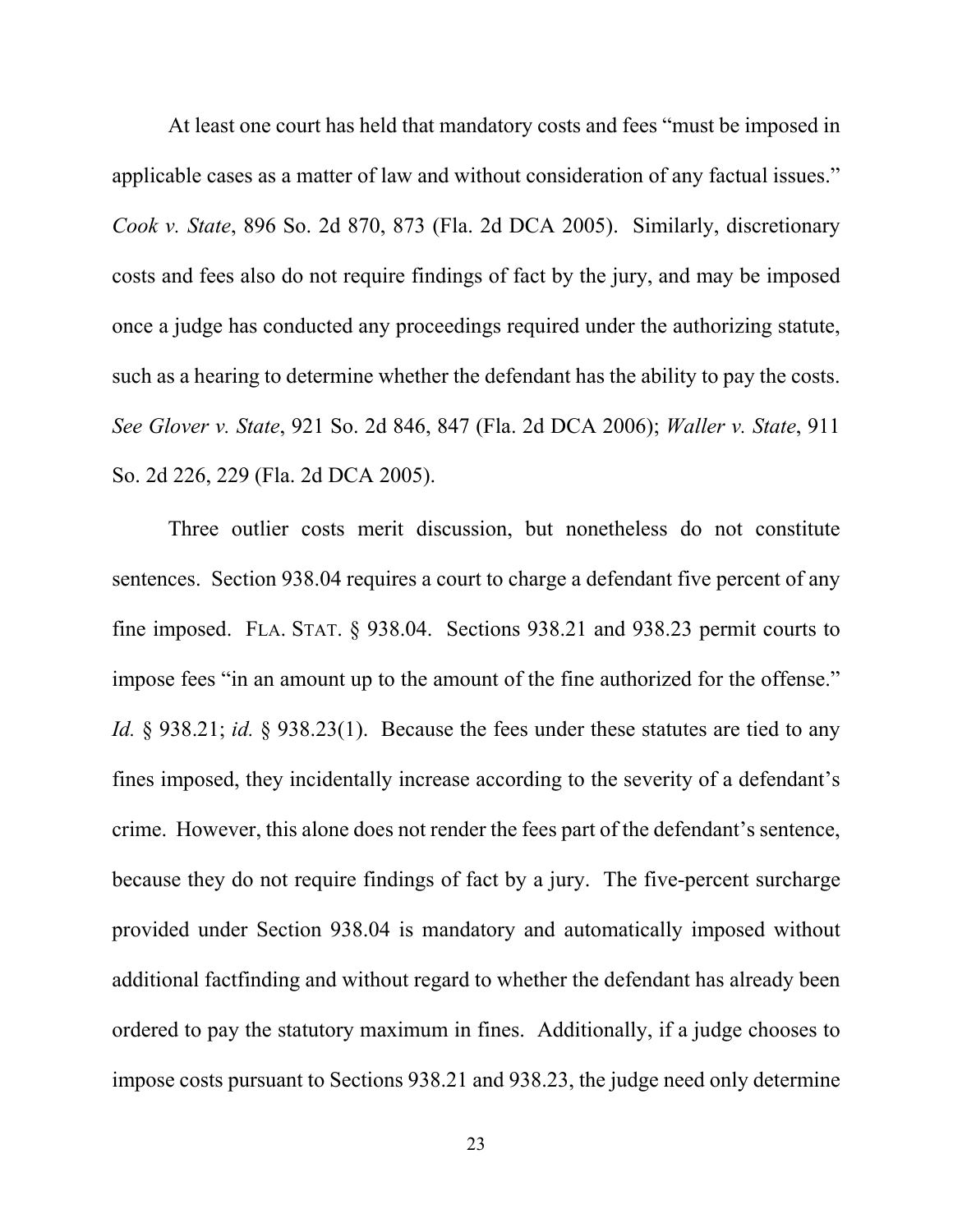that the offender has the ability to pay and that their payment would not interfere with his rehabilitation and payments to victims. *Id.* § 938.21; *id.* § 938.23(1). Again, no factfinding is required even where these costs would extend the defendant's financial obligations beyond the statutorily authorized maximum in fines, because there are no predicate facts on which these costs must be based—they require only a conviction for "any criminal offense," *id.* § 938.04, or a conviction under one of the statutes or chapters identified in Sections 938.21 and 938.23. There are no facts for the jury to find.

In sum, like Amendment 4 to the Florida Constitution, the Sixth Amendment to the U.S. Constitution was adopted in a specific context. When it was ratified, the "concept of a 'crime' was a broad one linked to punishment, amounting to those 'acts to which the law affixes . . . punishment,' or, stated differently, those 'element[s] in the wrong upon which the punishment is based.'" *Haymond*, 139 S. Ct. at 2376 (quoting 1 J. Bishop, Criminal Procedure §§ 80, 84, at 51–53 (2d ed. 1872)). "Because the Constitution's guarantees cannot mean less today than they did the day they were adopted, it remains the case today that a jury must find beyond a reasonable doubt every fact which the law makes essential to [a] punishment that a judge might later seek to impose." *Id.* (quoting *Blakely*, 542 U.S. at 304 (internal quotation marks omitted)). Mandatory and discretionary costs and fees do not entail any such factfinding, even where an offender has already been sentenced to pay the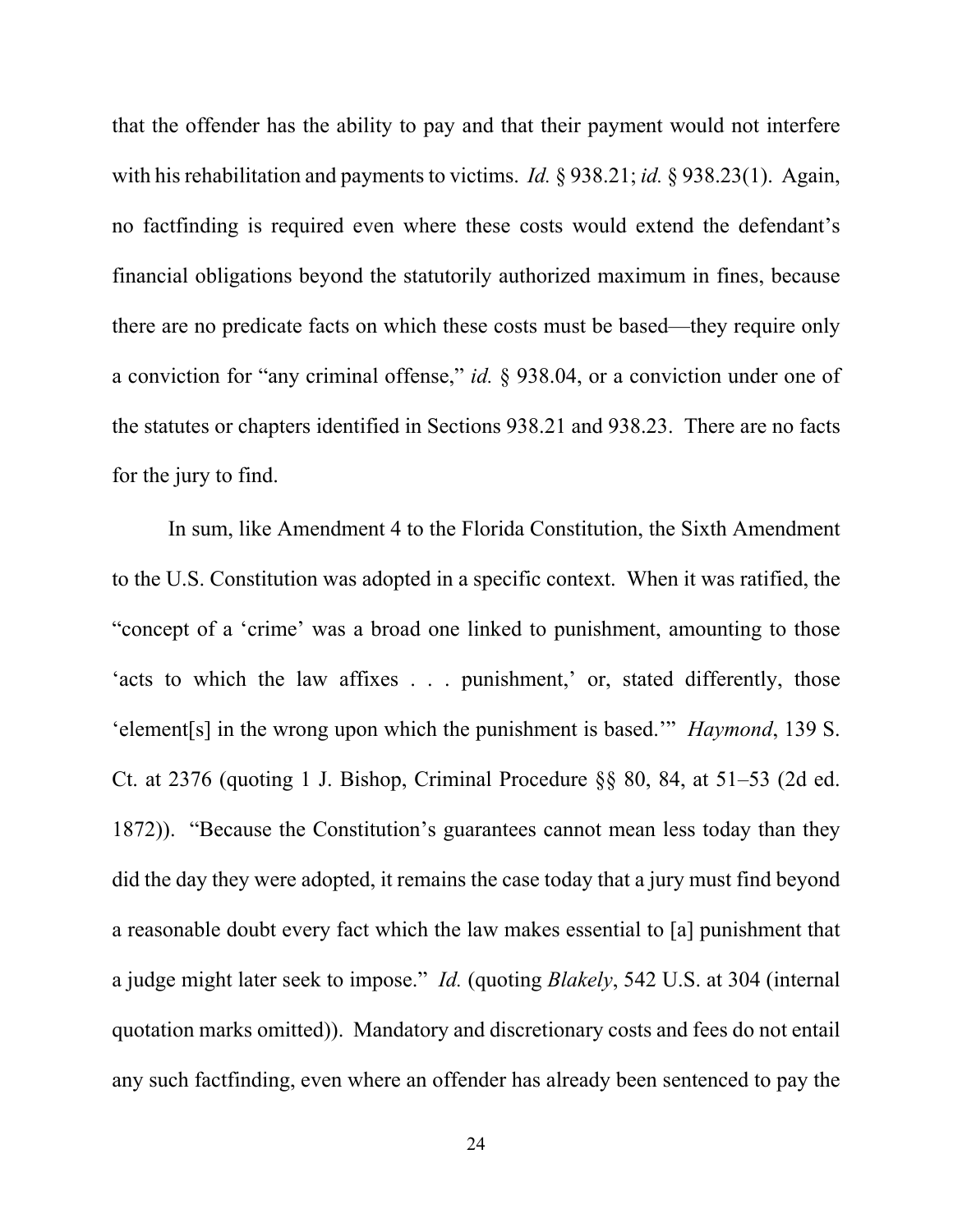statutory maximum in fines for their offenses. And whereas judges have over time gained additional discretion in applying sentences, *id.* at 2376–77, and with it greater power to tailor sentences to the severity of an offender's conduct or criminal history, Florida law provides no such discretion as it concerns mandatory costs. While a judge has discretion to apply some costs, no additional factfinding is required to do so or to set the amounts of these costs; conviction under an applicable statute suffices. As such, costs and fees fail to bear this hallmark of sentencing as well, and cannot be properly categorized as part of a defendant's sentence.

| <b>Statute and</b><br><b>Applicability</b>                                  | <b>Amount</b> | Non-<br><b>Punitive</b><br>Use of<br><b>Funds</b>               | <b>Tailored</b><br>t <sub>o</sub><br><b>Severity</b><br>of Felony? | Fact-<br>finding<br>Requir<br>ed? | <b>Must or May</b><br><b>Be Made</b><br><b>Condition of</b><br><b>Supervision</b><br>(Parole,<br>Probation,<br>$Et.$ )? |
|-----------------------------------------------------------------------------|---------------|-----------------------------------------------------------------|--------------------------------------------------------------------|-----------------------------------|-------------------------------------------------------------------------------------------------------------------------|
|                                                                             |               | <b>Mandatory</b>                                                |                                                                    |                                   |                                                                                                                         |
| § 775.083(2);<br>all<br>convictions<br>except for<br>capital<br>offenses    | \$50          | County<br>expenditure<br>s for crime<br>prevention<br>programs. | N <sub>o</sub>                                                     | N <sub>o</sub>                    |                                                                                                                         |
| $§$ 938.01;<br>convictions<br>for violations<br>of state penal<br>statutes, | \$3           | Additional<br>Court Cost<br>Clearing<br><b>Trust Fund</b>       | N <sub>o</sub>                                                     | N <sub>o</sub>                    |                                                                                                                         |

**Table 1. Florida Costs and Fees Applicable to Felony Convictions**<sup>12</sup>

<sup>&</sup>lt;sup>12</sup> Convictions include guilty or nolo contendere pleas and include persons whose adjudications are withheld.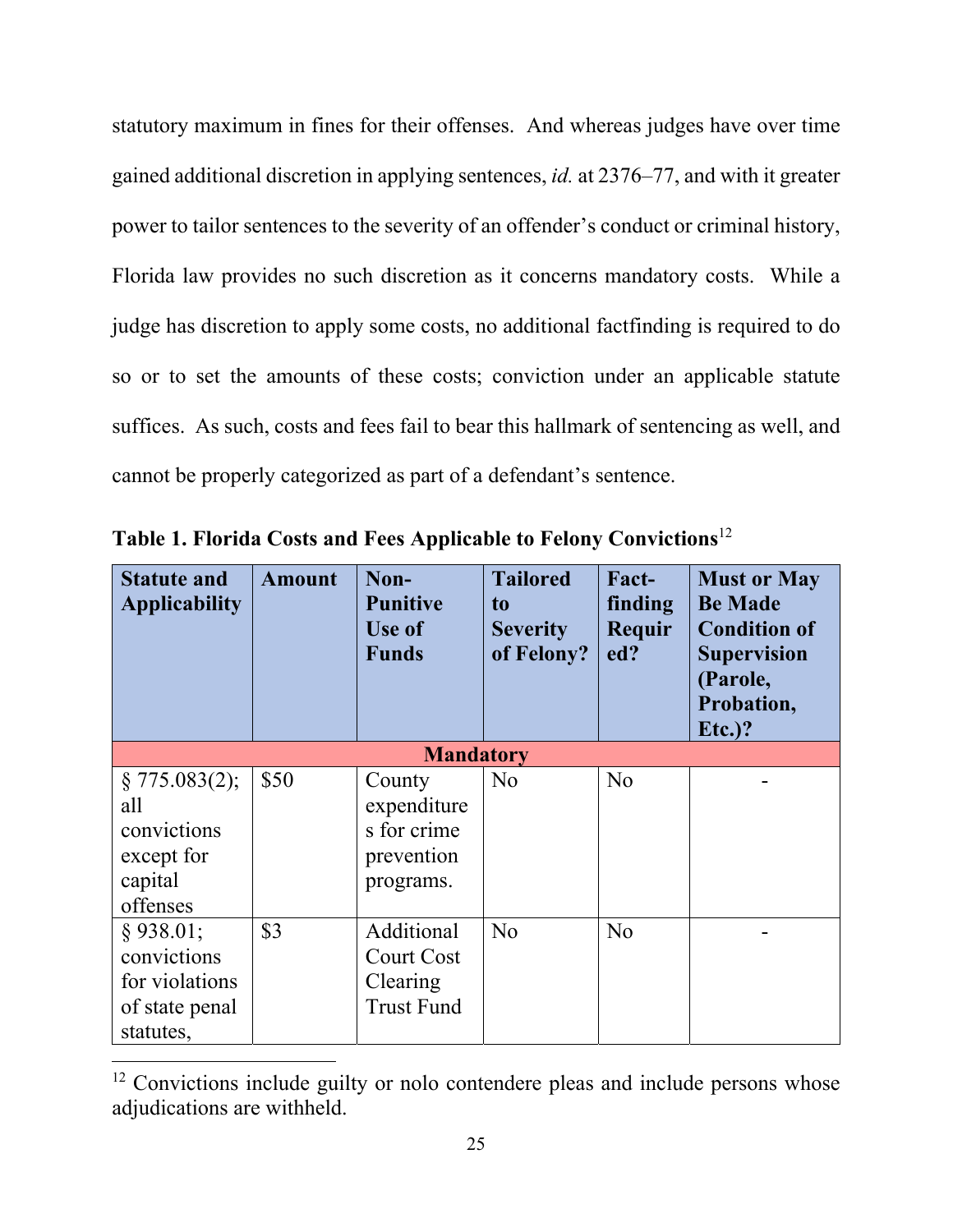| criminal<br>statutes, or      |           |                                      |                |                |  |
|-------------------------------|-----------|--------------------------------------|----------------|----------------|--|
| municipal or                  |           |                                      |                |                |  |
| county                        |           |                                      |                |                |  |
| ordinances                    |           |                                      |                |                |  |
| $§$ 938.03;                   | \$50      | Crimes                               | N <sub>o</sub> | N <sub>o</sub> |  |
| convictions                   |           | Compensati                           |                |                |  |
| for any                       |           | on Trust                             |                |                |  |
| felony,                       |           | Fund                                 |                |                |  |
| misdemeanor,                  |           |                                      |                |                |  |
| delinquent                    |           | Clerk of the                         |                |                |  |
| act, criminal                 |           | Court                                |                |                |  |
| traffic                       |           |                                      |                |                |  |
| offense, or                   |           |                                      |                |                |  |
| violation of                  |           |                                      |                |                |  |
| municipal or                  |           |                                      |                |                |  |
| county                        |           |                                      |                |                |  |
| ordinance                     |           |                                      |                |                |  |
| $§$ 938.04;                   | 5 percent | Crimes                               | Yes            | N <sub>o</sub> |  |
| conviction of                 | of fine   | Compensati                           |                |                |  |
| any criminal                  | for       | on Trust                             |                |                |  |
| offense                       | offense   | Fund                                 |                |                |  |
| $§$ 938.05;                   | \$225     | Fine and                             | N <sub>o</sub> | N <sub>o</sub> |  |
| conviction of                 |           | Forfeiture                           |                |                |  |
| any felony                    |           | Fund                                 |                |                |  |
|                               |           |                                      |                |                |  |
|                               |           | General                              |                |                |  |
|                               |           | Revenue                              |                |                |  |
|                               | \$100     | Fund<br>Florida                      | N <sub>o</sub> | N <sub>o</sub> |  |
| § 938.055; all<br>convictions |           | Department                           |                |                |  |
| under Fla.                    |           | of Law                               |                |                |  |
| <b>Stat. Chapters</b>         |           | Enforcemen                           |                |                |  |
| 775-896                       |           | t's                                  |                |                |  |
|                               |           | Operating                            |                |                |  |
|                               |           | <b>Trust Fund</b>                    |                |                |  |
| $§$ 938.06;                   | \$20      | Crime                                | N <sub>o</sub> | N <sub>o</sub> |  |
| conviction of                 |           |                                      |                |                |  |
|                               |           |                                      |                |                |  |
| any criminal                  |           | <b>Stoppers</b><br><b>Trust Fund</b> |                |                |  |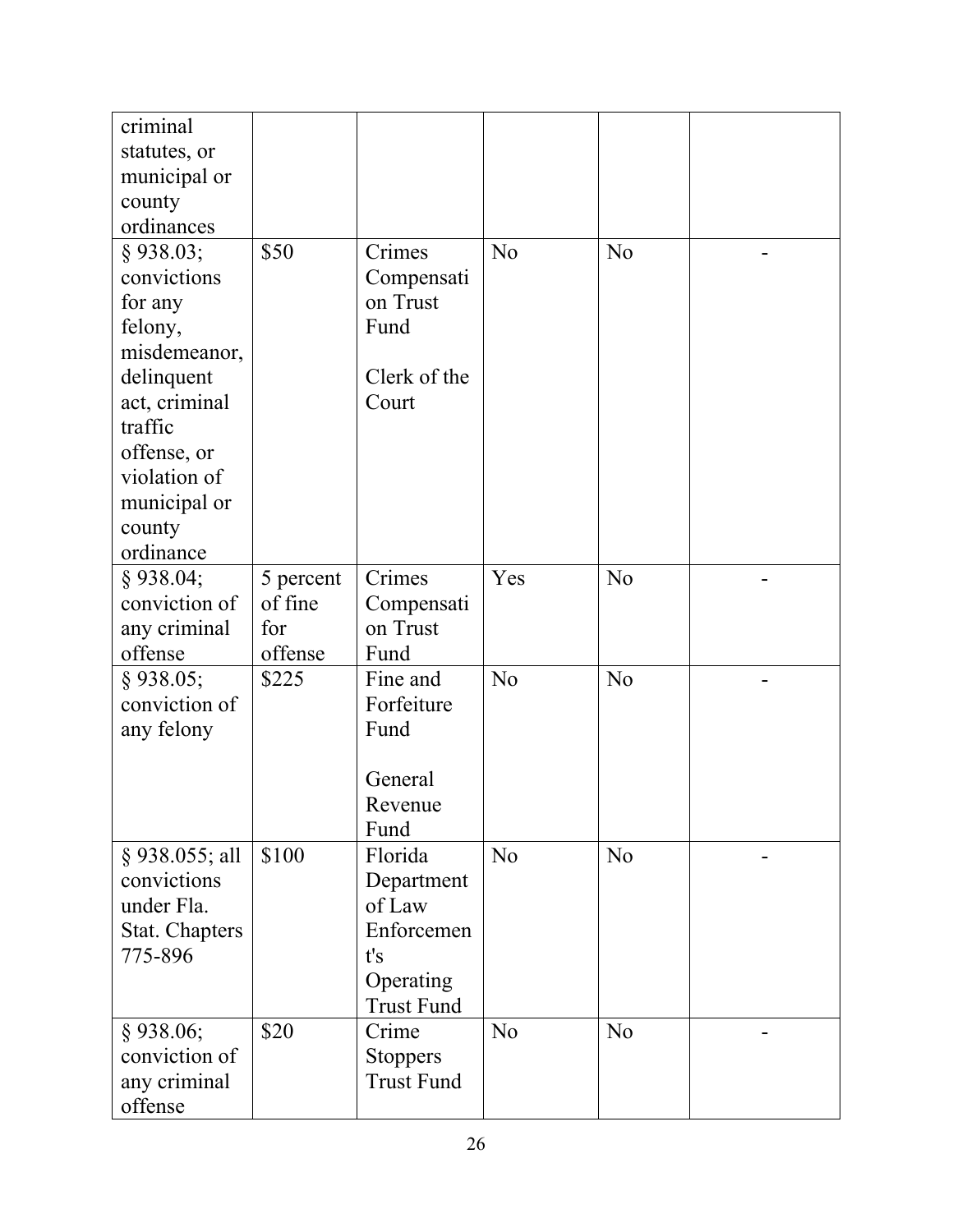|                                                                         |                                   | Clerk of the                                                                                                                                                                  |                |                |      |
|-------------------------------------------------------------------------|-----------------------------------|-------------------------------------------------------------------------------------------------------------------------------------------------------------------------------|----------------|----------------|------|
| $§$ 27.52; all<br>persons<br>applying for<br>indigent<br>representation | \$50                              | Court<br>Indigent<br>Criminal<br>Defense<br><b>Trust Fund</b><br>General<br>Revenue<br>Fund<br>Clerk of the<br>Court                                                          | N <sub>o</sub> | N <sub>o</sub> | May  |
| § 938.08; all<br>convictions<br>for various<br>violent<br>crimes        | \$201                             | Domestic<br>Violence<br><b>Trust Fund</b><br>Clerk of the<br>Court<br>County<br>expenditure<br>s for<br>imprisonme<br>nt of<br>persons<br>sentenced<br>under $\S$<br>741.283. | N <sub>o</sub> | N <sub>o</sub> | Must |
| § 938.085; all<br>convictions<br>for various<br>sexual crimes           | \$151                             | Rape Crisis<br>Program<br><b>Trust Fund</b><br>Clerk of the<br>Court                                                                                                          | N <sub>o</sub> | N <sub>o</sub> | Must |
| § 938.27; all<br>convictions<br>for criminal<br>violations or           | 100<br>percent<br>of<br>prosecuti | If involved<br>in<br>investigatio<br>n and                                                                                                                                    | N <sub>o</sub> | Yes            | May  |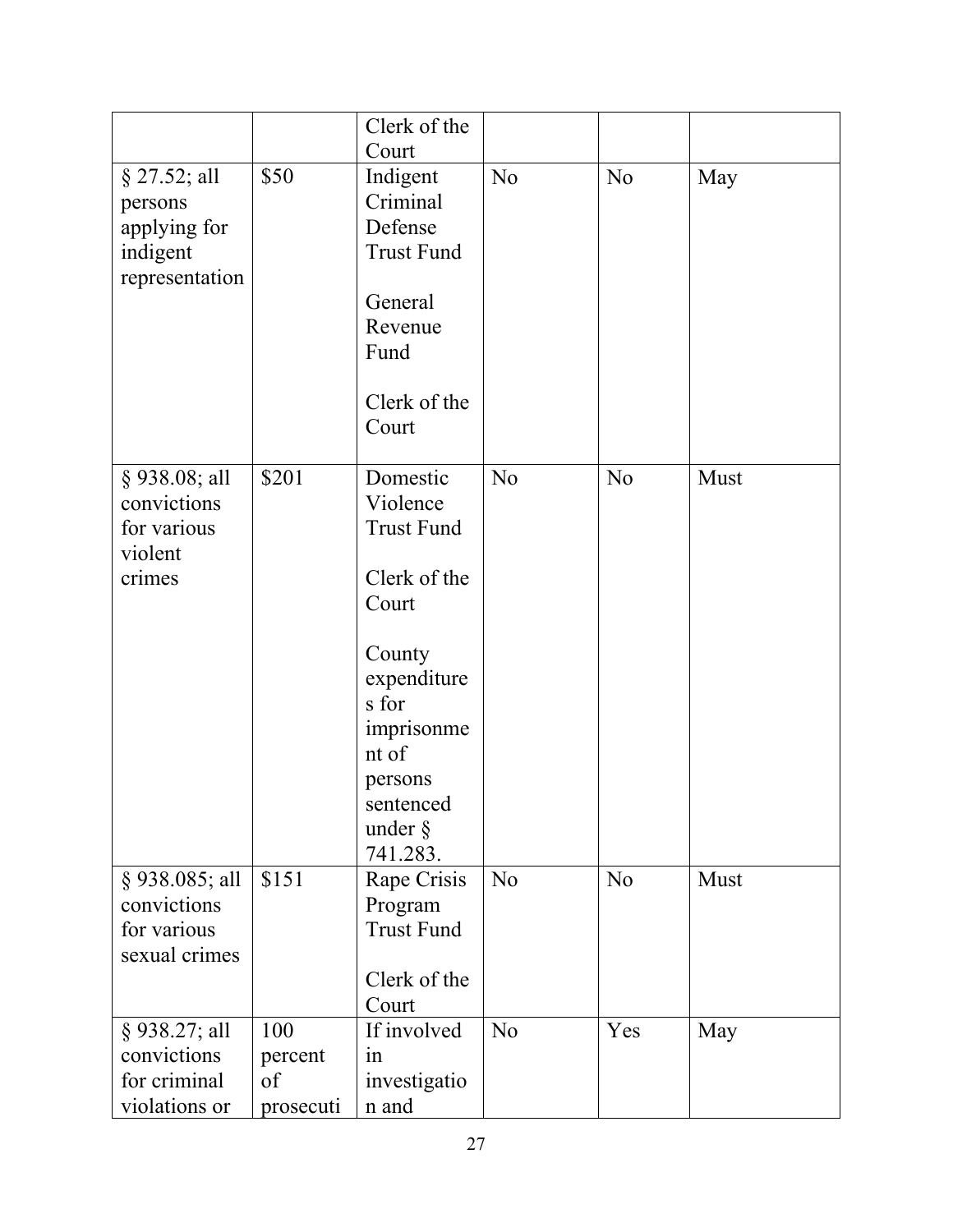| violations of<br>probation or<br>community<br>control                                                                                     | on and<br>investigat<br>ion costs<br>(\$100<br>minimum<br>for all<br>felonies)                                       | prosecution,<br>law<br>enforcement<br>agencies,<br>fire<br>departments<br>Department<br>of Financial<br>Services,<br>Financial<br>Services<br>Commissio<br>n. |                |                |      |
|-------------------------------------------------------------------------------------------------------------------------------------------|----------------------------------------------------------------------------------------------------------------------|---------------------------------------------------------------------------------------------------------------------------------------------------------------|----------------|----------------|------|
| § 938.29; all<br>convictions<br>for criminal<br>acts or<br>violations of<br>probation or<br>community<br>control                          | 100<br>percent<br>of public<br>defender<br>attorney<br>fees and<br>costs<br>\$100<br>minimum<br>for all<br>felonies) | Indigent<br>Criminal<br>Defense<br><b>Trust Fund</b>                                                                                                          | N <sub>o</sub> | Yes            |      |
| § 943.325;<br>convictions<br>for felony<br>offenses,<br>attempted<br>felony<br>offenses, and<br>certain sexual<br>misdemeanor<br>offenses | 100<br>percent<br>of the<br>cost of<br>collecting<br>biological<br>specimen<br>s (unless<br>indigent)                | Detention<br>facility<br>expenditure<br>s for<br>collection<br>of DNA<br>samples.                                                                             | No             | N <sub>o</sub> |      |
| Ş<br>948.09(1)(a);<br>all<br>convictions<br>resulting in                                                                                  | Up to $100$<br>percent<br>of<br>supervisi<br>on costs                                                                | Department<br>of<br>Corrections<br>expenditure<br>s for                                                                                                       | No             | N <sub>o</sub> | Must |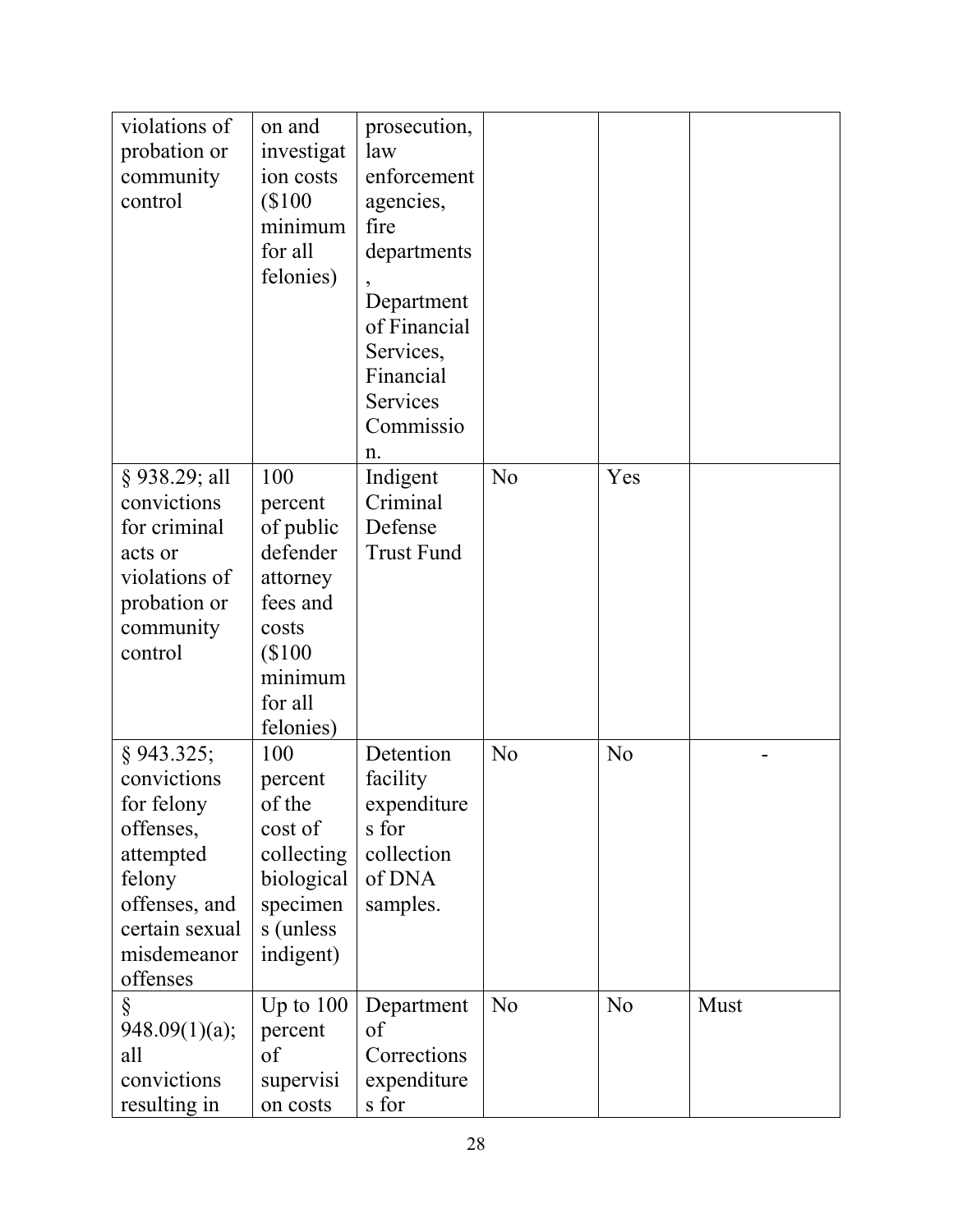| supervision<br>under $\S$ 944,<br>945, 947,<br>948, or 958                                                                                                                                   | plus a \$2<br>monthly<br>surcharge<br>for felony<br>offenders               | supervision<br>and for<br>probation<br>officer<br>training.                                                                       |    |                |      |
|----------------------------------------------------------------------------------------------------------------------------------------------------------------------------------------------|-----------------------------------------------------------------------------|-----------------------------------------------------------------------------------------------------------------------------------|----|----------------|------|
| $§$ 948.09(2);<br>all<br>convictions<br>resulting in<br>electronic<br>monitoring                                                                                                             | Up to $100$<br>percent<br>of<br>electronic<br>monitorin<br>g costs          | General<br>Revenue<br>Fund                                                                                                        | No | N <sub>o</sub> | Must |
| $§$ 948.09(4);<br>out-of-state<br>probationers<br>or parolees<br>entering<br>Florida                                                                                                         | Up to $100$<br>percent<br>of<br>supervisi<br>on costs<br>(minimu<br>m \$30) | Department<br>of<br>Corrections<br>expenditure<br>s for<br>supervision<br>of out-of-<br>state<br>probationers<br>and<br>parolees. | No | N <sub>o</sub> | Must |
|                                                                                                                                                                                              |                                                                             | <b>Mandatory If County Authorizes</b> <sup>13</sup>                                                                               |    |                |      |
| $§$ 28.246(6);<br>all offenders<br>convicted of<br>criminal acts<br>or violations<br>of probation<br>or community<br>control who<br>have<br>outstanding<br>public<br>defender<br>application | 40<br>percent<br>of<br>attorney<br>fees                                     | Expenditur<br>es for<br>employmen<br>t of private<br>attorneys<br>and<br>collection<br>agents.                                    | No | N <sub>o</sub> |      |

<sup>&</sup>lt;sup>13</sup> Counties may adopt these costs and fees at their discretion. If adopted, the costs and fees are mandatory in courts within the County.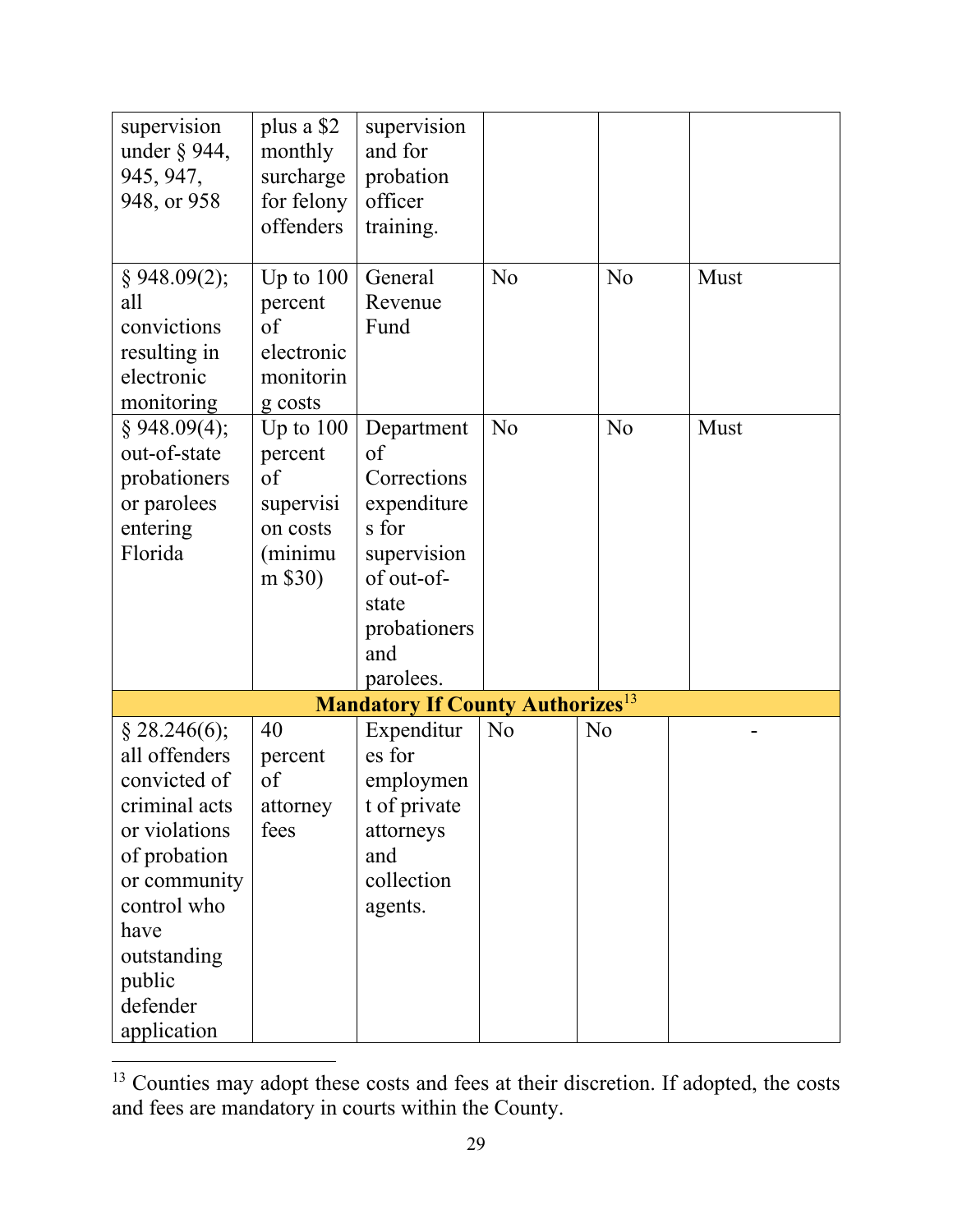| and attorney<br>fees under $\S$<br>938.29                                                                                  |       |                                                                                                                                                                           |                |                |  |
|----------------------------------------------------------------------------------------------------------------------------|-------|---------------------------------------------------------------------------------------------------------------------------------------------------------------------------|----------------|----------------|--|
| $§$ 318.18(13);<br>noncriminal<br>traffic<br>violations and<br>convictions<br>for felonies<br>under $\S$<br>318.17         | \$30  | County<br>expenditure<br>s for state<br>court<br>facilities or<br>for securing<br>the<br>payment of<br>the<br>principal<br>and interest<br>on County-<br>issued<br>bonds. | N <sub>o</sub> | N <sub>o</sub> |  |
| § 318.18(14);<br>noncriminal<br>traffic<br>violations and<br>convictions<br>for felonies<br>under $\S$<br>318.17           | \$15  | Replacing<br>County fine<br>revenue<br>placed in<br>the Fine<br>and<br>Forfeiture<br>Fund                                                                                 | N <sub>o</sub> | N <sub>o</sub> |  |
| § 318.18(17);<br>noncriminal<br>moving<br>traffic<br>violations and<br>convictions<br>for felonies<br>under $\S$<br>318.17 | \$3   | <b>State</b><br>Agency<br>Law<br>Enforceme<br>nt Radio<br>System<br><b>Trust Fund</b>                                                                                     | N <sub>o</sub> | N <sub>o</sub> |  |
| § 938.07; all<br>convictions<br>under $\S$<br>316.193 and<br>§ 327.35                                                      | \$135 | Emergency<br>Medical<br>Services<br><b>Trust Fund</b>                                                                                                                     | N <sub>o</sub> | N <sub>o</sub> |  |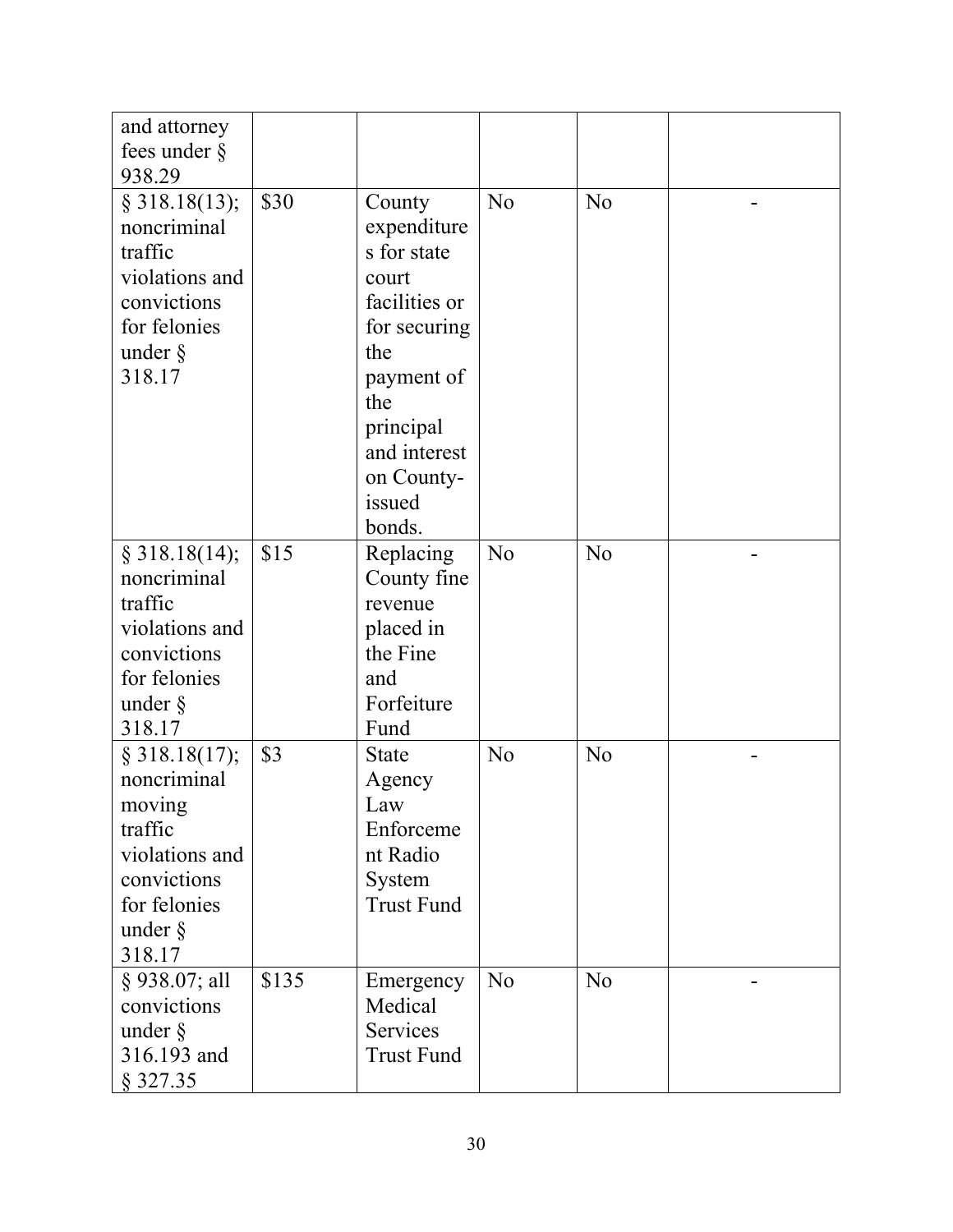|                                                                                                                                                 |       | Operating<br><b>Trust Fund</b><br>of the<br>Department<br>of Law<br>Enforceme<br>nt<br>Brain and<br>Spinal Cord<br>Injury<br>Program<br><b>Trust Fund</b> |                |                |  |
|-------------------------------------------------------------------------------------------------------------------------------------------------|-------|-----------------------------------------------------------------------------------------------------------------------------------------------------------|----------------|----------------|--|
| $§$ 938.10; all<br>convictions<br>for any<br>offense<br>against<br>minors                                                                       | \$151 | Office of<br>the<br>Statewide<br>Guardian<br>Ad Litem<br>Florida<br>Network of<br>Children's<br>Advocacy<br>Centers<br>Clerk of the<br>Court              | N <sub>o</sub> | N <sub>o</sub> |  |
| $§$ 938.15;<br>convictions<br>for violations<br>of state penal<br>statutes,<br>criminal<br>statutes, or<br>municipal or<br>county<br>ordinances | \$2   | County<br>expenditure<br>s for<br>criminal<br>justice<br>education<br>degree<br>programs<br>and training<br>courses.                                      | No             | No             |  |
| $§$ 938.19;<br>convictions<br>for violations                                                                                                    | \$3   | County<br>expenditure<br>s for teen                                                                                                                       | N <sub>o</sub> | N <sub>o</sub> |  |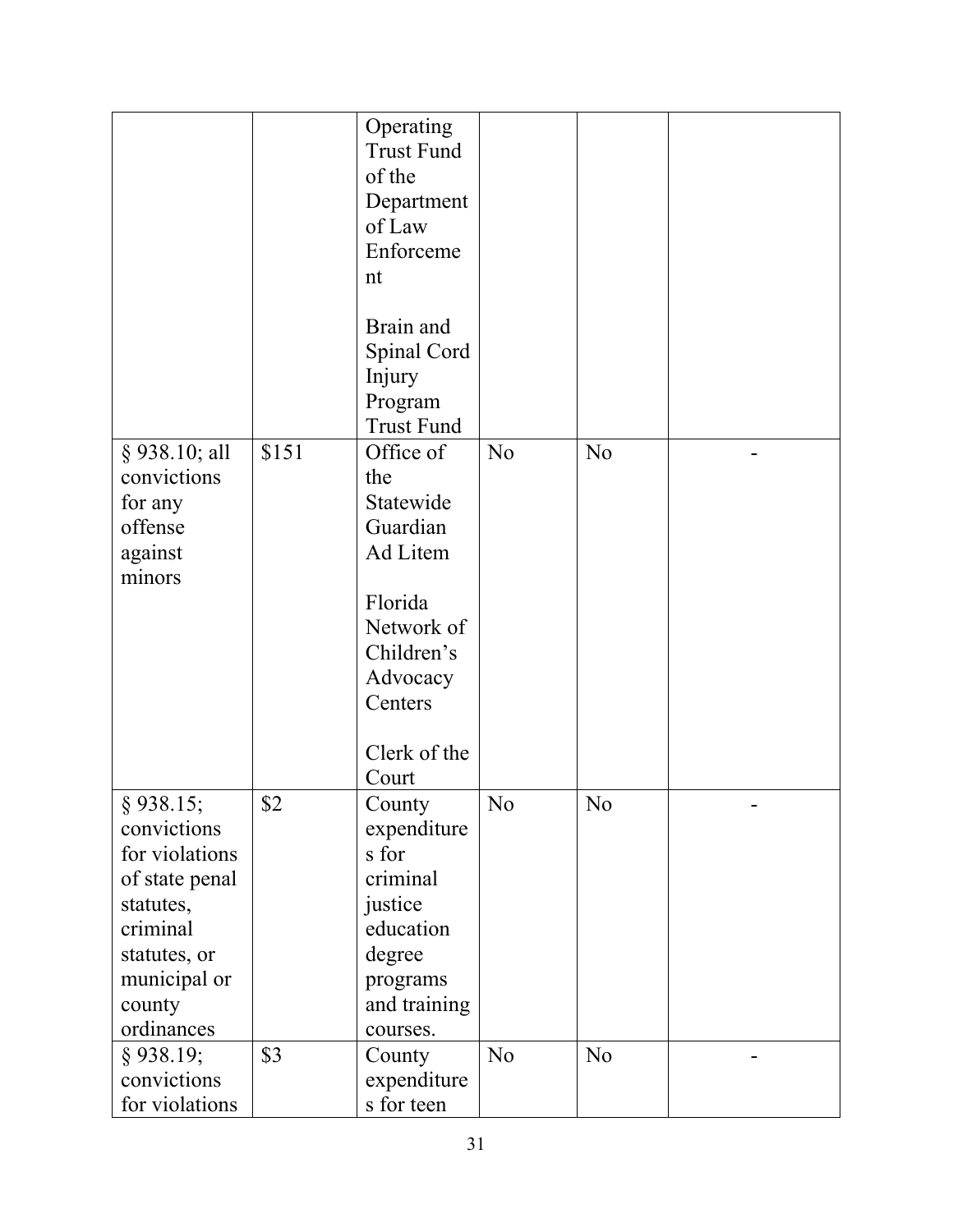| of criminal<br>laws,<br>delinquent<br>acts, or<br>municipal or<br>county<br>ordinances;<br>violations of<br>chapter 316,<br>where fine or<br>civil penalty<br>imposed |                                        | court<br>programs.<br>Clerk of the<br>Court                                                                                                                                                                                                                                               |                |                |        |
|-----------------------------------------------------------------------------------------------------------------------------------------------------------------------|----------------------------------------|-------------------------------------------------------------------------------------------------------------------------------------------------------------------------------------------------------------------------------------------------------------------------------------------|----------------|----------------|--------|
| $§$ 939.185;<br>convictions<br>for any<br>felony,<br>misdemeanor,<br>delinquent<br>act, or<br>criminal<br>traffic offense                                             | \$65 (\$85)<br>in certain<br>counties) | <b>State Court</b><br>expenditure<br>s under $\S$<br>29.004 and<br>$§$ 29.008<br>County<br>expenditure<br>s on legal<br>aid<br>programs<br>under $\S$<br>29.008<br>County<br>expenditure<br>s for local<br>law<br>libraries.<br>County<br>expenditure<br>s for teen<br>court<br>programs. | N <sub>o</sub> | N <sub>o</sub> | Cannot |
|                                                                                                                                                                       |                                        | <b>Discretionary</b>                                                                                                                                                                                                                                                                      |                |                |        |
| § 951.033; all<br>felony                                                                                                                                              | All or a<br>fair                       | Expenditur<br>es for                                                                                                                                                                                                                                                                      | N <sub>o</sub> | N <sub>o</sub> |        |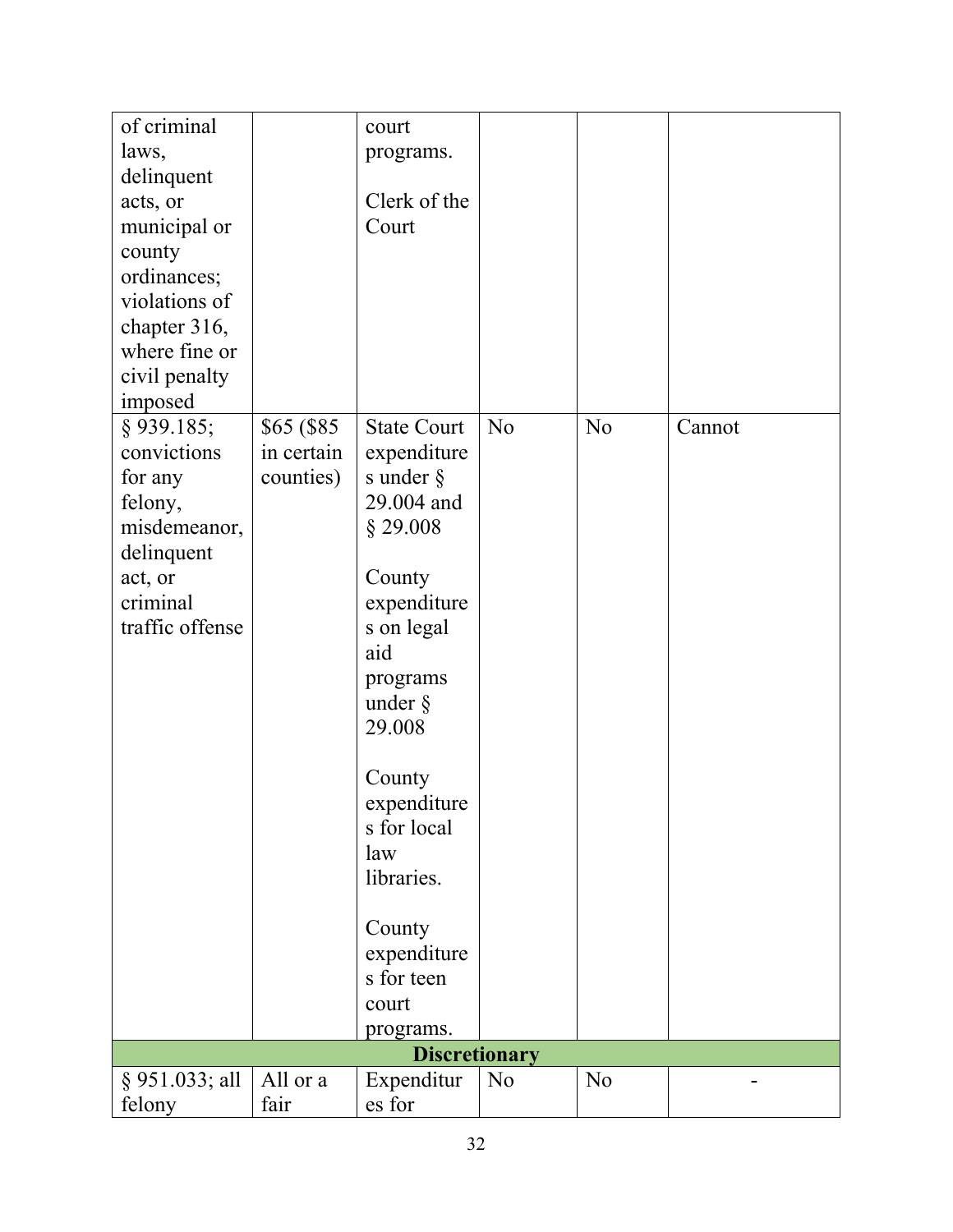| convictions                    | portion of         | prisoner             |                |                |     |
|--------------------------------|--------------------|----------------------|----------------|----------------|-----|
| resulting in                   | subsisten          | detention.           |                |                |     |
| detention                      | ce costs           |                      |                |                |     |
| § 938.21; all                  | Up to $100$        | County               | Yes            | Yes            |     |
| convictions                    | percent            | expenditure          |                |                |     |
| for various                    | of fine            | s for                |                |                |     |
| substance                      | for                | substance            |                |                |     |
| abuse related                  | offense            | abuse                |                |                |     |
| felonies                       |                    |                      |                |                |     |
|                                |                    | programs.            | Yes            | Yes            |     |
| $§$ 938.23; all<br>convictions | Up to $100$        | County<br>Alcohol    |                |                |     |
| for various                    | percent<br>of fine | and Other            |                |                |     |
| substance                      | for                |                      |                |                |     |
| abuse related                  | offense            | Drug<br>Abuse        |                |                |     |
| felonies                       |                    | <b>Trust Fund</b>    |                |                |     |
|                                |                    |                      |                |                |     |
|                                |                    | Grants and           |                |                |     |
|                                |                    | Donations            |                |                |     |
|                                |                    | <b>Trust Fund</b>    |                |                |     |
|                                |                    | of the               |                |                |     |
|                                |                    | Department           |                |                |     |
|                                |                    | of Children          |                |                |     |
|                                |                    | and                  |                |                |     |
|                                |                    | Families             |                |                |     |
| $§$ 951.032; all               |                    |                      | N <sub>o</sub> | N <sub>o</sub> |     |
| convictions                    | Up to $100$        | Expenditur<br>es for |                |                | May |
| resulting in                   | percent<br>of      | prisoner             |                |                |     |
|                                |                    |                      |                |                |     |
| detention                      | detention          | medical              |                |                |     |
|                                | facility           | care.                |                |                |     |
|                                | expenses           |                      |                |                |     |
|                                | for the            |                      |                |                |     |
|                                | prisoner's         |                      |                |                |     |
|                                | medical            |                      |                |                |     |
|                                | care,              |                      |                |                |     |
|                                | treatment          |                      |                |                |     |
|                                |                    |                      |                |                |     |
|                                | hospitaliz         |                      |                |                |     |
|                                | ation, or          |                      |                |                |     |
|                                | detention          |                      |                |                |     |
|                                |                    |                      |                |                |     |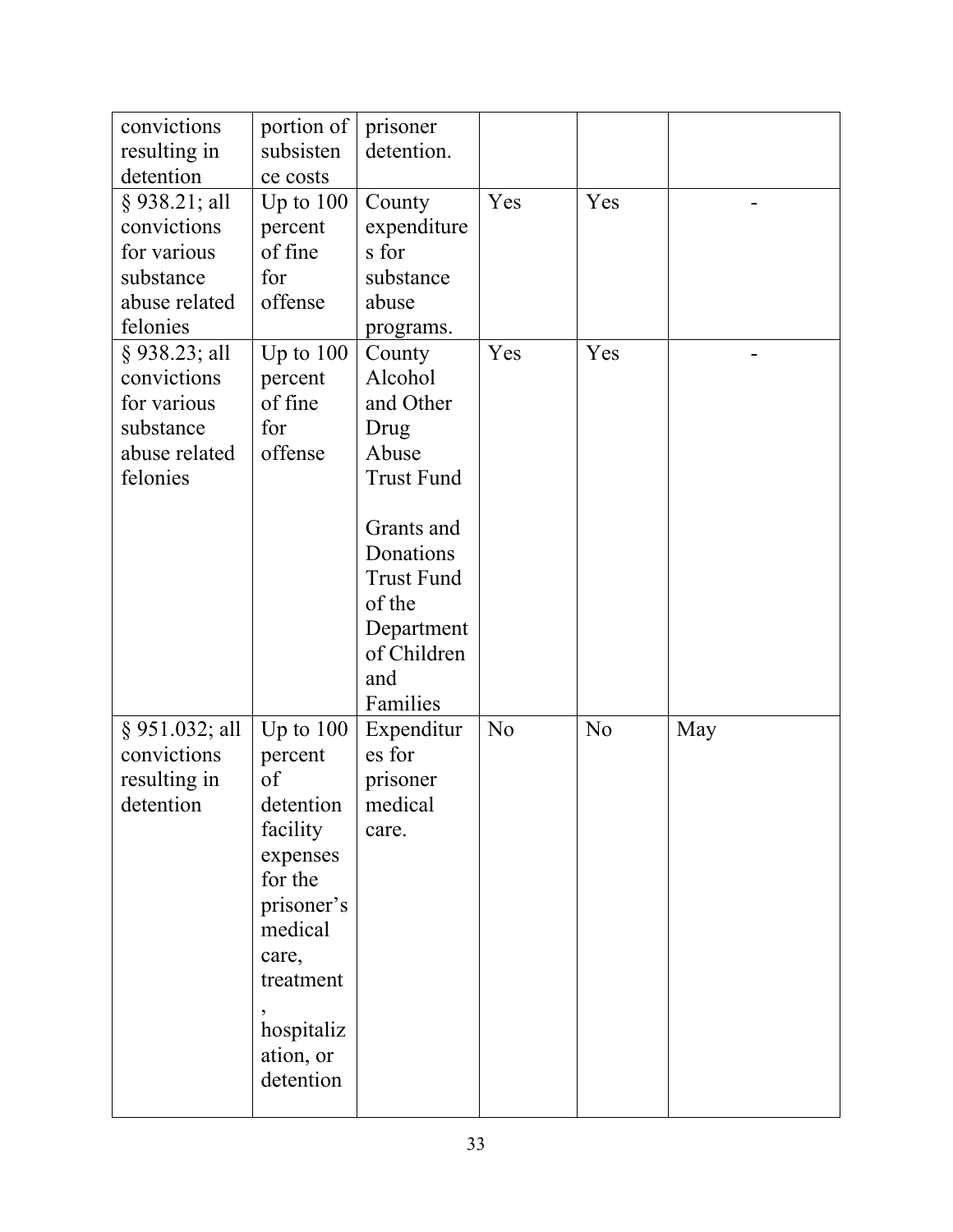| $\S$ 948.09(5); |            | Up to $100$ Department   No | No | May |
|-----------------|------------|-----------------------------|----|-----|
| all             | percent    | of                          |    |     |
| convictions     | of         | Corrections                 |    |     |
| resulting in    | urinalysis | expenditure                 |    |     |
| supervision     | costs      | s for                       |    |     |
|                 |            | urinalysis                  |    |     |
|                 |            | testing.                    |    |     |

In light of the foregoing, because they do not bear any of the hallmarks of sentencing, costs and fees are not terms of sentence within the meaning of Article VI, Section 4 of the Florida Constitution. Accordingly, courts *cannot* incorporate costs and fees into the terms of a sentence, lest SB 7066 trump the Florida Constitution.

# **B. Costs and fees that have been made conditions of supervision, including parole, probation, and community control, are also not terms of sentence, notwithstanding the requirement in Article VI, Section 4 to complete parole and probation.**

Outstanding costs and fees also do not become part of an offender's sentence simply because their payment is made a condition of probation, parole, or other supervision. SB 7066 requires a returning citizen to have made "[f]ull payment of fines or fees ordered by the court as a part of the sentence or that are ordered by the court as a condition of any form of supervision, including, but not limited to, probation, community control, or parole." FLA. STAT. § 98.0751(2)(a)(5.b). As shown in Table 1, *see infra* at 25-34, some costs under Chapter 938 must or can be made conditions of community supervision. A court may enter a civil lien against a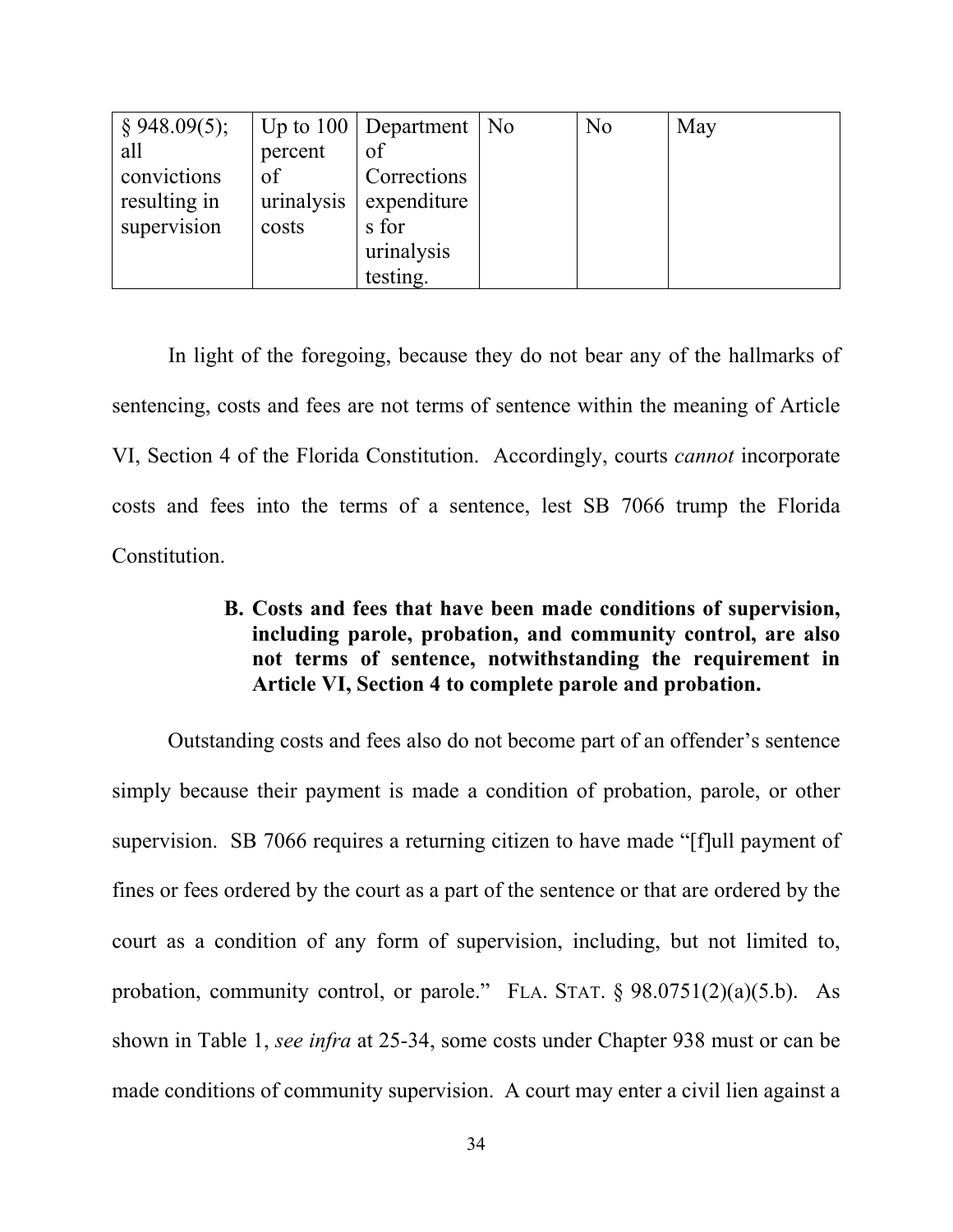defendant to recover these costs. *Id.* §§ 938.30(6) & (8). Additionally, the Department of Corrections may charge offenders for the costs of supervision, which they must also pay as a condition of supervision. *See id.* § 948.09.

However, it is something of a legal fiction to say that the state can truly make payment of costs a condition of community supervision, where the defendant lacks an ability to pay. The U.S. Constitution forbids the revocation of probation or parole if an individual's failure to pay is not willful. *See, e.g.*, *Brown v. McNeil*, 591 F. Supp. 2d 1245, 1258 (M.D. Fla. 2008) (citing *Bearden v. Georgia*, 461 U.S. 660 (1983)) ("[T]he Supreme Court, whose jurisprudence reflects a long-standing 'sensitiv[ity] to the treatment of indigents in our criminal justice system,' has held that in such circumstances, revocation is not appropriate where the failure to pay is not willful.") (alteration in original); *see also Russell v. State*, 982 So. 2d 642, 646 (Fla. 2008) (quoting *State v. Carter*, 835 So. 2d 259 (Fla. 2002)) ("[T]he determination of whether probation should be revoked is fact specific in that '[t]rial courts must consider each violation on a case-by-case basis for a determination of whether, under the facts and circumstances, a particular violation is willful and substantial and is supported by the greater weight of the evidence.'"); FLA. CONST. art. I, § 11 ("No person shall be imprisoned for debt, except in cases of fraud.")*.* Nor can the state keep a defendant under supervision solely for an inability to pay legal financial obligations, because "[d]efendants found guilty of felonies who are placed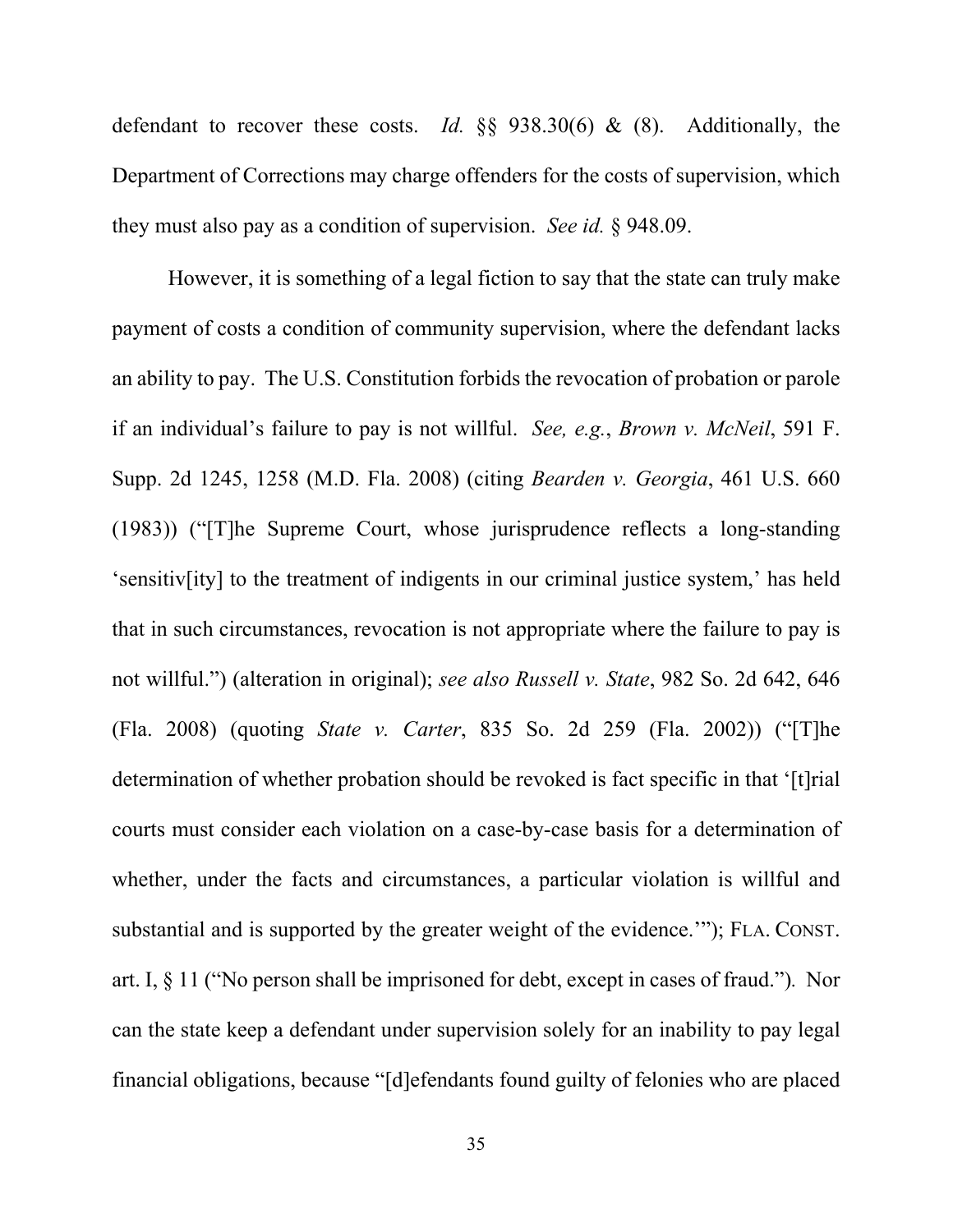on probation shall be under supervision not to exceed 2 years unless otherwise specified by the court," and unless the court imposes a "split sentence" pursuant to § 948.012. *Id.* § 948.04. Even then, the total length of a split sentence incarceration combined with community supervision—cannot exceed the term provided under law or the maximum sentence allowable under the Florida Criminal Punishment Code. *See id.* § 948.012(5)(b) ("The probation or community control portion of the split sentence imposed by the court must extend for at least 2 years. However, if the term of years imposed by the court extends to within 2 years of the maximum sentence for the offense, the probation or community control portion of the split sentence must extend for the remainder of the maximum sentence.").

Therefore, the payment of outstanding costs and fees remains largely unenforceable as a condition of supervision when an offender lacks the ability to pay. Rather, it is more accurate to say that such conditions serve merely as a mechanism for ensuring that courts can recover costs and fees, if an offender is able to pay them. The fact that courts can attach civil liens to outstanding costs and fees further supports this interpretation. The statute creating this power, Fla. Stat. § 938.30, authorizes a court to enter a judgment on "any financial obligation in any criminal case", *id.* § 938.30(1); *see id.* § 938.30(6); *id.* § 938.30(8), which attaches to "the judgment debtor's presently owned or after-acquired property", *id.* § 938.30(6); *id.* § 938.30(8). The statute does not limit the duration of the civil lien,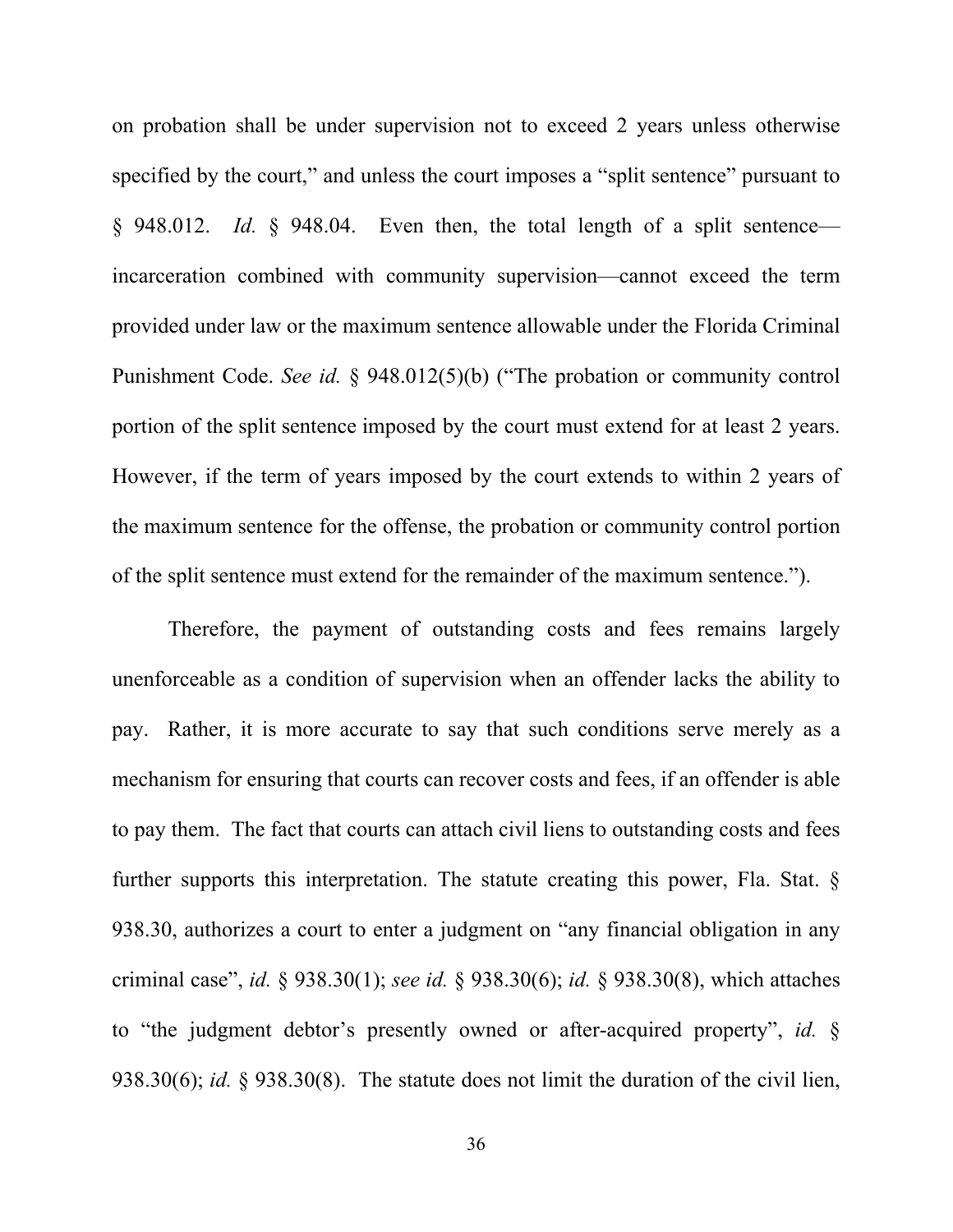and even willful failure to pay constitutes only civil contempt. *See id.* § 938.30(11); *see also Akridge v. Crow*, 903 So. 2d 346, 351 (Fla. 2d DCA 2005) ("Section 938.30(9) gives the trial court the authority to enforce orders entered pursuant to the statute only by civil contempt. The primary purpose of a civil contempt proceeding is to compel compliance with a court order, not to punish.").Thus, a civil lien has no punitive purpose, and can survive long past completion of community supervision. For these reasons, categorizing costs, fees and civil liens as part of an offender's sentence would effectively subject indigent defendants to indefinite and uncertain punishment or de facto life sentences absent any such pronouncement by a court, as the date on which they would be able to make full payment and thereby complete their sentences remains unknown or unknowable. Such a result would run counter to longstanding notions of fairness in sentencing and this state's criminal procedure rules. *See United States v. Reyna*, 540 F. App'x 329, 330 (5th Cir. 2013) (Mem.) ("A sentence may be illegal if it is ambiguous with respect to the time and manner in which it is to be served [or] is internally self-contradictory  $\dots$  ") (quoting *United States v. Setser*, 607 F.3d 128 (5th Cir. 2010)); *United States v. Villano*, 816 F.2d 1448, 1452–53 (10th Cir. 1987) ("The imposition of punishment in a criminal case affects the most fundamental human rights: life and liberty. . . It is incumbent upon a sentencing judge to choose his words carefully so that the defendant is aware of his sentence when he leaves the courtroom."); *United States v. Buide-Gomez*, 744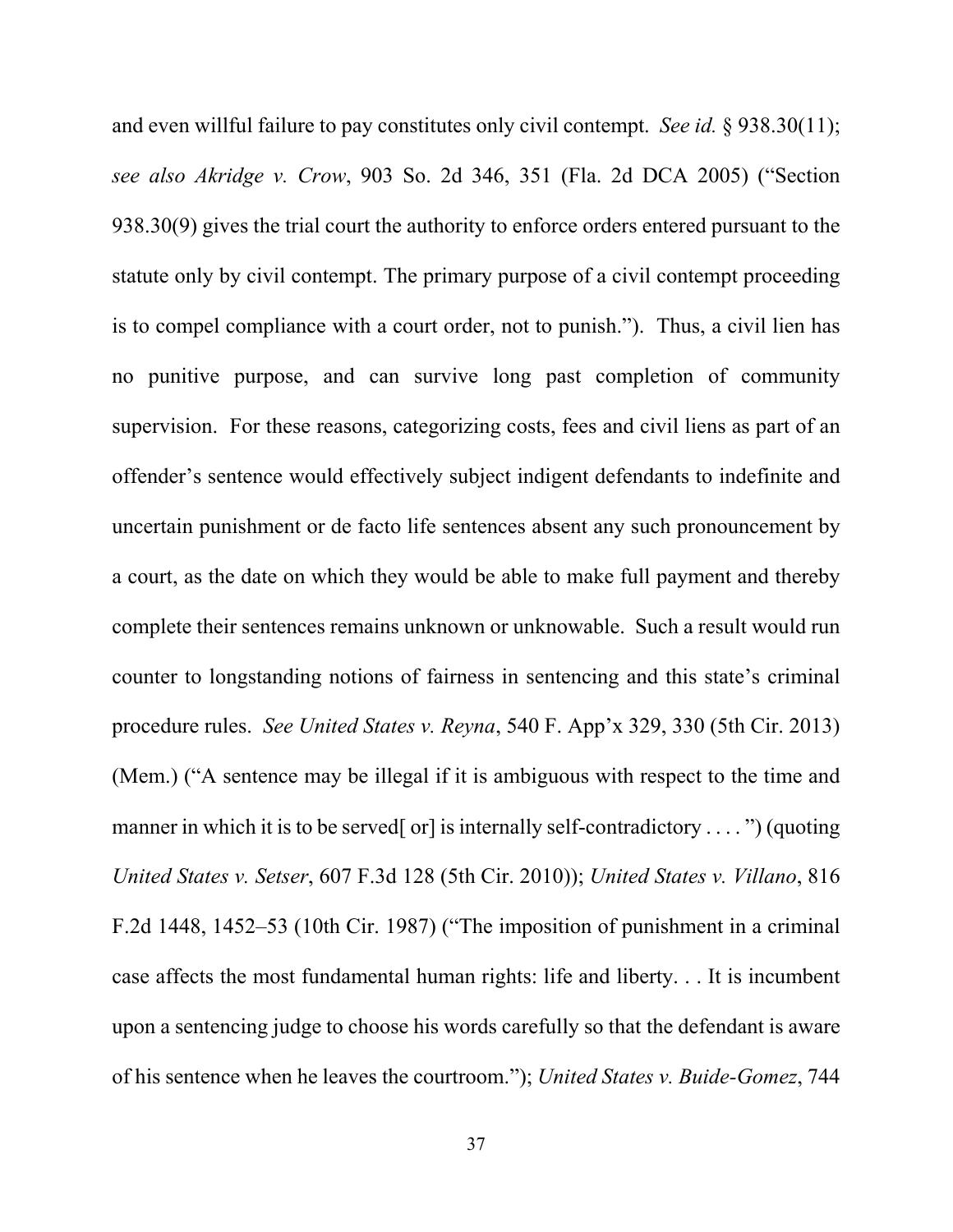F.2d 781, 783 (11th Cir. 1984) ("[T]his court recognizes that indefinite and uncertain criminal sentences are illegal."); FLA.R.CRIM. P. 3.700(b) ("Every sentence or other final disposition of the case shall be pronounced in open court  $\dots$ . The final disposition of every case shall be entered in the minutes in courts in which minutes are kept and shall be docketed in courts that do not maintain minutes.").

- **IV. If this Court decides that costs and fees are "terms of sentence" within the meaning of Article VI, Section 4 and that therefore SB 7066 could require the payment of costs and fees, such a ruling would open a Pandora's box of constitutional challenges.** 
	- **A. If costs and fees are terms of sentence intended to punish the convicted, then the federal and state Ex Post Facto Clauses prohibit the retroactive application of new costs and fees and prohibit retroactive increases in costs and fees.**

Retroactively applying or increasing punishment is unconstitutional under both the U.S. Constitution and the Florida Constitution. The U.S. Constitution provides that "[n]o State shall . . . pass any Bill of Attainder, [or] ex post facto Law," U.S. CONST. art. I, § 10, and the Florida Constitution provides that "[n]o bill of attainder, ex post facto law or law impairing the obligation of contracts shall be passed." FLA. CONST. art. I,  $\S$  10. A statute violates these clauses when it imposes a greater punishment for a crime than applied when the crime was committed. *See Collins v. Youngblood*, 497 U.S. 37, 42 (1990). This Court has framed the test in this way: "In evaluating whether a law violates the ex post facto clause, a two-prong test must be applied: (1) whether the law is retrospective in its effect; and (2) whether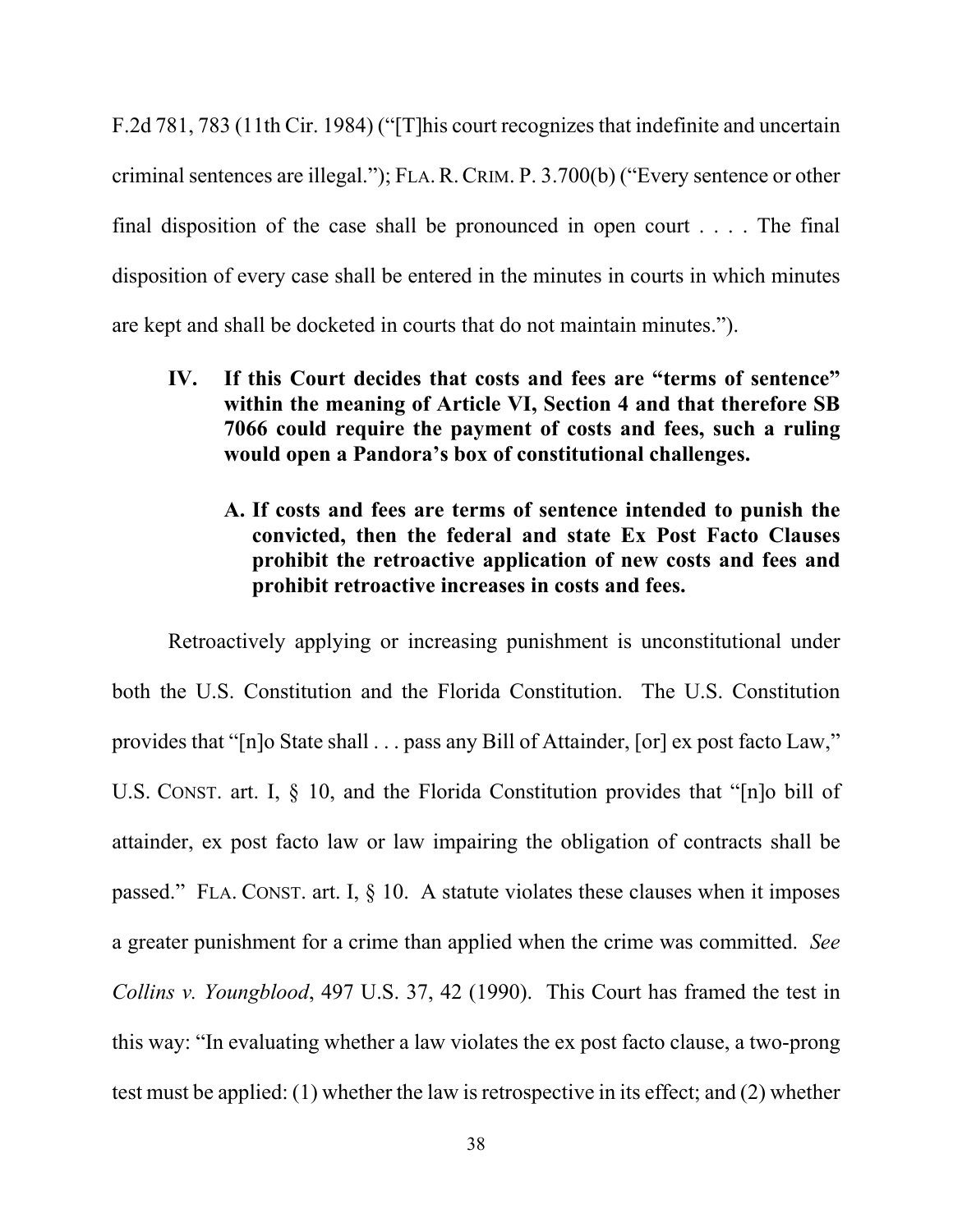the law alters the definition of criminal conduct or increases the penalty by which a crime is punishable." *Gwong v. Singletary*, 683 So. 2d 109, 112 (Fla.1996)

Because costs and fees are non-punitive civil remedies that are not part of the sentence or punishment, cases rejecting Ex Post Facto Clause challenges to retroactive applications of or increases in cost and fee statutes are legion. *See, e.g., Griffin*, 980 So. 2d at 1036–7; *Ivory v. Wainwright*, 393 So. 2d 542, 544 (Fla. 1980) (rejecting ex post facto challenge to law that required all prison inmates to disclose their assets and income as a condition of parole eligibility so that cost of their subsistence could be subsequently assessed); *Johnson v. State*, 502 So. 2d 1291, 1292 (Fla. 1st DCA 1987) (holding imposition of costs of probation, without any increase in jail or prison time, not an impermissible enhancement of punishment); *see also Taylor v. Rhode Island*, 101 F.3d 780, 782–84 (1st Cir. 1996) (rejecting ex post facto challenge to state statute that imposed monthly fee on probationers for costs of supervision).

However, if this Court were to conclude that costs and fees are "terms of sentence" intended to punish the convicted, then it would automatically increase the penalties for crimes previously committed in violation of the federal and state Ex Post Facto Clauses. A person convicted of a crime cannot be subjected to costs and fees or increases in otherwise-applicable costs and fees enacted subsequent to the crime's commission. For these reasons, finding that costs and fees are part of a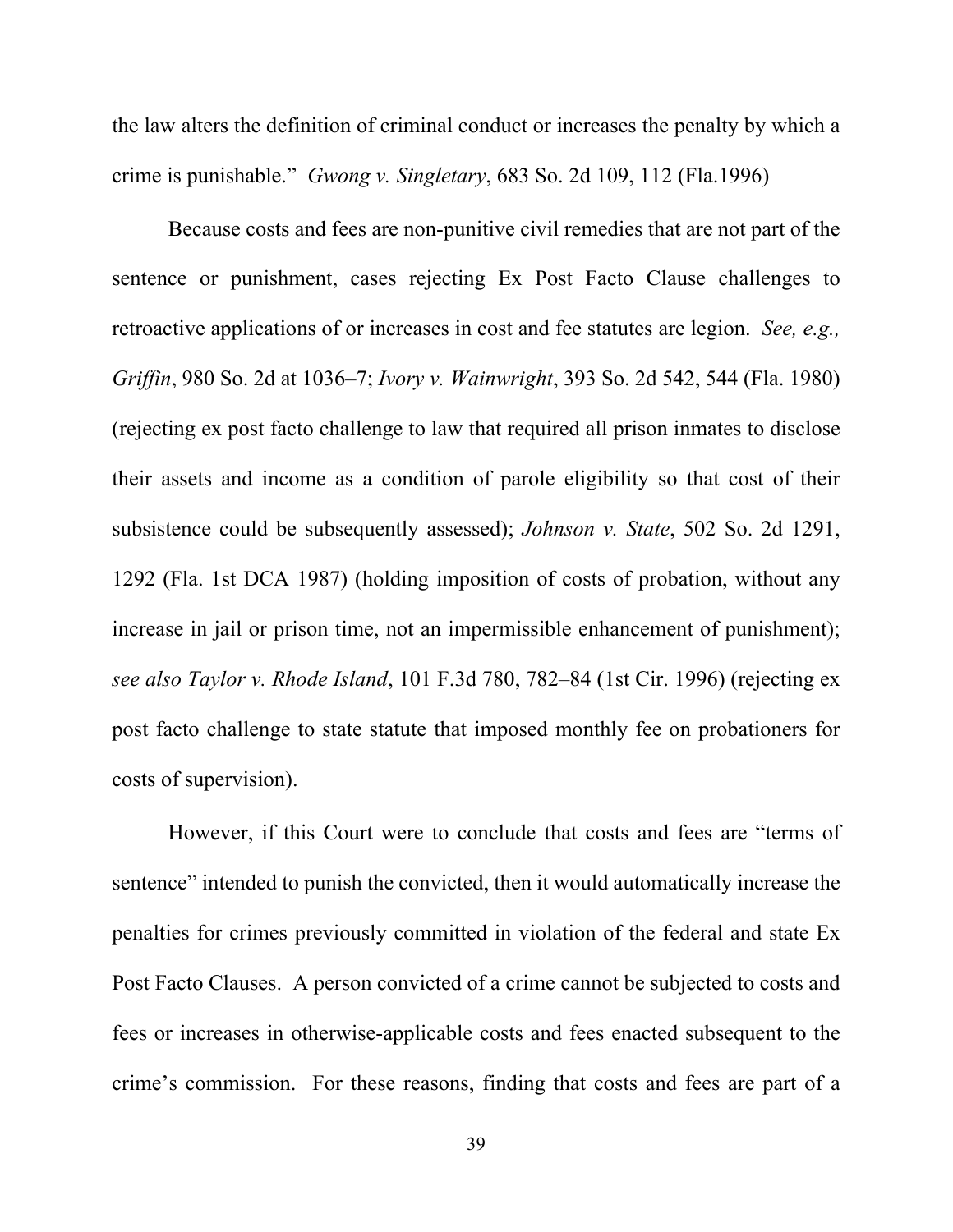criminal sentence would implicate the state and federal Ex Post Facto Clauses, inviting countless challenges. Indeed, there is pending litigation in federal court that challenges SB 7066's requirement to pay legal financial obligations as retroactive punishment in violation of the federal Ex Post Facto Clause. *See Gruver v. Barton*, 19-cv-00121-MW-GRJ, Dkt. No. 1, Complaint, at 65–67.

The Legislature may have thought that SB 7066's purpose to incorporate costs and fees into the criminal sentence would have no consequences beyond voting rights restoration. But this recategorization, if upheld by this Court as consistent with Article VI, Section 4, would not remain limited to the voting rights context; it would necessarily bleed into all constitutional challenges implicating the question of whether costs and fees are punitive or non-punitive. The inevitable result of finding that costs and fees are punitive terms of sentence would extend the Ex Post Facto Clause to any decision by the legislature to raise current cost and fee amounts or create new categories of costs or fees. Over the long term, that development would necessarily work to the detriment of Florida's ability to finance the administration of criminal justice, as only the costs and fees in existence at the time a defendant committed the crime could be applied and only in the amounts then in effect.<sup>14</sup> This would of course also create needlessly complex determinations for

<sup>&</sup>lt;sup>14</sup> Journalists have documented how prosecutors' offices face significant budgetary shortfalls in Florida and have sought a doubling of prosecution costs as a response to this fiscal crisis. In Palm Beach County, prosecutors sent a letter to the Chief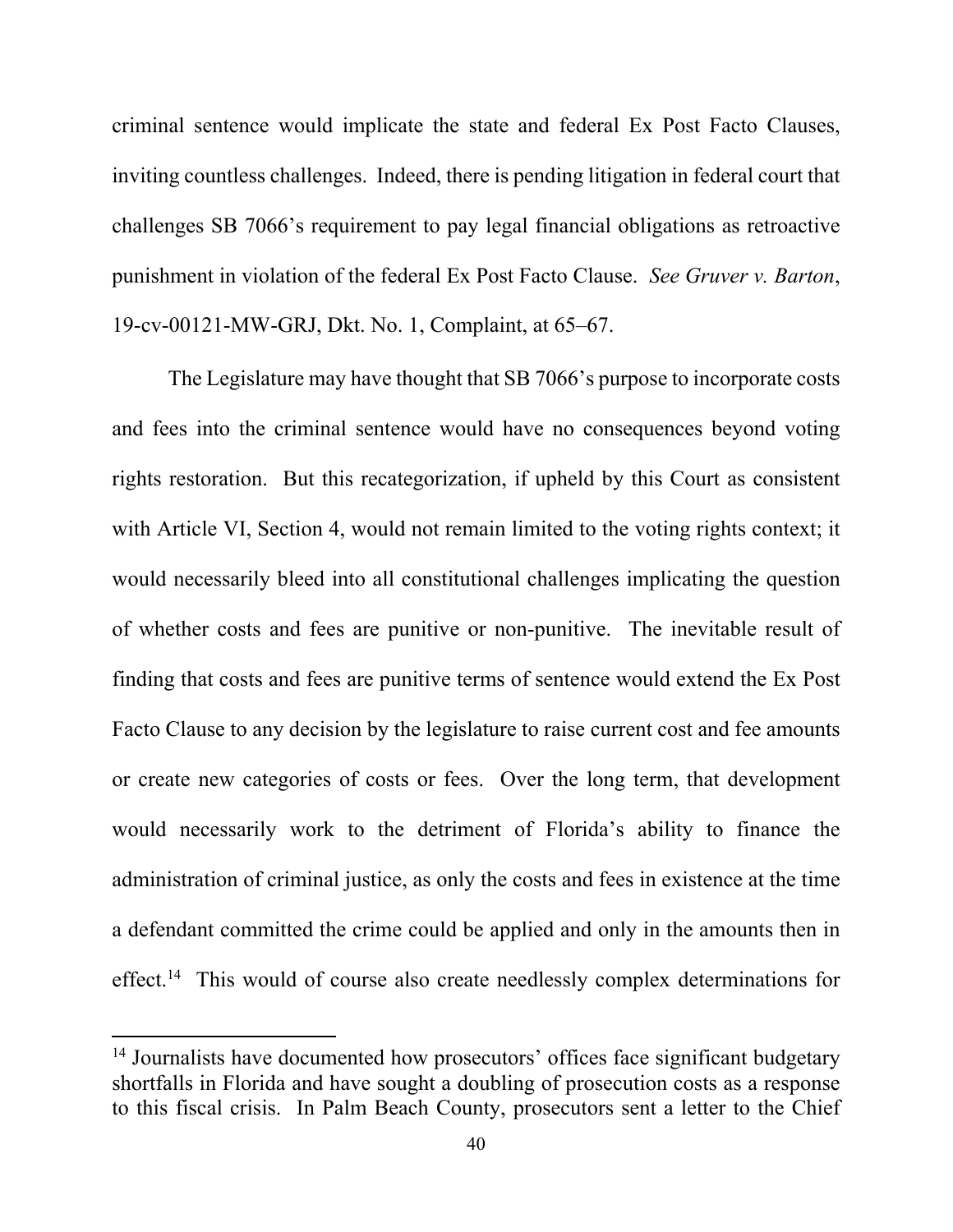courts and clerks in every single criminal case, as cost and fee assessments would need to reflect the enumerated lists and amounts in effect at the time the crime was committed. New costs and fees are enacted and cost and fee amounts are increased at irregular times, adding to the complexity of assessing costs and fees.

However, these near-certain, self-inflicted legal and administrative crises which can only increase the total amount of labor and resources devoted to administering criminal justice in Florida, are completely avoidable. Costs and fees have always been non-punitive and adjacent to but never incorporated within the "terms of sentence," and this Court can preserve that status quo.

## **B. Challenges to costs and fees under the state and federal Excessive Fines Clauses may and will be brought as well.**

An additional source of newly-viable constitutional challenges to costs and fees will be the Excessive Fines Clauses in the Eighth Amendment and Article I, Section 17 of the Florida Constitution. As the law currently stands, combined costs and fees assessed against a convicted felon can already total up to thousands of

Judge, "asking her to issue an administrative order doubling the prosecution costs in every misdemeanor and felony case" and "explain[ed] that state officials have cut the office's general revenue by nearly \$3 million over the past decade." Daphne Duret, *'Checkbook justice'? Why Palm Beach County prosecutors are doubling fees in some plea deals*, THE PALM BEACH POST (Feb. 2, 2019), https://www.palmbeachpost.com/news/20190202/checkbook-justice-why-palmbeach-county-prosecutors-are-doubling-fees-in-some-plea-deals. The same prosecutors noted that defendants in the 19th Circuit had already been "paying double the minimum fees since last April." *Id.*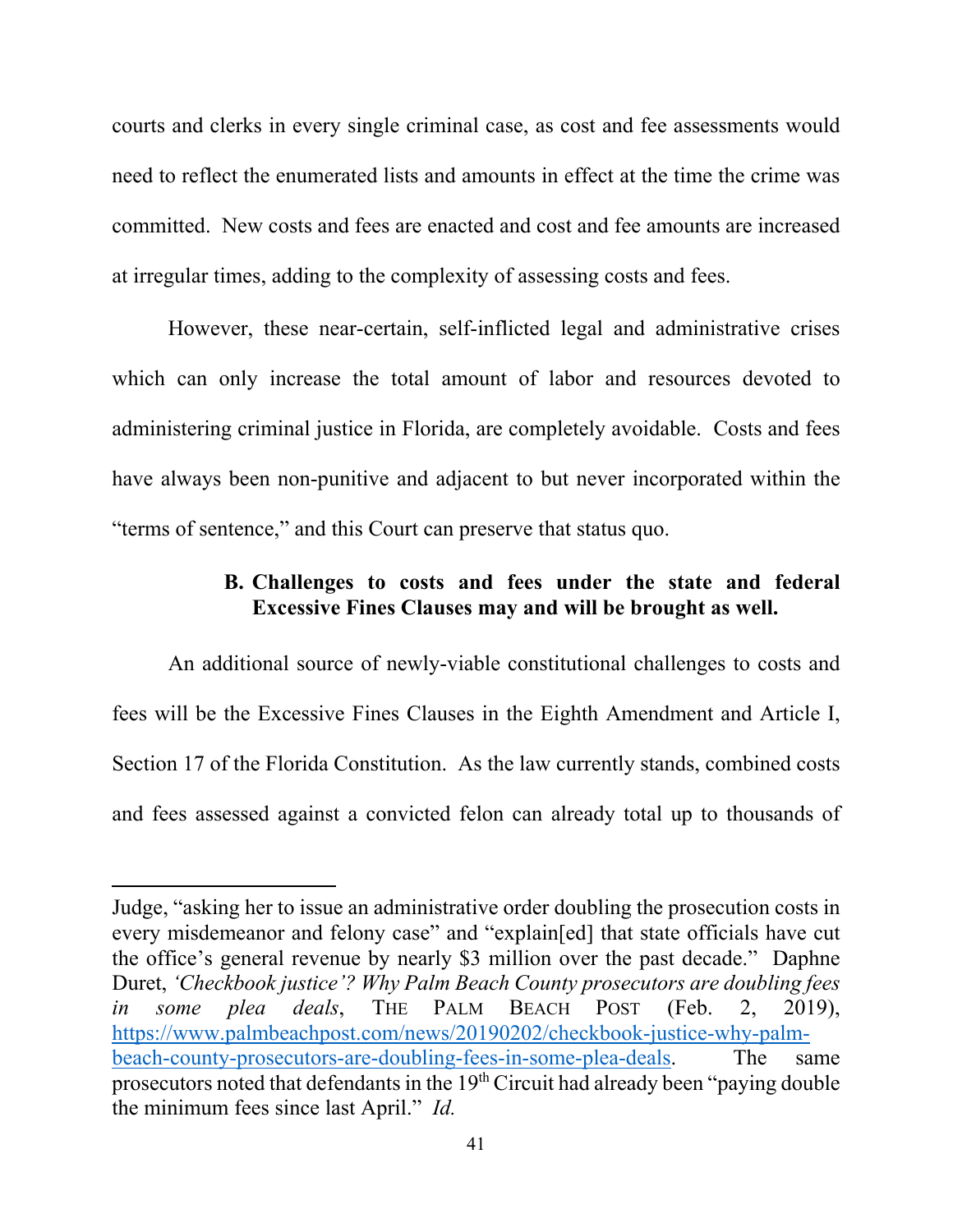dollars. *See* Table 1, *supra* at 25-34. Holding that they constitute part of a criminal sentence would expose the state to claims under the Excessive Fines Clauses. For instance, defendants sentenced to pay a maximum statutory fine could bring an excessive fines claim, where the court has also imposed the maximum allowable costs under Sections 938.21 and 938.23. Combined with mandatory costs, a defendant in this situation would face a total penalty of more than three times the fine amount.

The Excessive Fines Clause attaches to any financial penalty that has a punitive purpose. *See Austin v. United States*, 509 U.S. 602, 610 (1993) (quoting *United States v. Halper*, 490 U.S. 435 (1989)) ("[A] civil sanction that cannot fairly be said solely to serve a remedial purpose, but rather can only be explained as also serving either retributive or deterrent purposes, is punishment, as we have come to understand the term.").A fine or forfeiture "violates the Excessive Fines Clause if it is grossly disproportional to the gravity of a defendant's offense." *United States v. Bajakajian*, 524 U.S. 321, 334 (1998). Courts consider three factors when assessing proportionality: "(1) whether the defendant falls into the class of persons at whom the criminal statute was principally directed; (2) other penalties authorized by the legislature or sentencing commission; and (3) the harm caused by the defendant." *In re Forfeiture of: 2006 Chrysler 4–door, Identification No.*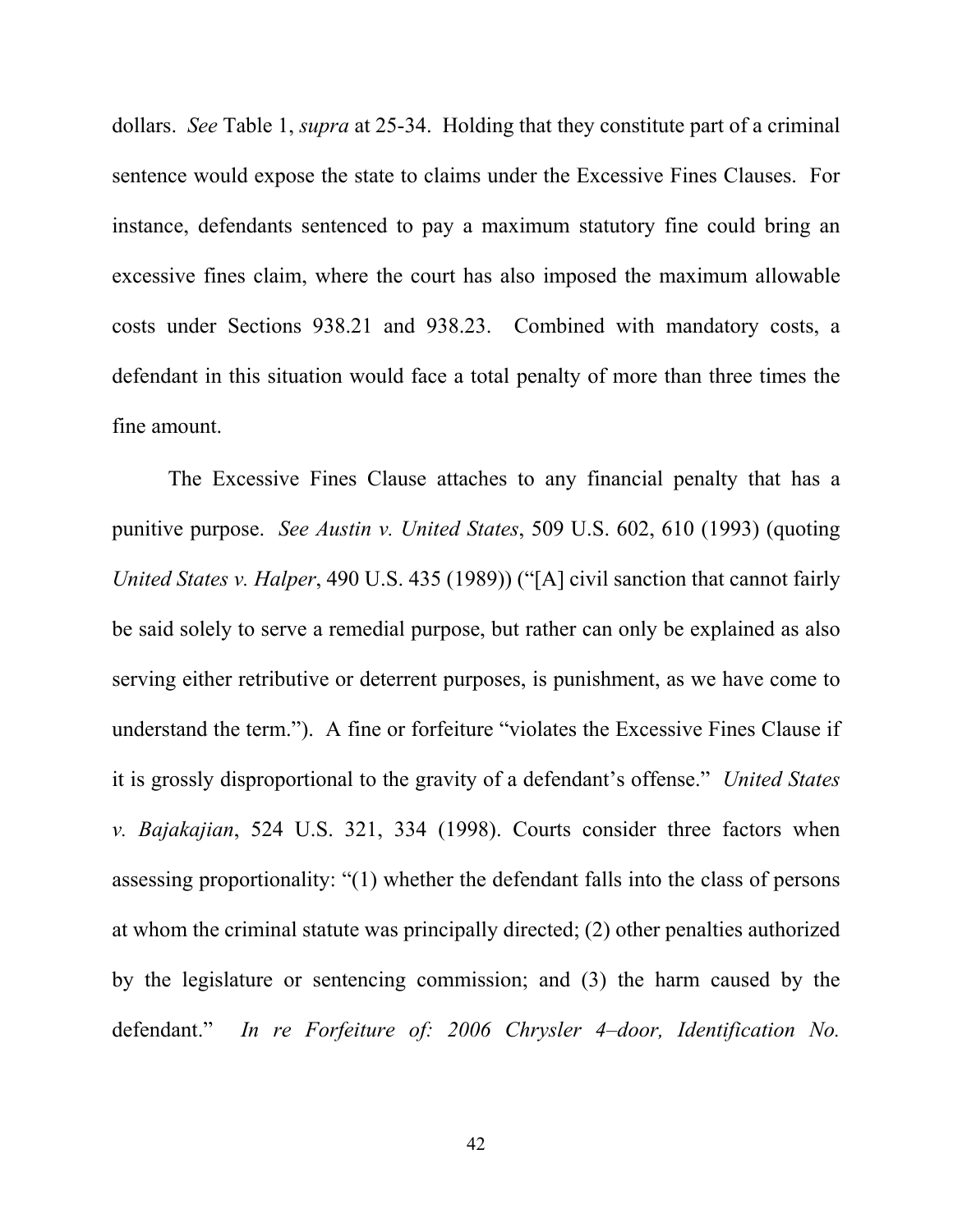*2c3ka53gx6h258059*, 9 So. 3d 709, 712 (Fla. 2d DCA 2009) (citing *Bajakajian*, 524 U.S. at 337–40).

Were this Court to hold that costs and fees are part of a sentence—and therefore punitive—the state would find itself fending off countless Excessive Fines Clause challenges. Given the breathtaking scope of legal financial obligations created by state law, the state may be especially hard-pressed to overcome the second *Bajakajian* factor (the existence of other penalties) and, in cases involving lesser offenses, the third factor (the harm caused by the defendant). Indeed, a finding that criminal sentences include costs and fees may very well require the Legislature to revise Chapters 775 through 999 of the state code to reduce or cap costs and fees and thereby try to avoid such costly litigation.

To date, the only restraint on such state and federal Excessive Fines Clause challenges to costs and fees has been the repeated holdings by Florida courts that costs and fees are non-punitive and remedial. Throughout this brief, *Jones* has been quoted for the proposition that costs and fees are non-punitive, remedial payments, but the full quotation reads: "A payment is remedial, and not punitive, if it compensates the government for a loss *and therefore is not subject to the Excessive Fines Clause*." *Jones*, 180 So. 3d at 1088 (citing *Bajakajian*, 524 U.S. at 329) (emphasis added). Any decision by this Court that costs and fees are punitive terms of sentence would remove the only barrier to defendants bringing these claims.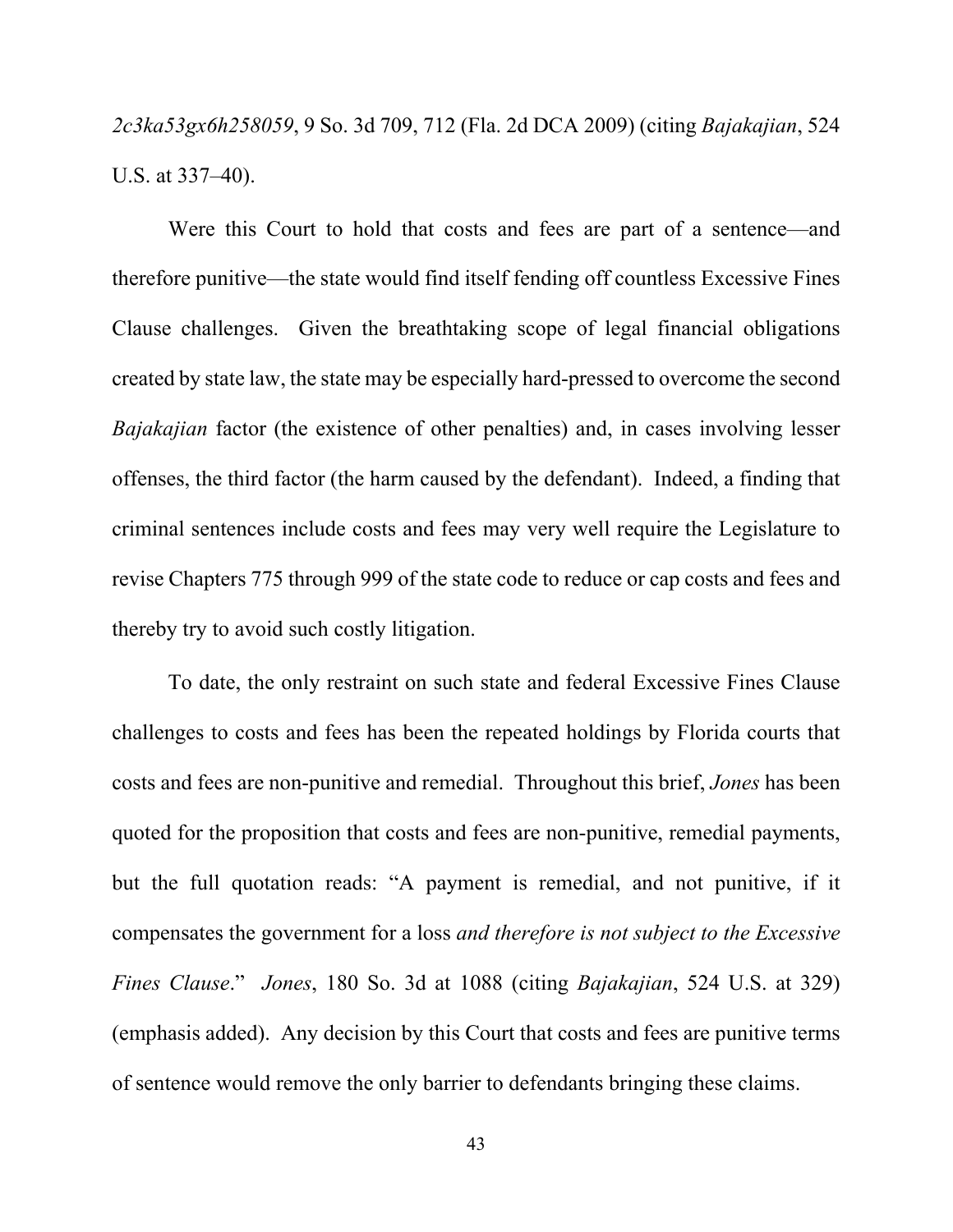#### **CONCLUSION**

For the foregoing reasons, Fair Elections Center respectfully submits that this Court should construe "terms of sentence" in Article VI, Section 4 of the Florida Constitution to exclude all costs and fees.

DATED: September 18, 2019 Respectfully submitted,

 */s/ Jon Sherman*  Jon Sherman\* D.C. Bar No. 998271 Cecilia Aguilera\* D.C. Bar No. 1617884 FAIR ELECTIONS CENTER 1825 K St. NW, Suite 450 Washington, DC 20006 (202) 331-0114 jsherman@fairelectionscenter.org caguilera@fairelectionscenter.org

Theodore Leopold Florida Bar No. 705608 Diana L. Martin Florida Bar No. 624489 Poorad Razavi Florida Bar No. 022876 Cohen Milstein Sellers & Toll PLLC 2925 PGA Boulevard | Suite 200 Palm Beach Gardens, FL 33410 tleopold@cohenmilstein.com dmartin@cohenmilstein.com prazavi@cohenmilstein.com phone 561.515.1400 fax 561.515.1401

*Attorneys for Interested Party, Fair Elections Center*  \**Admitted Pro Hac Vice*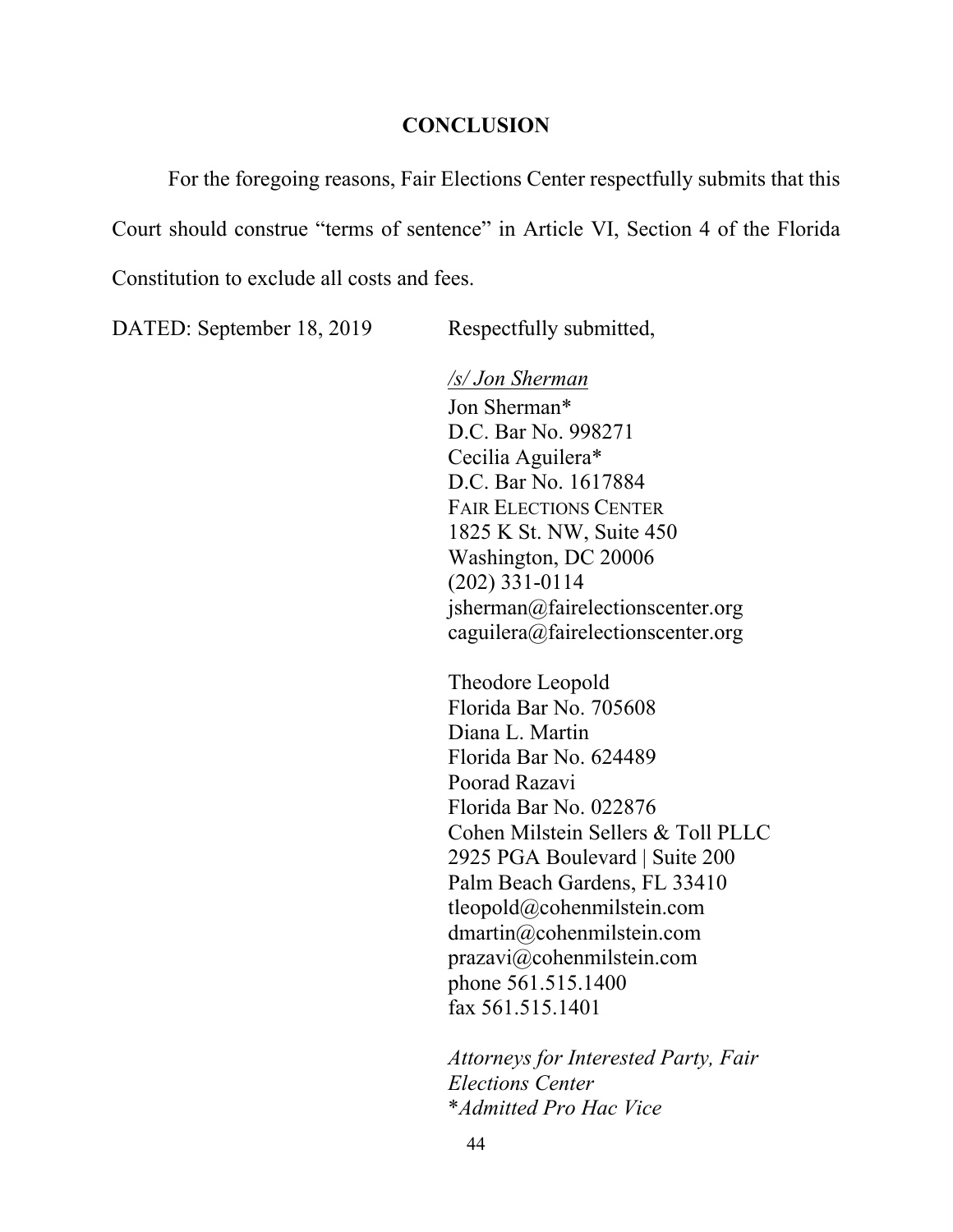#### **CERTIFICATE OF SERVICE**

I hereby certify that on this 18th day of September, 2019, I electronically filed a true and correct copy of the foregoing via the Florida Courts E-Filing Portal with the Clerk of the Court and served upon counsel of record via the Florida Courts E-Filing Portal. All counsel of record as of this filing have been served through the Florida Courts E-Filing Portal, and they include:

Nicholas Allen Primrose nicholas.primrose@eog.myflorida.com

Joseph Jacquot joe.jacquot@eog.myflorida.com

Colleen Maher Ernst colleen.ernst@eog.myflorida.com

John Maciver john.maciver@eog.myflorida.com

James William Uthmeier james.uthmeier@eog.myflorida.com

Daniel B. Tilley dtilley@alcufl.org; courts@aclufl.org

Jimmy Midyette jmidyette@aclufl.org; courts@aclufl.org

Additionally, Governor Ron DeSantis, The Capitol, 400 S. Monroe St., Tallahassee,

FL 32399, was served by overnight courier, postage prepaid. /s/ Jon Sherman